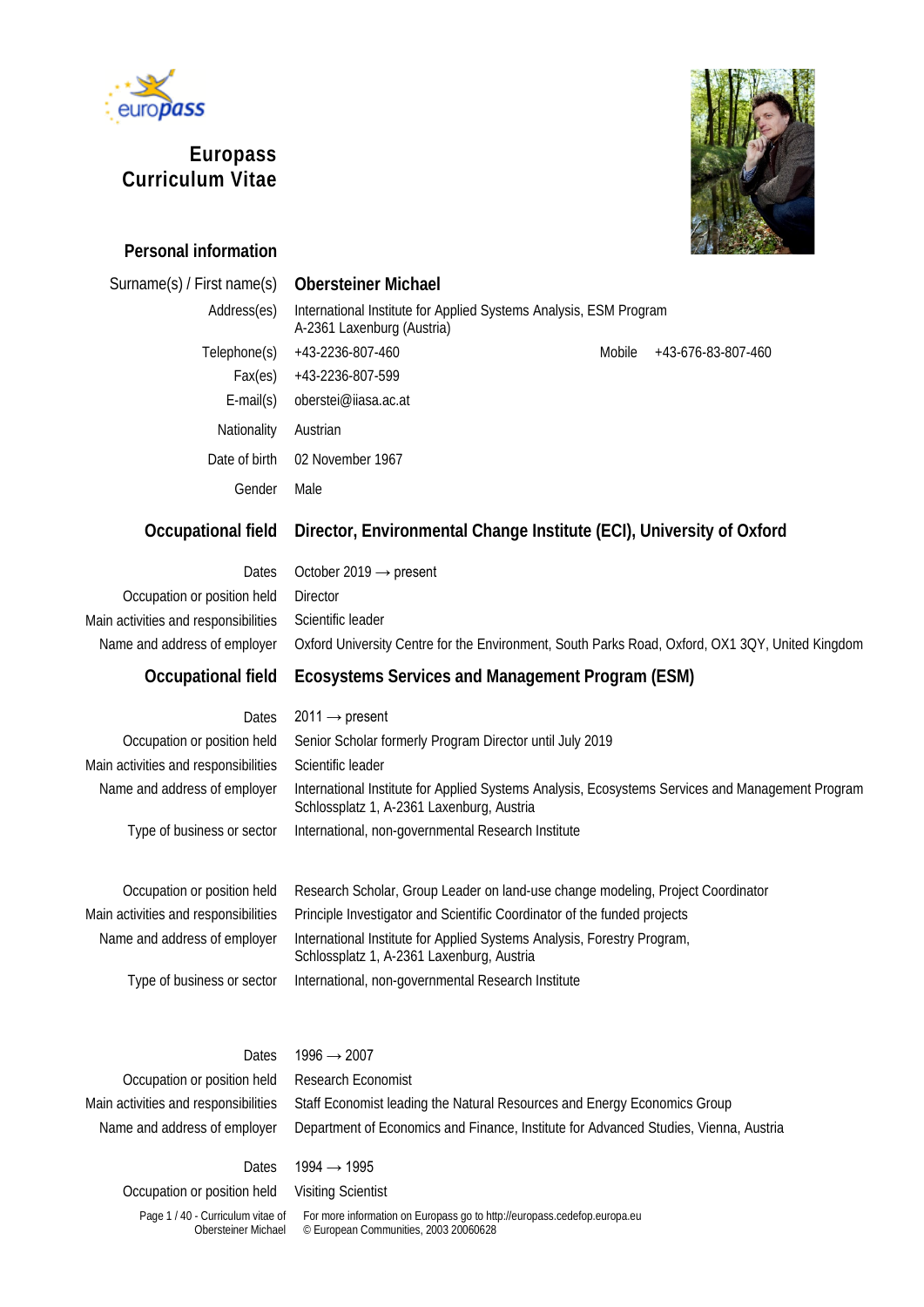Main activities and responsibilities Visiting Scientist on Russian Forest Sector Analysis

Name and address of employer Institute for Economics and Industrial Organisation, Siberian Branch of the Russian Academy of Sciences, Novosibirsk, Russia

# Dates 1990 - 1991

Name and address of employer Seattle, Washington, USA

Occupation or position held Fullbright Research Assistant Main activities and responsibilities College of Forest Resources, University of Washington

Dates 1987 - 1988 Main activities and responsibilities United Nations Peace Keeping Force Staff, Name and address of employer UNFICYP, United Nations Forces in Cyprus Famagusta, Cyprus

# **Education and training**

| Dates                                               | 1994 - 1997                                                                       |  |  |  |  |  |  |
|-----------------------------------------------------|-----------------------------------------------------------------------------------|--|--|--|--|--|--|
| Title of qualification awarded                      | Dr. nat. techn. (Ph.D.)                                                           |  |  |  |  |  |  |
| Principal subjects / occupational skills<br>covered | Resource Management and Economics                                                 |  |  |  |  |  |  |
| Name and type of organisation                       | BOKU - University of Applied Life Sciences and Natural Resources, Vienna, Austria |  |  |  |  |  |  |
| Dates                                               | 1994 - 1996                                                                       |  |  |  |  |  |  |
| Title of qualification awarded                      | Diploma Economist (M. phil. in Economics)                                         |  |  |  |  |  |  |
| Principal subjects / occupational skills<br>covered | Joint Ph.D. Program in Economics                                                  |  |  |  |  |  |  |
| Name and type of organisation                       | Columbia University (NY, USA) and Institute for Advanced Studies, Vienna, Austria |  |  |  |  |  |  |
| <b>Dates</b>                                        | 1987 - 1994                                                                       |  |  |  |  |  |  |
| Title of qualification awarded                      | Graduate Engineer (M.Sc. in Forestry)                                             |  |  |  |  |  |  |
| Principal subjects / occupational skills<br>covered | Resource Management and Economics                                                 |  |  |  |  |  |  |
| Name and type of organisation                       | BOKU - University of Applied Life Sciences and Natural Resources, Vienna, Austria |  |  |  |  |  |  |
| Dates                                               | 1990 - 1991                                                                       |  |  |  |  |  |  |
| Principal subjects / occupational skills<br>covered | Ecophysiology                                                                     |  |  |  |  |  |  |
| Name and type of organisation                       | University of Washington, Seattle, Washington, USA                                |  |  |  |  |  |  |

# **Personal skills and competences**

| Mother tonque(s)   | German         |                                                |                |                 |  |                                |                |                                                                                                     |         |                   |
|--------------------|----------------|------------------------------------------------|----------------|-----------------|--|--------------------------------|----------------|-----------------------------------------------------------------------------------------------------|---------|-------------------|
| Self-assessment    | Understanding  |                                                |                | Speaking        |  |                                |                |                                                                                                     | Writing |                   |
| European level (*) |                | Listening                                      |                | Reading         |  | Spoken interaction             |                | Spoken production                                                                                   |         |                   |
| English            | C <sub>2</sub> | Proficient user                                | C <sub>2</sub> | Proficient user |  | C <sub>2</sub> Proficient user | C <sub>2</sub> | Proficient user                                                                                     | C2      | Proficient user   |
| French             |                | B <sub>2</sub> Independent user C <sub>1</sub> |                | Proficient user |  |                                |                | B2 Independent user B2 Independent user C1 Proficient user                                          |         |                   |
| Italian            |                |                                                |                |                 |  |                                |                | B2 Independent user B2 Independent user B2 Independent user B2 Independent user B1 Independent user |         |                   |
| Russian            |                |                                                |                |                 |  |                                |                | B2 Independent user B2 Independent user B1 Independent user B1 Independent user B1 Independent user |         |                   |
| Spanish            |                |                                                |                |                 |  |                                |                | B2 Independent user B2 Independent user B1 Independent user B1 Independent user A2                  |         | <b>Basic User</b> |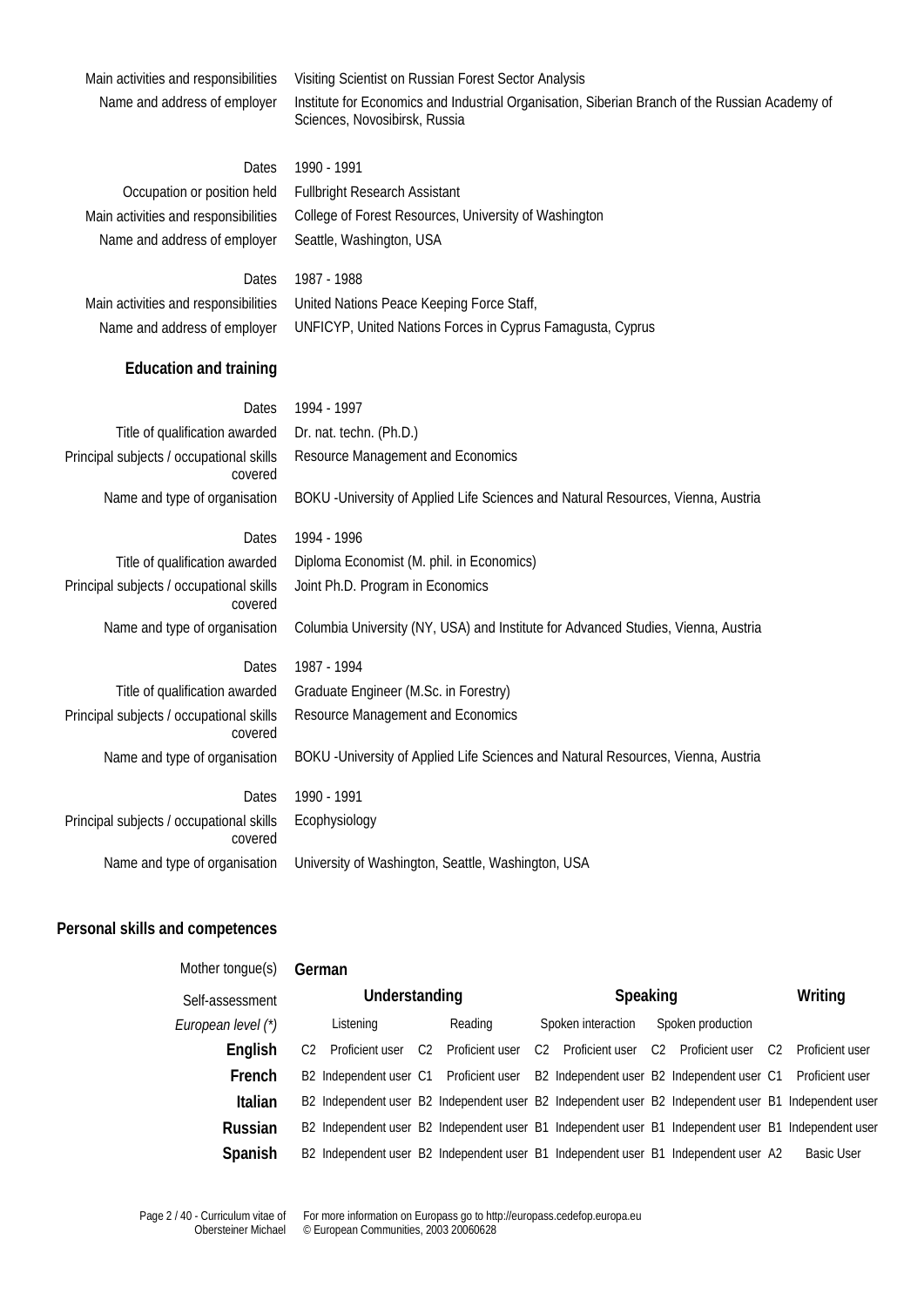| Social skills and competences         | Team spirit; Excellent ability to adapt to multicultural environments, gained through my work<br>experience and abroad; good communication skills gained through my experience as scientific<br>coordinator. |
|---------------------------------------|--------------------------------------------------------------------------------------------------------------------------------------------------------------------------------------------------------------|
| Organisational skills and competences | Leadership (currently responsible for a team of 90 scientists); Sense of organisation (experience in                                                                                                         |

logistics); Good experience in project and team management.

# **Additional information**

*Ph.D. Dissertations*

The Pan Siberian Forest Industry Model (PSFIM): A theoretical concept for forest industry analysis. University of Life Sciences and Natural Resources, Vienna, Austria

# *Masters Theses*

- 1. The carbon economy of plants under stress. University of Bodenkultur, Vienna, Austria.
- 2. Efficiency and Economies of Scale in the Sciences. Institute for Advanced Studies (IAS), Vienna, Austria.

# **Member:**

Convening Lead Author, Intergovernmental Science-Policy Platform on Biodiversity and Ecosystem Services (*IPBES*, Deliverable 3c.

Panel Member, International Research Panel (IRP), UN Environment

Scientific steering committee member, NRP 68 (Boden) and NRP 72 (Nachhaltiges Wirtschaften), Swiss National Science Fund

Scientific advisory board member, Living Planet Report 2018, WWF International

Advisory board member, New Climate Economy Report, World Resources Institute

Advisory board member, International Institute for Sustainability, Brazil

# **Top Journals Articles [Nature and Science family, PNAS]**

- Folberth C, Khabarov N, Balkovic J , Skalsky R , Visconti P, Ciais P, Janssens I, Peñuelas J, Obersteiner, M, et al. (2020). The global cropland sparing potential of high-yield farming. **Nature Sustainability** 3: 281-289. DOI:10.1038/s41893-020-0505-x.
- Bednar J, Obersteiner M, & Wagner F (2019). On the financial viability of negative emissions. **Nature Communications** 10 (1): Article number: 1783. DOI:10.1038/s41467-019-09782-x.
- Eker S, Reese G, & Obersteiner M (2019). Modelling the drivers of a widespread shift to sustainable diets. **Nature Sustainability** DOI:10.1038/s41893- 019-0331-1.
- Fernández-Martínez M, Sardans J, Chevallier F, Ciais P, Obersteiner M, Vicca S, Canadell J G, Bastos A, et al. (2019). Global trends in carbon sinks and their relationships with CO2 and temperature. **Nature Climate Change** 9 (1): 73-79. DOI:10.1038/s41558-018-0367-7.
- Fritz S, See L, Carlson T, Haklay M, Oliver JL, Fraisl D, Mondardini R, Brocklehurst M, et al. (2019). Citizen science and the United Nations Sustainable Development Goals. **Nature Sustainability** 2: 922-930. DOI:10.1038/s41893-019-0390-3.
- Pastor A, Palazzo A, Havlik P, Biemans H, Wada Y, Obersteiner M, Kabat P, & Ludwig F (2019). The global nexus of food–trade–water sustaining environmental flows by 2050. **Nature Sustainability** DOI:10.1038/s41893-019-0287-1.
- Roe S, Streck C, Obersteiner M, Frank S, Griscom B, Drouet L, Fricko O, Gusti M, et al. (2019). Contribution of the land sector to a 1.5 °C world. **Nature Climate Change** DOI:10.1038/s41558-019-0591-9. (In Press)
- Schmidt-Traub G, Obersteiner M, & Mosnier A (2019). Fix the broken food system in three steps. **Nature** 569: 181-183. DOI:10.1038/d41586-019- 01420-2.
- Eker S, Rovenskaya E, Obersteiner M, & Langan S (2018). Practice and perspectives in the validation of resource management models. **Nature Communications** 9 (1): e5359. DOI:10.1038/s41467-018-07811-9.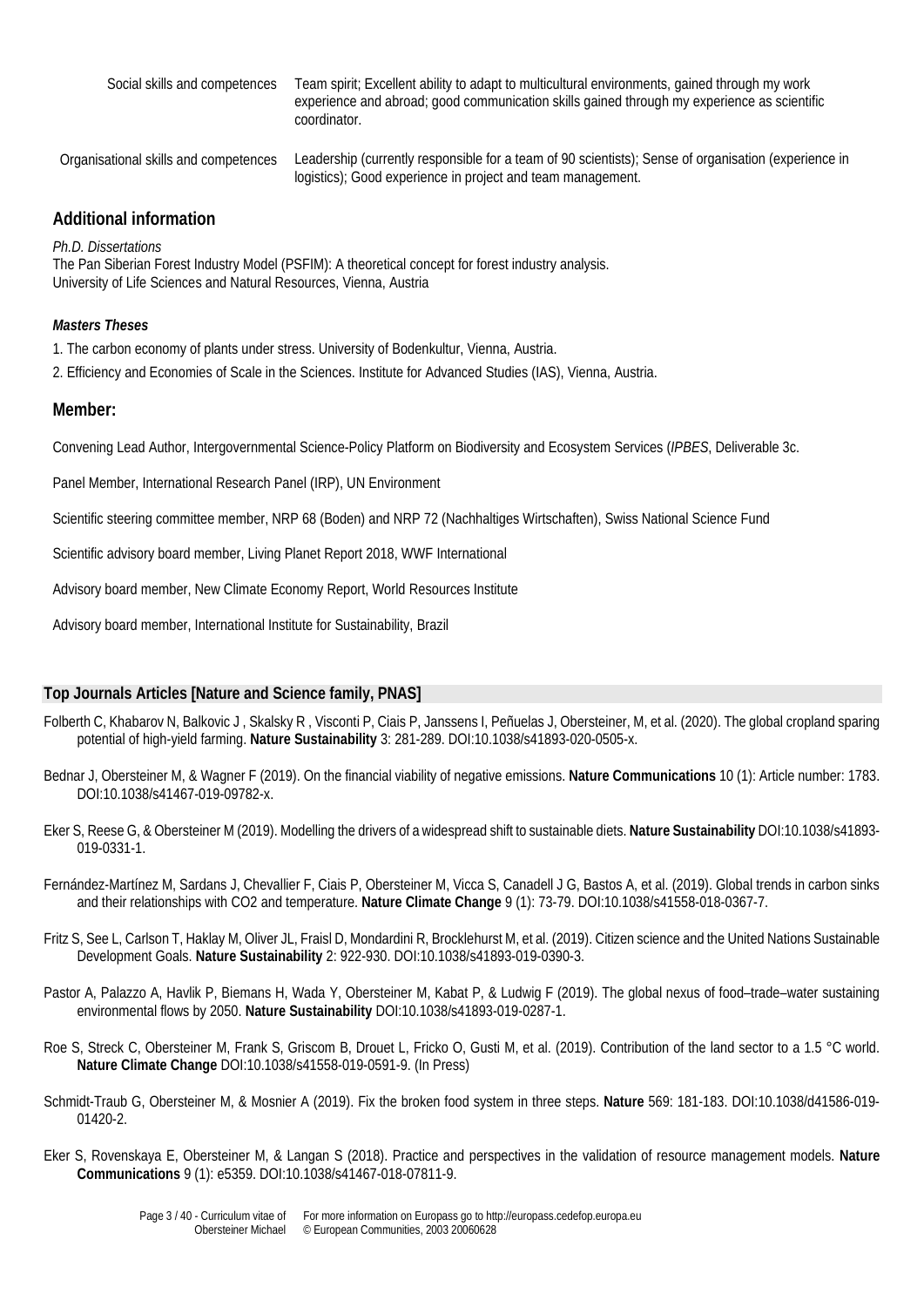- Bleischwitz R, Spataru C, VanDeveer SD, Obersteiner M, van der Voet E, Johnson C, Andrews-Speed P, Boersma T, et al. (2018). Resource nexus perspectives towards the United Nations Sustainable Development Goals. **Nature Sustainability** 1 (12): 737-743. DOI:10.1038/s41893-018- 0173-2.
- Gasser T, Kechiar M, Ciais P, Burke EJ, Kleinen T, Zhu D, Huang Y, Ekici A, Obersteiner M (2018). Path-dependent reductions in CO2 emission budgets caused by permafrost carbon release. **Nature Geoscience** DOI 10.1038/s41561-018-0227-0 [pure.iiasa.ac.at/id/eprint/15453]
- Frank S, Beach R, Havlik P, Valin H, Herrero M, Mosnier A, Hasegawa T, Creason J, et al. (2018). Structural change as a key component for agricultural non-CO2 mitigation efforts. **Nature Communications** 9 (1) DOI:10.1038/s41467-018-03489-1.
- [Obersteiner M,](http://pure.iiasa.ac.at/view/iiasa/219.html) Bednar J[, Wagner F,](http://pure.iiasa.ac.at/view/iiasa/321.html) Gasser Thomas, Ciais P, [Forsell N,](http://pure.iiasa.ac.at/view/iiasa/93.html) [Frank S,](http://pure.iiasa.ac.at/view/iiasa/94.html) [Havlik P,](http://pure.iiasa.ac.at/view/iiasa/119.html) et al. (2018). *[How to spend a dwindling greenhouse gas](http://pure.iiasa.ac.at/15031/)  [budget.](http://pure.iiasa.ac.at/15031/)* **Nature Climate Change** 8 (1): 7-10. DOI[:10.1038/s41558-017-0045-1.](http://doi.org/10.1038/s41558-017-0045-1)
- Schepaschenko D, Fritz S, See L, Laso Bayas JC, Lesiv M, Kraxner F, & Obersteiner M (2017). Comment on "The extent of forest in dryland biomes". **Science** 358 (6362): eaao0166. DOI:10.1126/science.aao0166.
- Walsh B, Ciais P, Janssens IA, Penuelas J, Riahi K, Rydzak F, van Vuuren DP, & Obersteiner M (2017). Pathways for balancing CO2 emissions and sinks. **Nature Communications** 8: e14856. DOI:10.1038/ncomms14856.
- Folberth C, Skalsky R, Moltchanova E, Balkovic J, Azevedo L, Obersteiner M, & van der Velde M (2016). Uncertainty in soil data can outweigh climate impact signals in crop yield simulations. **Nature Communications** 7: art.no.11872. DOI:10.1038/ncomms11872.
- Obersteiner M, Walsh B, Frank S, Havlik P, Cantele M, Liu J, Palazzo A, Herrero M, Lu Y, Mosnier A, Valin H, Riahi K, Kraxner F, Fritz S, van Vuuren D. (2016). Assessing the land resource-food price nexus of the Sustainable Development Goals. **Science Advances**, Vol 2, No. 9; DOI 10.1126/sciadv.1501499
- Folberth, C., Skalsky, R., Moltchanova, E., Balkovic, J., Azevedo, L., Obersteiner, M. and van der Velde, M. (2016) Uncertainty in soil data can outweigh climate impact signals in crop yield simulations. **Nature Communications**, 7. art.no.11872.
- Smith P, Davis SJ, Creutzig F, Fuss S, Rogelj J, McCollum D, Krey V, Grubler A, et al. (2016). Biophysical and economic limits to negative CO2 emissions. **Nature Climate Change** 6 (1): 42-50. DOI:10.1038/nclimate2870.
- Klimek, P., Obersteiner, M. and Thurner, S. (2015) Systemic trade risk of critical resources. **Science Advances**, 1 (10). e1500522.
- Campioli, M., Vicca, S., Luyssaert, S., Bilcke, J., Ceschia, E., Chapin III, F. S., Ciais, P., Fernández-Martínez, M., Malhi, Y., Obersteiner, M., Olefeldt, D., Papale, D., Piao, S. L., Peñuelas, J., Sullivan, P. F., Wang, X., Zenone, T. and Janssens, I. A. (2015) Biomass production efficiency controlled by management in temperate and boreal ecosystems. **Nature Geoscience**, 8 (11). pp. 843-846.
- Elshout PMF, van Zelm R, Balkovic J, Obersteiner M, Schmid E, Skalsky R, van der Velde M & Huijbregts MAJ (2015). Greenhouse-gas payback times for crop-based biofuels. **Nature Climate Change**, 5:604-610 (June 2015) (Published online 11 May 2015).
- Cohn AS, Mosnier A, Havlik P, Valin H, Herrero M, Schmid E, O'Hare M & Obersteiner M (2014). Cattle ranching intensification in Brazil can reduce global greenhouse gas emissions by sparing land from deforestation. **PNAS**, 111(20):7236-7241 (20 May 2014) (Published online 28 April 2014).
- Fernandez-Martinez M, Vicca S, Janssens IA, Sardans J, Luyssaert S, Campioli M, Chapin III FS, Ciais P, Obersteiner M, et al. (2014). Nutrient availability as the key regulator of global forest carbon balance. **Nature Climate Change**, 4(6):471-476 (June 2014) (Published online 6 April 2014).
- Havlik P, Valin H, Herrero M, Obersteiner M, Schmid E, Rufino MC, Mosnier A, Thornton PK, Bottcher H, Conant RT, Frank S, Fritz S, Fuss S, Kraxner F & Notenbaert A (2014). Climate change mitigation through livestock system transitions. **PNAS**, 111(10):3709-3714 (11 March 2014) (Published online 24 February 2014).
- Herrero M, Havlik P, Valin H, Notenbaert A, Rufino MC, Thornton PK, Bluemmel M, Weiss F, Grace D, Obersteiner M (2013). Biomass use, production, feed efficiencies, and greenhouse gas emissions from global livestock systems. **PNAS**, 110(52):20888-20893 (24 December 2013) (Published online 16 December 2013).
- Obersteiner M, Penuelas J, Ciais P, van der Velde M, Janssens IA (2013). The phosphorus trilemma. **Nature Geoscience**, 6(11):897-898 (November 2013) (Published online 30 October 2013).
- Penuelas J, Poulter B, Sardans J, Ciais P, van der Velde M, Bopp L, Boucher O, Godderis Y, Hinsinger P, Llusia J, Nardin E, Vicca S, Obersteiner M, Janssens IA (2013). Human-induced nitrogen-phosphorus imbalances alter natural and managed ecosystems across the globe. **Nature Communications**, 4:2934 (17 December 2013).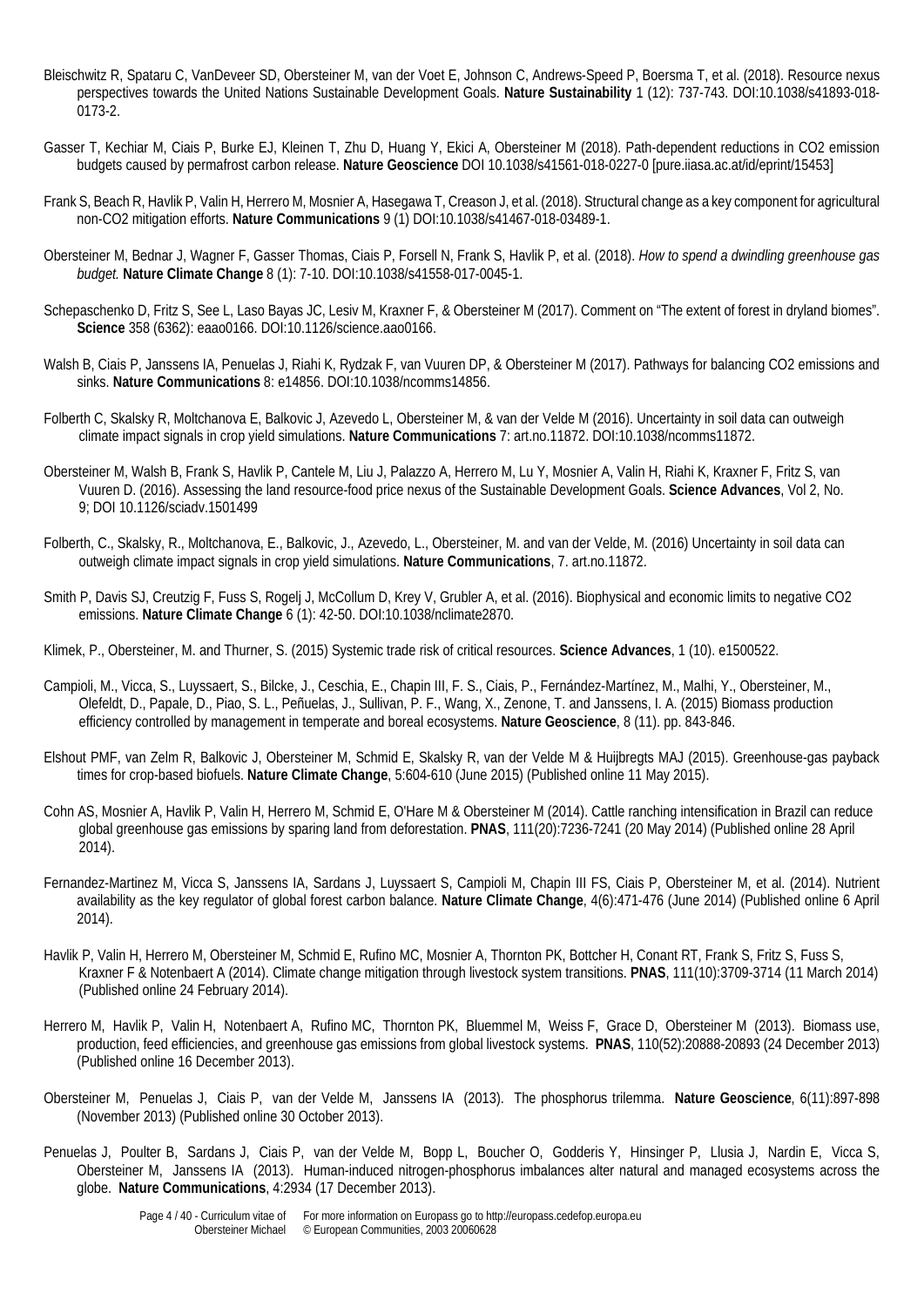- Swart R, Fuss S, Obersteiner M, Ruti P, Teichmann C, Vautard R (2013). Beyond vulnerability assessment. **Nature Climate Change**, 3(11):942- 943 (November 2013) (Published online 29 October 2013).
- Strassburg BNB, Rodrigues ASL, Gusti M, Balmford A, Fritz S, Obersteiner M, Turner RK, Brooks TM (2012). Impacts of incentives to reduce emissions from deforestation on global species extinctions. **Nature Climate Change**, 2(5):350-355 (May 2012) (Published online 5 February 2012).
- Liu J., L. You, M. Amini, M. Obersteiner, M. Herrero, A.J.B. Zehnder, and H. Yang, (2010) "A high-resolution assessment on global nitrogen flows in cropland," **PNAS**, Proceedings of the National Academy of Sciences, 2010.
- Searchinger TD, Hamburg SP, Melillo J, Chamaides W, Havlik P, Kammen DM, Likens GE, Obersteiner M, Oppenheimer M, Robertson GP, Schlesinger WH, Lubowski R, Tilman GD (2010). Bioenergy: Counting on incentives -- Response (Letters). **SCIENCE**, 327(5970):1200-12001 (5 March 2010).
- Searchinger TD, Hamburg SP, Melillo J, Chameides W, Havlik P, Kammen DM, Likens GE, Obersteiner M, Oppenheimer M, Robertson GP, Schlesinger WH, Tilman GD, Lubowski R (2010). Carbon calculations to consider -- Response (Letters). **SCIENCE**, 327(5967):781 (12 February 2010).
- Obersteiner M. (2009) Storing carbon in forests. Book Review: Climate Change and Forests: Emerging Policy and Market Opportunities. Edited by Charlotte Streck, Robert O'Sullivan, Toby Janson-Smith and Richard G. Tarasofsky. **NATURE** 458, 151 (12 March 2009)
- Searchinger TD, Hamburg SP, Malillo J, Chameides W, Havlík P, Kammen DM, Likens GE, Lubowski RN, Obersteiner M, Oppenheimer M, Robertson PG, Schlesinger WH, Tilman DG (2009). Fixing a critical climate accounting error. **SCIENCE** 326(5952): 527-528.
- Kindermann G., M. Obersteiner, B. Sohngen, J. Sathaye, K. Andrasko, E. Rametsteiner, B. Schlamadinger, S. Wunder, and R. Beach (2008) Global cost estimates of reducing carbon emissions through avoided deforestation. **PNAS**, July 29, vol. 105, no. 30, pp. 10302–10307
- Marland G., M. Obersteiner, B. Schlamadinger (2007) The Carbon Benefits of Fuels and Forests. **SCIENCE**, 16 Nov. 2007 VOL 318 p.1066
- Brian O'Neill, Arnulf Grübler, Nebojsa Nakicenovic, Michael Obersteiner, Keywan Riahi, Leo Schrattenholzer, Ferenc Toth (2003) Planning for Future Energy Resources. **SCIENCE**. Vol. 300 25 APRIL 2003 p. 581.
- Obersteiner M., Ch. Azar, P. Kauppi, K. Möllersten, J. Moreira, S. Nilsson, P. Read, K. Riahi, B. Schlamadinger, Y. Yamagata, J. Yan, and J.-P. van Ypersele (2001) Managing Climate Risk. **SCIENCE**; Volume 294, Number 5543, Issue of 26 Oct 2001, pp. 786-787.

#### **Articles in Scholarly Peer - reviewed Journals**

- Folberth C, Khabarov N , Balkovic J , Skalsky R , Visconti P, Ciais P, Janssens I, Peñuelas J, Obersteiner, M, et al. (2020). The global cropland sparing potential of high-yield farming. Nature Sustainability 3: 281-289. DOI:10.1038/s41893-020-0505-x.
- Li W, Ciais P, Stehfest E, van Vuuren D, Popp A, Arneth A, Di Fulvio F , Doelman J, Obersteiner, M, et al. (2020). Mapping the yields of lignocellulosic bioenergy crops from observations at the global scale. Earth System Science Data Discussions 12 (2): 789-804. DOI:10.5194/essd-12-789- 2020.
- Penuelas J, Jannssens I, Ciais P, Obersteiner M , & Sardans J (2020). Anthropogenic global shifts in biospheric N and P concentrations and ratios and their impacts on biodiversity, ecosystem productivity, food security, and human health. Global Change Biology 26 (4): 1962-1985. DOI:10.1111/gcb.14981.
- Penuelas J, Fernández-Martínez M, Vallicrosa H, Maspons J, Zuccarini P, Carnicer J, Sanders T, Krüger I, Obersteiner M, et al. (2020). Increasing atmospheric CO2 concentrations correlate with declining nutritional status of European forests. Communications Biology 3 (1): e125. DOI:10.1038/s42003-020-0839-y.
- Verryckt LT, Van Langenhove L, Ciais P, Courtois EA, Vicca S, Peñuelas J, Stahl C, Coste S, Obersteiner M, et al. (2020). Coping with branch excision when measuring leaf net photosynthetic rates in a lowland tropical forest. Biotropica DOI:10.1111/btp.12774. (In Press)
- Zheng X, Lu Y, Yuan J, Baninla Y, Zhang S, Stenseth NC, Hessen DO, Tian H, Obersteiner M,et al. (2020). Drivers of change in China's energyrelated CO₂ emissions. Proceedings of the National Academy of Sciences 117 (1): e201908513. DOI:10.1073/pnas.1908513117.
- Pereira HM, Rosa IMD, Martins IS, Kim H, Leadley P, Popp A, van Vuuren DP, Hurtt G, Obersteiner M, et al. (2020). Global trends in biodiversity and ecosystem services from 1900 to 2050. bioRxiv (Preprint) DOI:10.1101/2020.04.14.031716.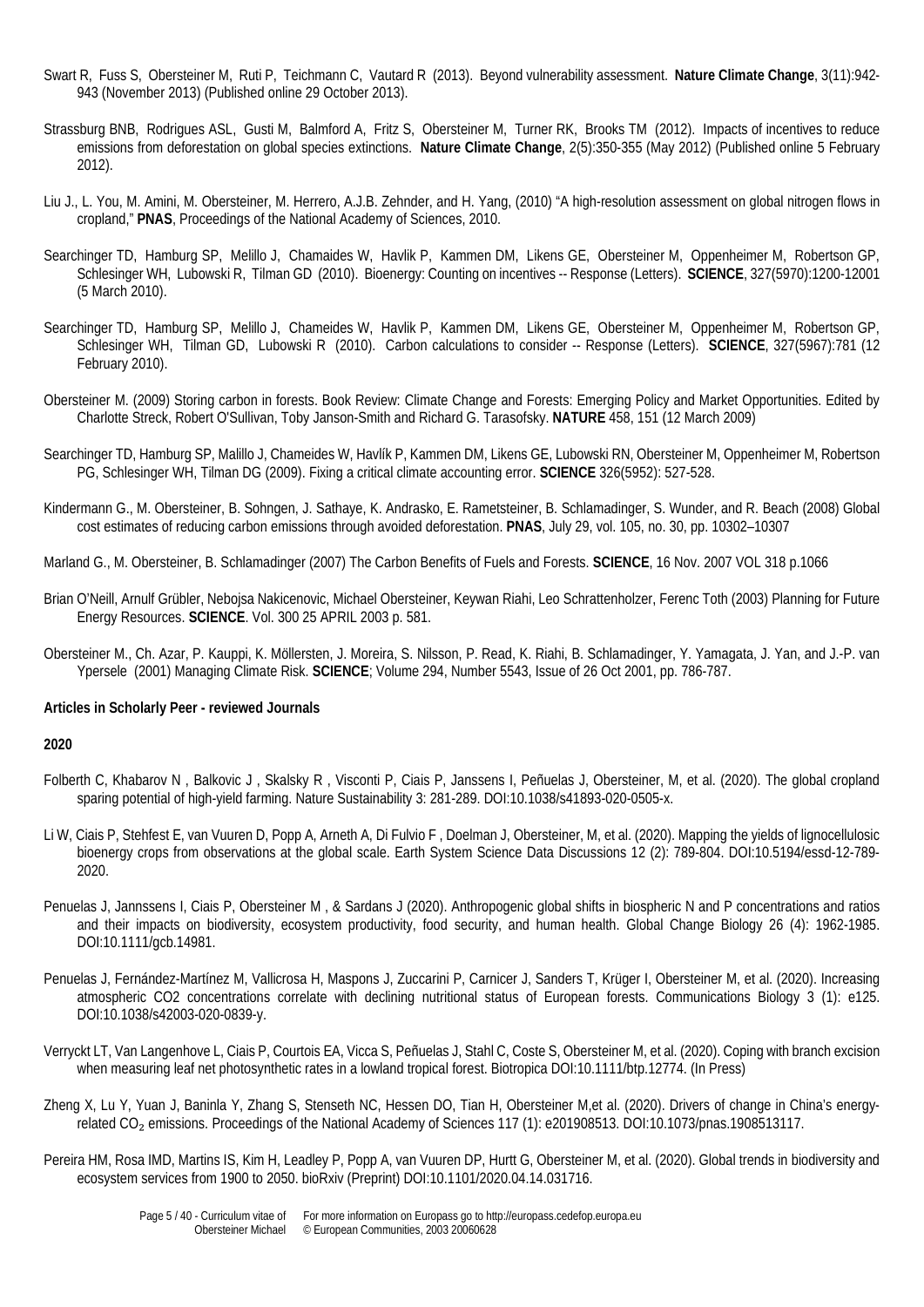- Bednar J, Obersteiner M, & Wagner F (2019). On the financial viability of negative emissions. Nature Communications 10 (1): Article number: 1783. DOI:10.1038/s41467-019-09782-x.
- Di Fulvio F, Forsell N, Korosuo A, Obersteiner M, & Hellweg S (2019). Spatially explicit LCA analysis of biodiversity losses due to different bioenergy policies in the European Union. Science of the Total Environment 651: 1505-1516. DOI:10.1016/j.scitotenv.2018.08.419.
- Eker S, Reese G, & Obersteiner M (2019). Modelling the drivers of a widespread shift to sustainable diets. Nature Sustainability DOI:10.1038/s41893- 019-0331-1.
- Eker S, Rovenskaya E, Langan S, & Obersteiner M (2019). Model validation: A bibliometric analysis of the literature. Environmental Modelling & Software 117: 43-54. DOI:10.1016/j.envsoft.2019.03.009.
- Ermolieva T, Boere E, Biewald A, Havlik P, Mosnier A, Leclere D, Valin H, Frank S, et al. (2019). Addressing climate change adaptation with a stochastic integrated assessment model: Analysis of common agricultural policy measures. Financial Statistics Journal 1 (2) DOI:10.24294/fsj.v1i2.913.
- Ermoliev Y, Ermolieva T, Kahil T, Obersteiner M, Gorbachuk V, & Knopov P (2019). Stochastic Optimization Models for Risk-Based Reservoir Management\*. Cybernetics and Systems Analysis 55 (1): 55-64. DOI:10.1007/s10559-019-00112-z.
- Fernández-Martínez M, Sardans J, Chevallier F, Ciais P, Obersteiner M, Vicca S, Canadell J G, Bastos A, et al. (2019). Global trends in carbon sinks and their relationships with CO2 and temperature. Nature Climate Change 9 (1): 73-79. DOI:10.1038/s41558-018-0367-7.
- Folberth C, Baklanov A, Balkovic J, Skalsky R, Khabarov N, & Obersteiner M (2019). Spatio-temporal downscaling of gridded crop model yield estimates based on machine learning. Agricultural and Forest Meteorology 264: 1-15. DOI:10.1016/j.agrformet.2018.09.021.
- Forsell N, Korosuo A, Gusti M, Rüter S, Havlik P, & Obersteiner M (2019). Impact of modelling choices on setting the reference levels for the EU forest carbon sinks: how do different assumptions affect the country-specific forest reference levels? Carbon Balance and Management 14 (1): e10. DOI:10.1186/s13021-019-0125-9.
- Fritz S, See L, Carlson T, Haklay M, Oliver JL, Fraisl D, Mondardini R, Brocklehurst M, et al. (2019). Citizen science and the United Nations Sustainable Development Goals. Nature Sustainability 2: 922-930. DOI:10.1038/s41893-019-0390-3.
- Jahn M, Gaupp F, & Obersteiner M (2019). Assessing and analysing systemic risks: mapping the topology of risk through time (Chapter 2.1). In: Global Assessment Report on Disaster Risk Reduction (GAR). pp. 37-47 Geneva, Switzerland: United Nations Office for Disaster Risk Reduction (UNDRR). ISBN 978-92-1-004180-5
- Khabarov N, Lubowski R, Krasovskii A, & Obersteiner M (2019). Flobsion—Flexible Option with Benefit Sharing. International Journal of Financial Studies 7 (2): p. 22. DOI:10.3390/ijfs7020022.
- Krasovskii A, Khabarov N, Lubowski R, & Obersteiner M (2019). Flexible Options for Greenhouse Gas-Emitting Energy Producer. Energies 12 (19): e3792. DOI:10.3390/en12193792.
- Lenzner B, Leclere D, Franklin O, Seebens H, Roura-Pascual N, Obersteiner M, Dullinger S, & Essl F (2019). A Framework for Global Twenty-First Century Scenarios and Models of Biological Invasions. BioScience DOI:10.1093/biosci/biz070. (In Press)
- Oberle B, Bringezu S, Hatfield-Dodds S, Hellweg S, Schandl H, Clement J, Cabernard L, Che N, et al. (2019). Global Resources Outlook 2019: Natural Resources for the Future We Want. United Nations Environment Programme
- Pastor A, Palazzo A, Havlik P, Biemans H, Wada Y, Obersteiner M, Kabat P, & Ludwig F (2019). The global nexus of food–trade–water sustaining environmental flows by 2050. Nature Sustainability DOI:10.1038/s41893-019-0287-1.
- Patrizio P, Leduc S, Kraxner F, Fuß S, Kindermann G, Spokas K, Wetterlund E, Lundgren J, et al. (2019). Killing two birds with one stone: a negative emissions strategy for a soft landing of the US coal sector. In: Bioenergy with Carbon Capture and Storage. Eds. Pires, J.C. & da Cunha Goncalves, A.L., pp. 219-236 Academic Press. ISBN 978012816600010.1016/B978-0-12-816229-3.00011-9.
- Peñuelas J, Fernández‐Martínez M, Ciais P, Jou D, Piao S, Obersteiner M, Vicca S, Janssens IA, et al. (2019). The bioelements, the elementome, and the biogeochemical niche. Ecology: e02652. DOI:10.1002/ecy.2652. (In Press)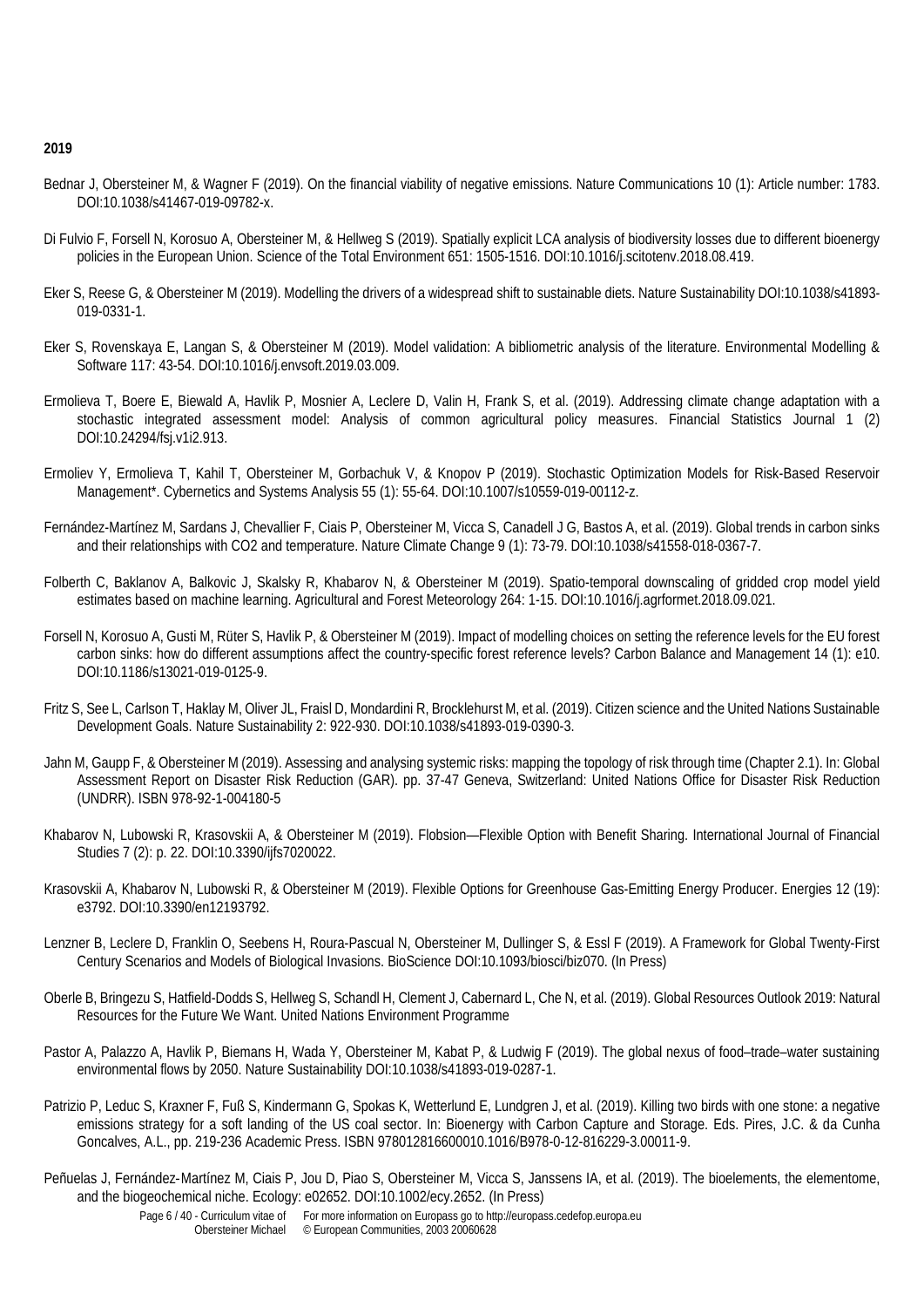- Roe S, Streck C, Obersteiner M, Frank S, Griscom B, Drouet L, Fricko O, Gusti M, et al. (2019). Contribution of the land sector to a 1.5 °C world. Nature Climate Change DOI:10.1038/s41558-019-0591-9. (In Press)
- Schmidt-Traub G, Obersteiner M ORCID:, & Mosnier A (2019). Fix the broken food system in three steps. Nature 569: 181-183. DOI:10.1038/d41586- 019-01420-2.
- Soterroni A, Ramos FM, Mosnier A, Fargione J, Andrade PR, Baumgarten L, Pirker J, Obersteiner M ORCID: https://orcid.org/0000-0001-6981-2769, et al. (2019). Expanding the Soy Moratorium to Brazil's Cerrado. Science Advances 5 (7): eaav7336. DOI:10.1126/sciadv.aav7336.

- Alexander A. Golub, Sabine Fuss, Ruben Lubowski, Jake Hiller, Nikolay Khabarov, Nicolas Koch, Andrey Krasovskii, Florian Kraxner, Timothy Laing, Michael Obersteiner, Charles Palmer, Pedro Piris-Cabezas, Wolf Heinrich Reuter, Jana Szolgayová, Luca Taschini & Johanna Wehkamp (2018) Escaping the climate policy uncertainty trap: options contracts for REDD+, Climate Policy, DOI: 10.1080/14693062.2017.1422478
- [Balkovic J,](http://pure.iiasa.ac.at/view/iiasa/23.html) [Skalsky R,](http://pure.iiasa.ac.at/view/iiasa/287.html) [Folberth C,](http://pure.iiasa.ac.at/view/iiasa/92.html) [Khabarov N,](http://pure.iiasa.ac.at/view/iiasa/151.html) [Schmidt E,](http://pure.iiasa.ac.at/view/iiasa/2362.html) [Madaras M,](http://pure.iiasa.ac.at/view/iiasa/2598.html) [Obersteiner M,](http://pure.iiasa.ac.at/view/iiasa/219.html) & [van der Velde M](http://pure.iiasa.ac.at/view/iiasa/1631.html) (2018). [Impacts and Uncertainties of +2°C](http://pure.iiasa.ac.at/15118/)  [of Climate Change and Soil Degradation on European Crop Calorie Supply.](http://pure.iiasa.ac.at/15118/) Earth's Future: 1-55. DO[I:10.1002/2017EF000629.](http://doi.org/10.1002/2017EF000629) (In Press)
- [Balkovic J,](http://pure.iiasa.ac.at/view/iiasa/23.html) [Skalsky R,](http://pure.iiasa.ac.at/view/iiasa/287.html) [Folberth C,](http://pure.iiasa.ac.at/view/iiasa/92.html) [Khabarov N,](http://pure.iiasa.ac.at/view/iiasa/151.html) Schmid E, Madaras M, [Obersteiner M,](http://pure.iiasa.ac.at/view/iiasa/219.html) & van der Velde M (2018). [pan-EU EPIC crop calendar and](http://pure.iiasa.ac.at/15104/)  [fertilization data.](http://pure.iiasa.ac.at/15104/) DO[I:10.22022/ESM/02-2018.15104.](http://doi.org/10.22022/ESM/02-2018.15104)
- Bleischwitz R, Spataru C, VanDeveer SD, Obersteiner M, van der Voet E, Johnson C, Andrews-Speed P, Boersma T, et al. (2018). Resource nexus perspectives towards the United Nations Sustainable Development Goals. Nature Sustainability 1 (12): 737-743. DOI:10.1038/s41893-018- 0173-2.
- Byers E, Gidden M, Leclere D, Burek P, Ebi KL, Greve P, Grey D, Havlik P, et al. (2018). Global exposure and vulnerability to multi-sector development and climate change hotspots. Environmental Research Letters 13: e055012. DOI:10.1088/1748-9326/aabf45.
- Di Fulvio F, Forsell N, Korosuo A, Obersteiner M, & Hellweg S (2018). Spatially explicit LCA analysis of biodiversity losses due to different bioenergy policies in the European Union. Science of the Total Environment DOI:10.1016/j.scitotenv.2018.08.419. (In Press)
- Eker S, Rovenskaya E, Obersteiner M, & Langan S (2018). Practice and perspectives in the validation of resource management models. Nature Communications 9 (1): e5359. DOI:10.1038/s41467-018-07811-9.
- Frank S, Beach R, Havlik P, Valin H, Herrero M, Mosnier A, Hasegawa T, Creason J, et al. (2018). Structural change as a key component for agricultural non-CO2 mitigation efforts. Nature Communications 9 (1) DOI:10.1038/s41467-018-03489-1.
- Gasser T, Kechiar M, Ciais P, Burke EJ, Kleinen T, Zhu D, Huang Y, Ekici A, Obersteiner M (2018). Path-dependent reductions in CO2 emission budgets caused by permafrost carbon release. Nature Geoscience DOI 10.1038/s41561-018-0227-0 [pure.iiasa.ac.at/id/eprint/15453]
- Golub A, Fuss S, Lubowski R, Hiller J, Khabarov N, Koch N, Krasovskii A, Kraxner F, et al. (2018). Escaping the climate policy uncertainty trap: options contracts for REDD+. Climate Policy: 1-8. DOI:10.1080/14693062.2017.1422478.
- Gusti M, Forsell N, Havlik P, Khabarov N, Kraxner F, & Obersteiner M (2018). The sensitivity of the costs of reducing emissions from deforestation and degradation (REDD) to future socioeconomic drivers and its implications for mitigation policy design. Mitigation and Adaptation Strategies for Global Change DOI:10.1007/s11027-018-9817-9. (In Press)
- [Khabarov N,](http://pure.iiasa.ac.at/view/iiasa/151.html) [Krasovskii A,](http://pure.iiasa.ac.at/view/iiasa/164.html) [Schwartz A,](http://pure.iiasa.ac.at/view/iiasa/275.html) [McCallum I,](http://pure.iiasa.ac.at/view/iiasa/202.html) & [Obersteiner M](http://pure.iiasa.ac.at/view/iiasa/219.html) (2018). [Socioeconomic Value of Hydrometeorological Information in Austria.](http://pure.iiasa.ac.at/14973/) In: GEOvalue: The Socioeconomic Value of Geospatial Information. Eds. Kruse, J., Crompvoets, J. & Pearlman, F., CRC Press. ISBN 978-1-4987- 7451-2
- Khabarov N & Obersteiner M (2018). Modeling Global Trade in Phosphate Rock within a Partial Equilibrium Framework. Sustainability 10 (5): p. 1550. DOI:10.3390/su10051550.
- Kim H, Rosa IMD, Alkemade R, Leadley P, Hurtt G, Popp A, van Vuuren D, Anthoni P, et al. (2018). A protocol for an intercomparison of biodiversity and ecosystem services models using harmonized land-use and climate scenarios. bioRxiv: 1-37. DOI:10.1101/300632. (Submitted)
- Krasovskii A, Khabarov N, Pirker J, Kraxner F, Yowargana P, Schepaschenko D, & Obersteiner M (2018). Modeling Burned Areas in Indonesia: The FLAM Approach. Forests 9 (7): e437. DOI:10.3390/f9070437.
- Lun F, [Liu J,](http://pure.iiasa.ac.at/view/iiasa/184.html) Ciais P, Nesme T, Chang J, Wang R, Goll D, Sardans J, et al. (2018)[. Global and regional phosphorus budgets in agricultural systems](http://pure.iiasa.ac.at/14686/)  [and their implications for phosphorus-use efficiency.](http://pure.iiasa.ac.at/14686/) Earth System Science Data Discussions 10 (1): 1-18. DOI[:10.5194/essd-2017-41.](http://doi.org/10.5194/essd-2017-41)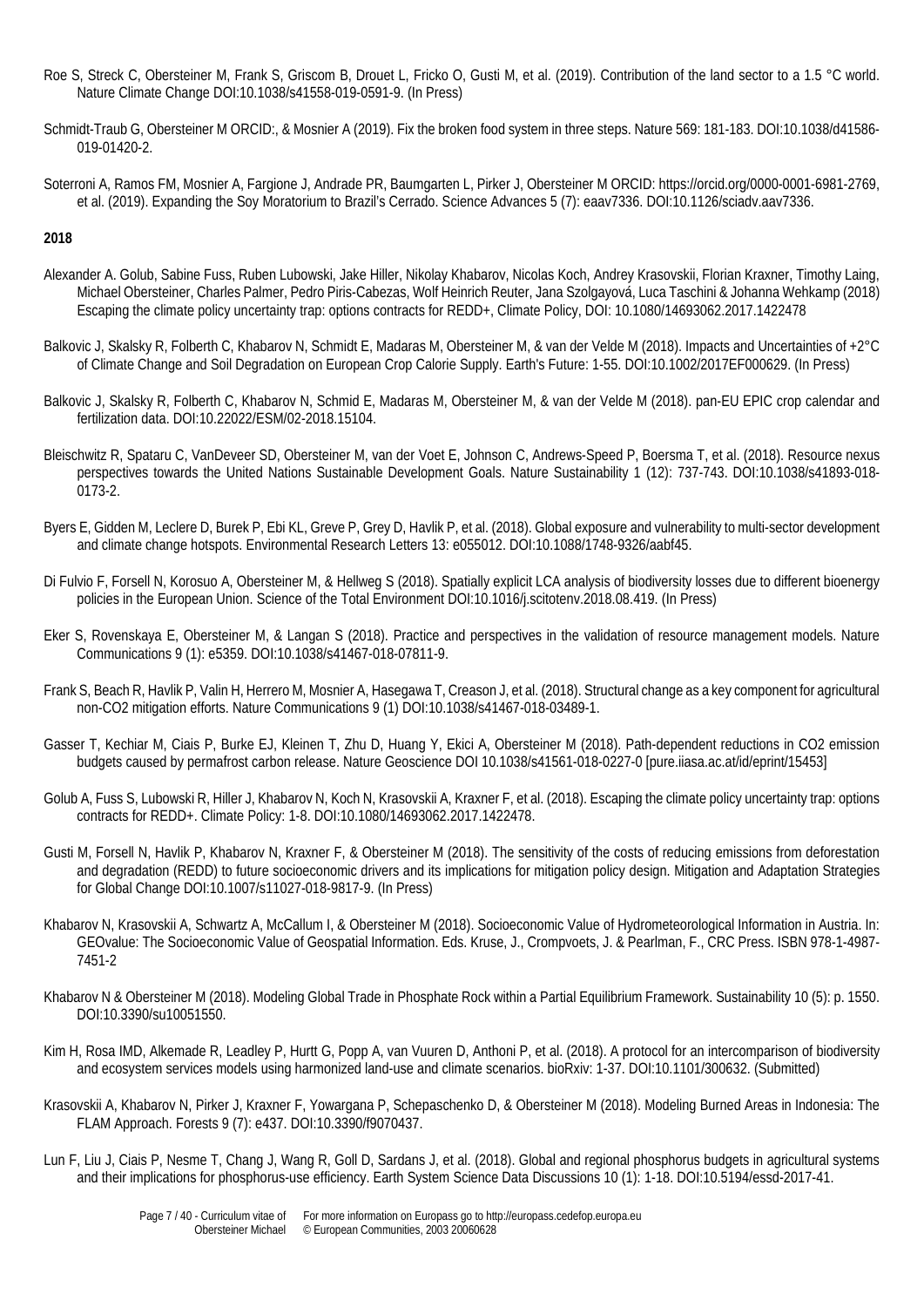- [Obersteiner M,](http://pure.iiasa.ac.at/view/iiasa/219.html) Bednar J[, Wagner F,](http://pure.iiasa.ac.at/view/iiasa/321.html) Gasser Thomas, Ciais P, [Forsell N,](http://pure.iiasa.ac.at/view/iiasa/93.html) [Frank S,](http://pure.iiasa.ac.at/view/iiasa/94.html) [Havlik P,](http://pure.iiasa.ac.at/view/iiasa/119.html) et al. (2018). [How to spend a dwindling greenhouse gas](http://pure.iiasa.ac.at/15031/)  [budget.](http://pure.iiasa.ac.at/15031/) Nature Climate Change 8 (1): 7-10. DO[I:10.1038/s41558-017-0045-1.](http://doi.org/10.1038/s41558-017-0045-1)
- Patrizio P, Leduc S, Kraxner F, Fuß S, Kindermann G ORCID: https://orcid.org/0000-0003-4297-1318, Mesfun S ORCID: https://orcid.org/0000-0002- 4909-6643, Spokas K, Mendoza Ponce A, et al. (2018). Reducing US coal emissions can boost employment. Joule 2 (12): 2633-2648. DOI:10.1016/j.joule.2018.10.004.
- Patrizio P, Leduc S, Kraxner F, Fuß S, Kindermann G, Mesfun S, Spokas K, Mendoza Ponce A, et al. (2018). Reducing US coal emissions can boost employment. Joule DOI:10.1016/j.joule.2018.10.004. (In Press) Soterroni A, Mosnier A, Carvalho A, Câmara G, Obersteiner M, Andrade PR, Souza RC, Brock R, et al. (2018). Future environmental and agricultural impacts of Brazil's Forest Code. Environmental Research Letters DOI:10.1088/1748-9326/aaccbb.
- Soterroni A, Mosnier A, Carvalho A, Câmara G, Obersteiner M, Andrade PR, Souza RC, Brock R, et al. (2018). Future environmental and agricultural impacts of Brazil's Forest Code. Environmental Research Letters DOI:10.1088/1748-9326/aaccbb.
- TWI2050 The World in 2050 (2018). Transformations to Achieve the Sustainable Development Goals. Report prepared by The World in 2050 initiative. International Institute for Applied Systems Analysis (IIASA). Laxenburg, Austria. ISBN 978-3-7045-0154-7 DOI:10.22022/TNT/07-2018.15347.
- van Zelm R, van der Velde M, Balkovic J, Čengić M, Elshout PMF, Koellner T, Núñez M, Obersteiner M, et al. (2018). Spatially explicit life cycle impact assessment for soil erosion from global crop production. Ecosystem Services 30 (B): 220-227. DOI:10.1016/j.ecoser.2017.08.015.

- Crespo Cuaresma J, Danylo O, Fritz S, McCallum I, Obersteiner M, See L, & Walsh B (2017). Economic Development and Forest Cover: Evidence from Satellite Data. Scientific Reports 7: art.no.40678. DOI:10.1038/srep40678.
- Eker S, Rovenskaya E, Obersteiner M, & Langan S (2017). Validation of uncertainty-oriented environmental models: A review of the existing approaches. In: Annual Workshop of the Society for Decision Making under Deep Uncertainty 2017, 13-15 November, Oxford, UK.
- Ermoliev Y, Ermolieva T, Havlik P, Mosnier A, Leclere D, Fritz S, Obersteiner M, Kyryzyuk S, et al. (2017). Robust downscaling approaches to disaggregation of data and projections under uncertainties: Case of land use and land use change systems. Cybernetics and Systems analysis 53 (1): 31-41.
- Ermolieva T, Ermoliev Y, Havlik P, Mosnier A, Leclere D, Fritz S, Valin H, Obersteiner M, et al. (2017). Dynamic Merge of the Global and Local Models for Sustainable Land Use Planning with Regard for Global Projections from GLOBIOM and Local Technical–Economic Feasibility and Resource Constraints. Cybernetics and Systems Analysis 53 (2): 176-185. DOI:10.1007/s10559-017-9917-7.
- Fernández-Martínez M, Vicca S, Janssens IA, Ciais P, Obersteiner M, Bartrons M, Sardans J, Verger A, et al. (2017). Atmospheric deposition, CO2, and change in the land carbon sink. Scientific Reports 7 (1): p. 9632. DOI:10.1038/s41598-017-08755-8.
- Frank S, Havlik P, Soussana J-F, Levesque A, Valin H, Wollenberg E, Kleinwechter U, Fricko O, et al. (2017). Reducing greenhouse gas emissions in agriculture without compromising food security? Environmental Research Letters 12 (10): e105004. DOI:10.1088/1748-9326/aa8c83.
- Fritz S, See L, Perger C, McCallum I, Schill C, Schepaschenko D, Duerauer M, Karner M, et al. (2017). A global dataset of crowdsourced land cover and land use reference data. Scientific Data 4: p. 170075. DOI:10.1038/sdata.2017.75.
- Fricko O, Havlik P, Rogelj J, Klimont Z, Gusti M, Johnson N, Kolp P, Strubegger M, et al. (2017). The marker quantification of the Shared Socioeconomic Pathway 2: A middle-of-the-road scenario for the 21st century. Global Environmental Change 42: 251-267. DOI:10.1016/j.gloenvcha.2016.06.004.
- Hatfield-Dodds S, Schandl H, Newth D, Obersteiner M, Cai Y, Baynes T, West J, & Havlik P (2017). Assessing global resource use and greenhouse emissions to 2050, with ambitious resource efficiency and climate mitigation policies. Journal of Cleaner Production 144: 403-414. DOI:10.1016/j.jclepro.2016.12.170.
- Khabarov N & Obersteiner M (2017). Global Phosphorus Fertilizer Market and National Policies: A Case Study Revisiting the 2008 Price Peak. Frontiers in Nutrition 4: p. 22. DOI:10.3389/fnut.2017.00022.
- Krasovskii A, Khabarov N, & Obersteiner M (2017). CO2 -intensive power generation and REDD-based emission offsets with a benefit-sharing mechanism. Energy Systems 8 (4): 857-883. DOI:10.1007/s12667-016-0222-8.
- Kuramochi T, Fekete H, Hans F, Luna L, Gonzales-Zuniga S, Sterl S, Hagemann M, Hohne N, et al. (2017). Greenhouse gas mitigation scenarios for major emitting countries: Analysis of current climate policies and mitigation commitments 2017 update. New Climate Institute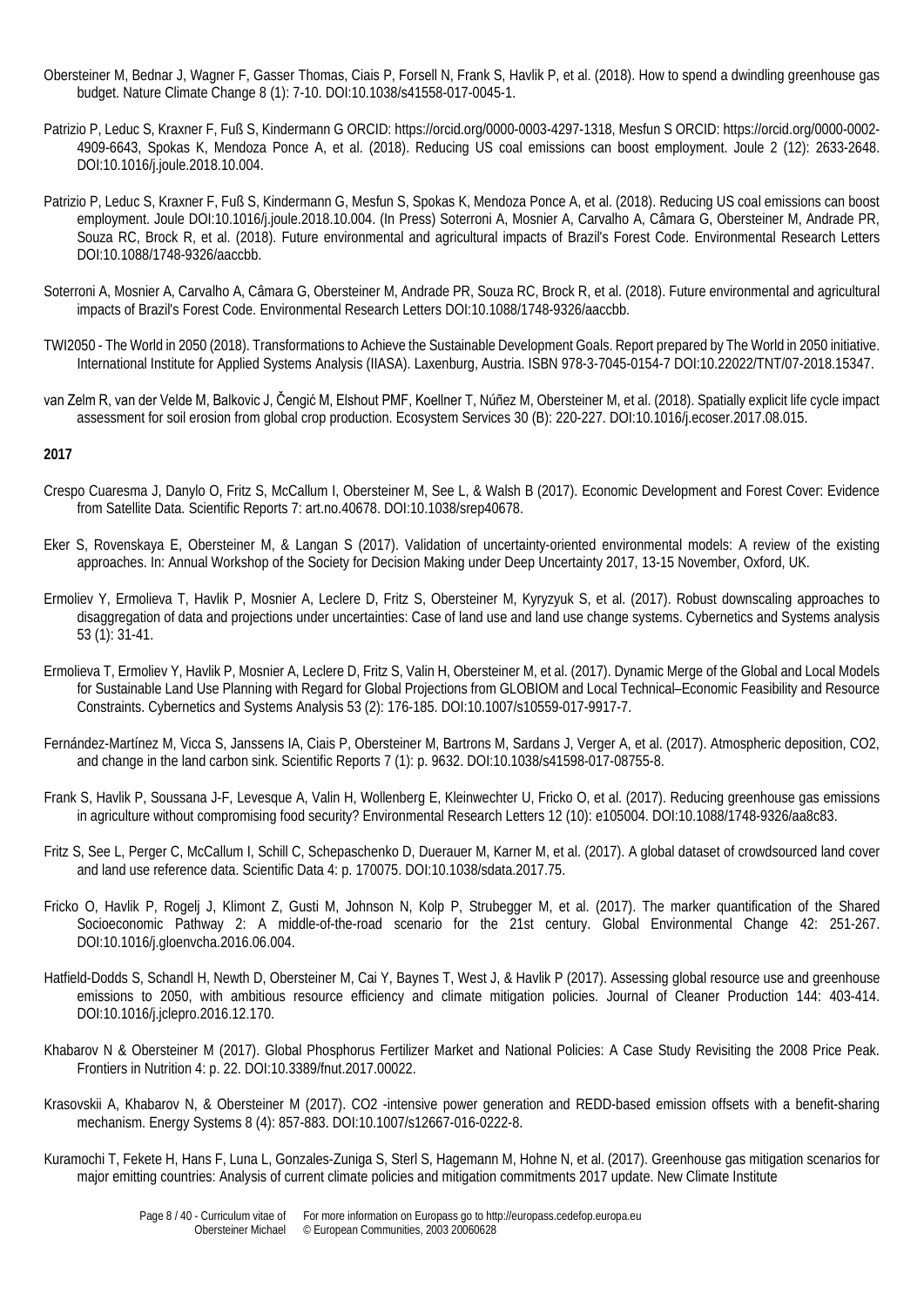- Lauri P, Forsell N, Korosuo A, Havlik P, Obersteiner M, & Nordin A (2017). Impact of the 2 °C target on global woody biomass use. Forest Policy and Economics 83: 121-130. DOI:10.1016/j.forpol.2017.07.005.
- Margalef O, Sardans J, Fernández-Martínez M, Molowny-Horas R, Janssens I A, Ciais P, Goll D, Richter A, et al. (2017). Global patterns of phosphatase activity in natural soils. Scientific Reports 7 (1): p. 1337. DOI:10.1038/s41598-017-01418-8.
- Mosnier A, Tonga P, Mant R, Pirker J, Pietsch S, Bocqueho G, Bodin B, Gillet P, et al. (2017). CoForTips Congo basin forests: tipping points for biodiversity conservation and resilience. Final Report (La modélisation des changements d'utilisation des terres dans les pays d'Afrique Centrale 2000-2030). IIASA Contract No. 13-102 , Laxenburg, Austria.
- Obersteiner M, Balkovic J, Böttcher H, Bouma J, Fritz S, Fuss S, Havlik P, Heumesser C, et al. (2017). The Value of Global Earth Observations. In: Satellite Earth Observations and Their Impact on Society and Policy. Eds. Onoda, M. & Young, O.R., pp. 137-142 Singapore: Springer. ISBN 978-981-10-3713-9 DOI:10.1007/978-981-10-3713-9\_12.
- Peñuelas J, Ciais P, Canadell JG, Janssens IA, Fernández-Martínez M, Carnicer J, Obersteiner M, Piao S, et al. (2017). Shifting from a fertilizationdominated to a warming-dominated period. Nature Ecology & Evolution 1 (10): 1438-1445. DOI:10.1038/s41559-017-0274-8.
- Peñuelas J, Janssens IA, Ciais P, Obersteiner M, Krisztin T, Piao S, & Sardans J (2017). Increasing gap in human height between rich and poor countries associated to their different intakes of N and P. Scientific Reports 7 (1): 1-10. DOI:10.1038/s41598-017-17880-3.
- Peñuelas J, Sardans J, Walsh BJ, Ciais P, Janssens IA, Riahi K, Rydzak F, van Vuuren D, et al. (2017). Possible pathways for balancing CO2 emissions and sinks as agreed in Paris COP21. Ecosistemas 26 (3): 103-105. DOI:10.7818/ECOS.2017.26-3.12.
- Popp A, Calvin K, Fujimori S, Havlik P, Humpenöder F, Stehfest E, Bodirsky BL, Dietrich JP, et al. (2017). Land-use futures in the shared socioeconomic pathways. Global Environmental Change 42: 331-345. DOI:10.1016/j.gloenvcha.2016.10.002.
- Riahi K, van Vuuren DP, Kriegler E, Edmonds J, O'Neill B, Fujimori S, Bauer N, Calvin K, Dellink, R., Fricko, O., Lutz, W., Popp, A., Crespo Cuaresma, J., Samir, KC, Leimback, M., Jiang, L., Kram, T., Rao, S., Emmerling, J., Ebi, K., Hasegawa, T., Havlik, P., Humpenöder, F., Da Silva, L.A., Smith, S., Stehfest, E., Bosetti, V., Eom, J., Gernaat, D., Masui, T., Rogelj, J., Strefler, J., Drouet, L., Krey, V., Luderer, G., Harmsen, M., Takahashi, K., Baumstark, L., Doelman, J., Kainuma, M., Klimont, Z., Marangoni, G., Lotze-Campen, H., Obersteiner, M., Tabeau, A. and Tavoni, M. (2017). The shared socioeconomic pathways and their energy, land use, and greenhouse gas emissions implications: An overview. Global Environmental Change 42: 153-168. DOI:10.1016/j.gloenvcha.2016.05.009.
- Sardans J, Bartrons M, Margalef O, Gargallo-Garriga A, Janssens IA, Ciais P, Obersteiner M, Sigurdsson BD, Chen, H.Y. H. and Penuelas, J. (2017). Plant invasion is associated with higher plant-soil nutrient concentrations in nutrient poor-environments. Global Change Biology 23 (3): 1282-1291. DOI:10.1111/gcb.13384.
- Schepaschenko D, Fritz S, See L, Laso Bayas JC, Lesiv M, Kraxner F, & Obersteiner M (2017). Comment on "The extent of forest in dryland biomes". Science 358 (6362): eaao0166. DOI:10.1126/science.aao0166.
- Schepaschenko D, Shvidenko A, Usoltsev V, Lakyda P, Luo Y, Vasylyshyn R, Lakyda I, Myklush Y, et al. (2017). A dataset of forest biomass structure for Eurasia. Scientific Data 4: e170070. DOI:10.1038/sdata.2017.70.
- Schepaschenko D, Shvidenko A, Usoltsev VA, Lakyda P, Luo Y, Vasylyshyn R, Lakyda I, Myklush Y, et al. (2017). Biomass plot data base. DOI:10.1594/PANGAEA.871465.
- Schepaschenko D, Shvidenko A, Usoltsev VA, Lakyda P, Luo Y, Vasylyshyn R, Lakyda I, Myklush Y, et al. (2017). A database of forest biomass structure for Eurasia. DOI:10.1594/PANGAEA.871492.
- van Zelm R, van der Velde M, Balkovic J, Čengić M, Elshout PMF, Koellner T, Núñez M, Obersteiner M, et al. (2017). Spatially explicit life cycle impact assessment for soil erosion from global crop production. Ecosystem Services DOI:10.1016/j.ecoser.2017.08.015. (In Press)
- Walsh B, Ciais P, Janssens IA, Penuelas J, Riahi K, Rydzak F, van Vuuren DP, & Obersteiner M (2017). Pathways for balancing CO2 emissions and sinks. Nature Communications 8: e14856. DOI:10.1038/ncomms14856.

- Câmara G, Ramos F, Soterroni A, Cartaxo R, Andrade P, Buurman M, Affonso A, Espíndola G, et al. (2016). Using Models to inform Policies that meet multiple Objectives. Assessing the Contribution of Brazil's Forest Code to Biodiversity Conservation. INPE, IPEA, IIASA, UNEP-WCMC , São José dos Campos, Brasília, Laxenburg, Cambridge. DOI:10.22022/REDD/08-2017.13772.
- Camara G, Soterroni A, Ramos F, Carvalho A, Andrade P, Souza RS, Mosnier A, Mant R, et al. (2016). Modelling Land Use Change in Brazil:2000- 2050 (Dataset). DOI:10.22022/REDD/09-2016.13782.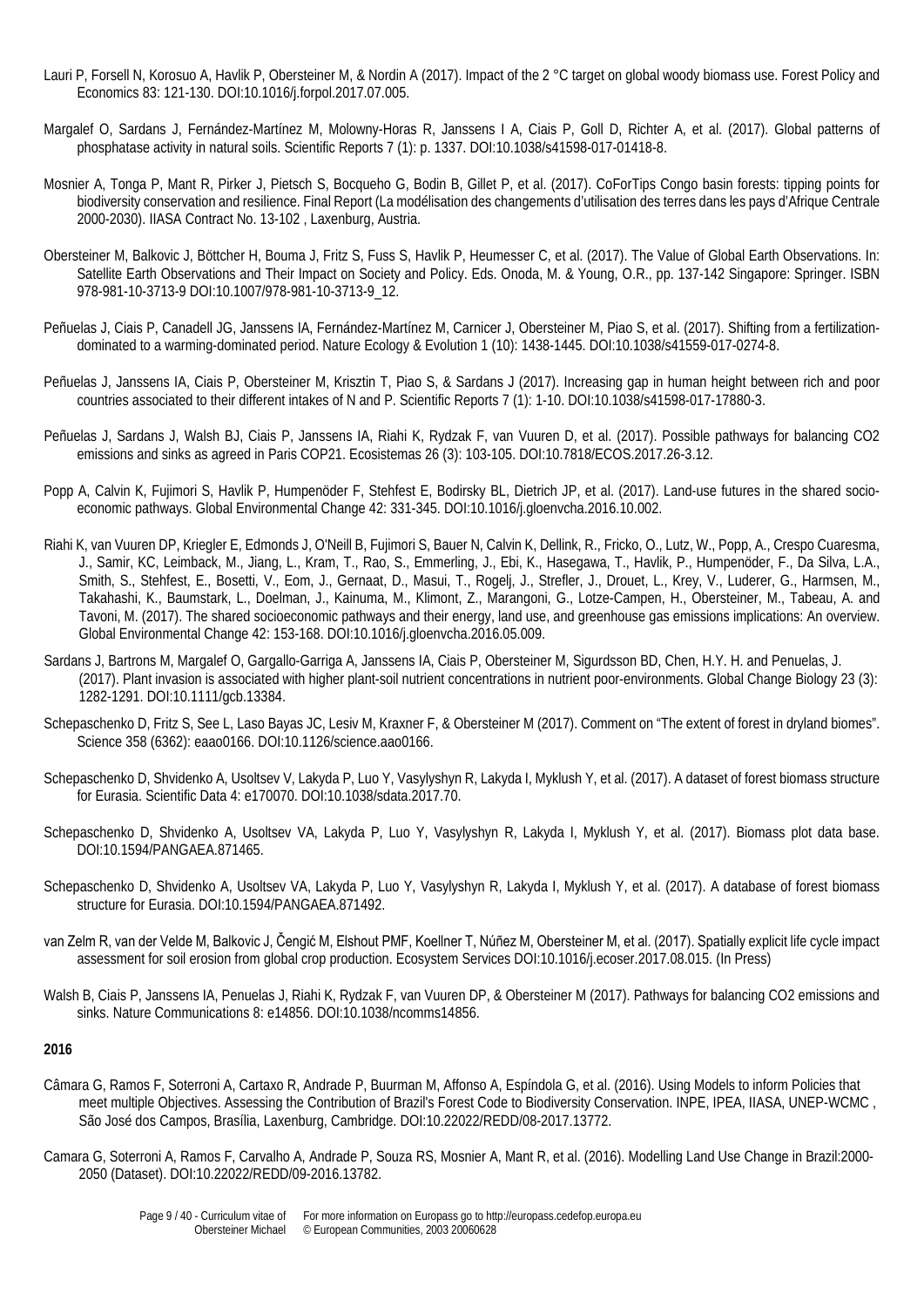- Capros P, De Vita A, Tasios N, Siskos P, Kannavou M, Petropoulos A, Evangelopoulou S, Zampara M, et al. (2016). EU Reference Scenario 2016 Energy, transport and GHG emissions Trends to 2050. EUROPEAN COMMISSION Directorate - General for Energy, Directorate - General for Climate Action and Directorate - General for Mobility and Transport, Luxembourg.
- Ekins, P. , Hughes, N. , Brigenzu, S. , Arden Clark, C. , Fischer-Kowalski, M. , Graedel, T. , Hajer, M. , Hashimoto, S. , Hatfield-Dodds, S. , [Havlik,](http://pure.iiasa.ac.at/view/iiasa/119.html)  [P.,](http://pure.iiasa.ac.at/view/iiasa/119.html) Hertwich, E., Ingram, J., Kruit, K., Miligan, E., Moriguchi, Y., Nasr, N., Newth, D., Obersteiner, M., Ramaswami, A., Schandl, H., Suh, S. , Swiling, M. , van der Woet, E. , [Walsh, B. ,](http://pure.iiasa.ac.at/view/iiasa/322.html) West, J. and Westhowk, H. (2016) *[Resource Efficiency: Potential and Economic Implications.](http://pure.iiasa.ac.at/13813/)* Report of the International Resource Panel, United Nations Environment Program (UNEP), Paris
- Ermolieva T, Filatova T, Ermoliev Y, Obersteiner M, de Bruijn K M, & Jeuken A (2016). Flood Catastrophe Model for Designing Optimal Flood Insurance Program: Estimating Location-Specific Premiums in the Netherlands. Risk Analysis: 1-17. DOI:10.1111/risa.12589.
- Ermolieva T, Havlík P, Ermoliev Y, Mosnier A, Obersteiner M, Leclère D, Khabarov N, Valin H, and Reuter, W. (2016). Integrated Management of Land Use Systems under Systemic Risks and Security Targets: A Stochastic Global Biosphere Management Model. Journal of Agricultural Economics 67 (3): 584-601. DOI:10.1111/1477-9552.12173.
- Folberth C, Skalsky R, Moltchanova E, Balkovic J, Azevedo L, Obersteiner M, & van der Velde M (2016). Uncertainty in soil data can outweigh climate impact signals in crop yield simulations. Nature Communications 7: art.no.11872. DOI:10.1038/ncomms11872.
- Forsell N, Turkovska O, Gusti M, Obersteiner M, den Elzen M, & Havlik P (2016). Assessing the INDCs' land use, land use change, and forest emission projections. Carbon Balance and Management 11 (1): e26. DOI:10.1186/s13021-016-0068-3.
- Forsell N, Turkovska O, Gusti M, den Elzen M, Obersteiner M, & Havlik P (2016). Assessing the INDCs' land use, land use change, and forest emission projections. Carbon Balance and Management 11 (26) DOI:10.1186/s13021-016-0068-3.
- Frank S, Böttcher H, Gusti M, Havlík P, Klaassen G, Kindermann G, & Obersteiner M (2016). Dynamics of the land use, land use change, and forestry sink in the European Union: the impacts of energy and climate targets for 2030. Climatic Change 138 (1): 253-266. DOI:10.1007/s10584-016-1729-7.
- Fricko O, Havlik P, Rogelj J, Klimont Z, Gusti M, Johnson N, Kolp P, Strubegger M, Valin, H., Amann, M., Ermolieva, T., Forsell, N., Herrero, M., Heyes, C., Kindermann, G., Krey, V., McCollum, D., Obersteiner, M., Pachauri, S., Rao, S., Schmid, E., Schöpp, W. and Riahi, K. (2017). The marker quantification of the Shared Socioeconomic Pathway 2: A middle-of-the-road scenario for the 21st century. Global Environmental Change 42: 251-267. DOI:10.1016/j.gloenvcha.2016.06.004.
- [Di Fulvio F,](http://pure.iiasa.ac.at/view/iiasa/65.html) [Forsell N,](http://pure.iiasa.ac.at/view/iiasa/93.html) Lindroos O, [Korosuo A,](http://pure.iiasa.ac.at/view/iiasa/162.html) et al. (2016) [Spatially explicit assessment of roundwood and logging residues availability and costs for](http://pure.iiasa.ac.at/13786/)  [the EU28.](http://pure.iiasa.ac.at/13786/) Scandinavian Journal of Forest Research, 31 (7). pp. 691-707.
- Herrick J E, Beh A, Barrios E, Bouvier I, Coetzee M, Dent D, Elias E, Hengl T, Karl, J. W., Liniger, H., Matuszak, J., Neff, J. C., Ndungu, L. W., Obersteiner, M., Shepherd, K. D., Urama, K.C., van den Bosch, R. and Webb, N. P. (2016). The Land-Potential Knowledge System (LandPKS): mobile apps and collaboration for optimizing climate change investments. Ecosystem Health and Sustainability 2 (3): 1-7. DOI:10.1002/ehs2.1209.
- Khabarov N, Krasovskii AA, Obersteiner M, Swart R, Dosio A, San-Miguel-Ayanz J, Durrant T, Camia A, Migliavacca M (2016). Forest fires and adaptation options in Europe. Regional Environmental Change 16 (1): 21-30. DOI:10.1007/s10113-014-0621-0.
- Krasovskii A, Khabarov N, Migliavacca M, Kraxner F, & Obersteiner M (2016). Regional aspects of modelling burned areas in Europe. International Journal of Wildland Fire 25 (8): 811-818. DOI:10.1071/WF15012.
- Krasovskii A, Khabarov N, & Obersteiner M (2016). Fair pricing of REDD-based emission offsets under risk preferences and benefit-sharing. Energy Policy 96: 193-205. DOI:10.1016/j.enpol.2016.05.040.
- Krasovskii A, Khabarov N, & Obersteiner M (2016). CO2 -intensive power generation and REDD-based emission offsets with a benefit-sharing mechanism. Energy Systems: 1-27. DOI:10.1007/s12667-016-0222-8.
- Lochhead K, Ghafghazi S, Havlik P, Forsell N, Obersteiner M, Bull G, & Mabee W (2016). Price trends and volatility scenarios for designing forest sector transformation. Energy Economics 57: 184-191. DOI:10.1016/j.eneco.2016.05.001.
- Mant R, Garcia-Rangel S, Tadoum M, Nchoutpouen C, Tonga P, Makoudjou A, Bokelo Bile D, Ndinga RG, et al. (2016). Using models to inform policies to meet multiple objectives. Sustainable development, climate change mitigation and biodiversity conservation in Central Africa. UNEP-WCMC, IIASA, COMIFAC , Cambridge, Laxenburg, Yaoundé. DOI:10.22022/REDD/08-2019.13774.
- Page 10 / 40 Curriculum vitae of For more information on Europass go to http://europass.cedefop.europa.eu Mosnier A, Camara G, Carvalho Ywata A, Havlik P, Kapos V, Kraxner F, Makoudjou A, Mant R, et al. (2016). Disentangling the effects of local and global drivers of deforestation with the GLOBIOM model. In: Global Land Project 3rd Open Science Meeting (GLPOSM16), 24-27 October 2016, China National Convention Center, Beijing, China. [Pirker, J.,](http://pure.iiasa.ac.at/view/iiasa/234.html) [Mosnier, A.,](http://pure.iiasa.ac.at/view/iiasa/212.html) [Kraxner, F.,](http://pure.iiasa.ac.at/view/iiasa/165.html) [Havlik, P.](http://pure.iiasa.ac.at/view/iiasa/119.html) and [Obersteiner, M.](http://pure.iiasa.ac.at/view/iiasa/219.html) (2016) *[What are](http://pure.iiasa.ac.at/13343/)*

Obersteiner Michael © European Communities, 2003 20060628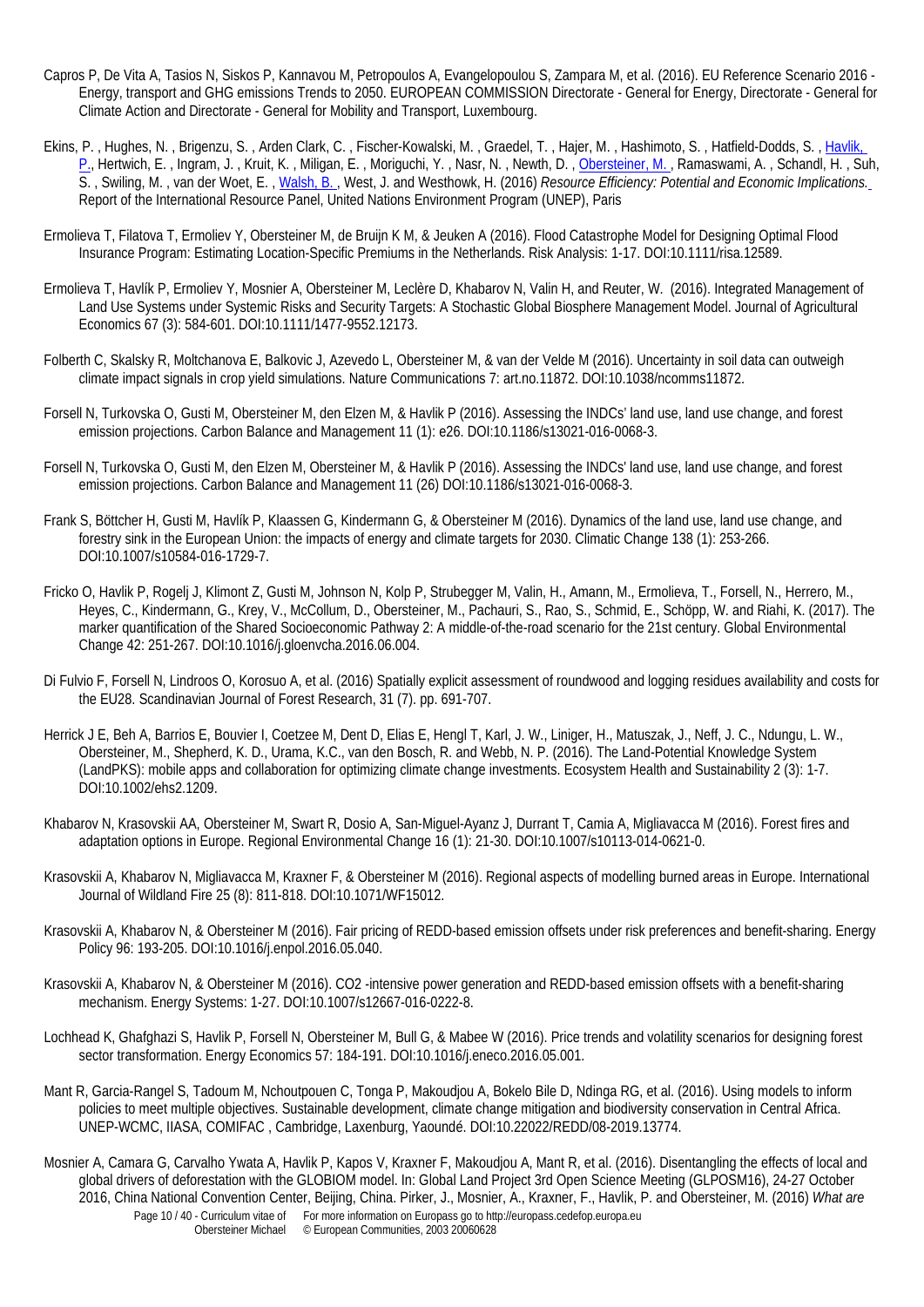*[the limits to oil palm expansion?](http://pure.iiasa.ac.at/13343/)* Global Environmental Change, 40. pp. 73-81.

- Obersteiner M, Walsh B, Frank S, Havlik P, Cantele M, Liu J, Palazzo A, Herrero M, et al. (2016). Assessing the land resource-food price nexus of the Sustainable Development Goals. Science Advances 2 (9): e1501499. DOI:10.1126/sciadv.1501499.
- Pirker J, Mosnier A, Kraxner F, Havlik P, & Obersteiner M (2016). What are the limits to oil palm expansion? Global Environmental Change 40: 73- 81. DOI:10.1016/j.gloenvcha.2016.06.007.
- Pichs-Madruga R, Obersteiner M, Cantele M, Ahmed MT, Cui X, Cury P, Fall S, Kellner K, et al. (2016). Building scenarios and models of drivers of biodiversity and ecosystem change. In: IPBES, 2016: Methodological assessment of scenarios and models of biodiversity and ecosystem services. Eds. Ferrier, S., Ninan, K.N., Leadley, P., Alkemade, R., Acosta, L.A., Akçakaya, H.R., Brotons, L., Cheung, W.W.L., Christensen, V., Harhash, K.A. et al., pp. 102-145 Bonn, Germany: Secretariat of the Intergovernmental Platform for Biodiversity and Ecosystem Services.
- See Linda, Fritz S, Perger C, Schill C, Albrecht F, McCallum I, Schepaschenko D, van der Velde M, et al. (2016). Mapping Human Impact Using Crowdsourcing. In: Mapping Wilderness. Eds. Carver, S.J. & Fritz, S., pp. 89-101 Dordrecht, The Netherlands: Springer. ISBN 978-94-017- 7397-3 DOI:10.1007/978-94-017-7399-7\_6.
- Smith P, Davis SJ, Creutzig F, Fuss S, Rogelj J, McCollum D, Krey V, Grubler A, et al. (2016). Biophysical and economic limits to negative CO2 emissions. Nature Climate Change 6 (1): 42-50. DOI:10.1038/nclimate2870.
- Wollenberg, E., Richards, M., Smith, P., Havlik, P., Obersteiner, M., Tubiello, F.N., Herold, M., Gerber, P., Carter, S., Reisinger, A., van Vuuren, D., Dickie, A., Neufeldt, H., Sander, B.O., Wassmann, R., Sommer, R., Amonette, J.E., Falcucci, A., Herrero, M., Opio, C., Roman-Cuesta, R., Stehfest, E., Westhoek, H., Ortiz-Monasterio, I., Sapkota, T., Rufino, M.C., Thornton, P.K., Verchot, L., West, P.C., Soussana, J.-F., Baedeker, T., Sadler, M., Vermeulen, S. and Campbell, B.M. (2016). Reducing emissions from agriculture to meet the 2°C target. Global Change Biology 22 (12): 3859-3864. DOI:10.1111/gcb.13340.

- [Camara](javascript:subwinsrch() G, [Soterroni](javascript:subwinsrch() A, [Ramos](javascript:subwinsrch() F, [Mosnier](javascript:subwinsrch() A, [Havlik](javascript:subwinsrch() P, [Pirker](javascript:subwinsrch() J, [Kraxner](javascript:subwinsrch() F, [Obersteiner](javascript:subwinsrch() M, [Bocqueho](javascript:subwinsrch() G (et al) (2015). Modelling land use changes in Brazil 2000-2050. A report by the REDD-PAC project, 1st edition, INPE, IPEA, IIASA, UNEP-WCMC [November 2015].
- Campioli, M., Vicca, S., Luyssaert, S., Bilcke, J., Ceschia, E., Chapin III, F. S., Ciais, P., Fernández-Martínez, M., Malhi, Y., Obersteiner, M., Olefeldt, D., Papale, D., Piao, S. L., Peñuelas, J., Sullivan, P. F., Wang, X., Zenone, T. and Janssens, I. A. (2015) Biomass production efficiency controlled by management in temperate and boreal ecosystems. Nature Geoscience, 8 (11). pp. 843-846.
- Elshout PMF, van Zelm R, Balkovic J, Obersteiner M, Schmid E, Skalsky R, van der Velde M & Huijbregts MAJ (2015). Greenhouse-gas payback times for crop-based biofuels. Nature Climate Change, 5:604-610 (June 2015) (Published online 11 May 2015).
- Ermoliev Y, Ermolieva T, Jonas M, Obersteiner M, Wagner F & Winiwarter W (2015). Integrated model for robust emission trading under uncertainties: cost-effectiveness and environmental safety. *Technological Forecasting and Social Change*, 98:234-244 [September 2015] (Published online 31 January 2015).
- Ermolieva TY, Ermoliev YM, Havlik P, Mosnier A, Leclere D, Kraxner F, Khabarov N & Obersteiner M (2015). Systems analysis of robust strategic decisions to plan secure food, energy, and water provision based on the stochastic GLOBIOM model. *Cybernetics and Systems Analysis*, 51(1):125-133 (January 2015).
- Fritz S, See L, McCallum I, Bun A, Moltchanova E, Duerauer M, Perger C, Havlik P, Mosnier A, Schepaschenko D, van der Velde M, Dunwoody A, Kraxner F & Obersteiner M (et al) (2015). Mapping global cropland field size. *Global Change Biology*, 21(5):1980-1992 (May 2015) (Published online 16 January 2015).
- Frank S, Schmid E, Havlik P, Schneider U, Bottcher H, Balkovic J & Obersteiner M (2015). The dynamic soil organic carbon mitigation potential of European cropland. *Global Environmental Change*, 35:269-278 [November 2015] (Published online 30 September 2015).
- Fritz S, See L, McCallum I, Bun A, Moltchanova E, Duerauer M, Perger C, Havlik P, Mosnier A, Schepaschenko D, van der Velde M, Dunwoody A, Kraxner F & Obersteiner M (et al) (2015). Mapping global cropland field size. *Global Change Biology*, 21(5):1980-1992 (May 2015) (Published online 16 January 2015).
- Fuss S, Havlik P, Szolgayova J, Schmid E, Reuter WH, Khabarov N, Obersteiner M, Ermolieva T, Ermoliev Y & Kraxner F (2015). Global food security adaptation under crop yield volatility. *Technological Forecasting and Social change*, 98:223-233 [September 2015 ](Published online 29 April 2015).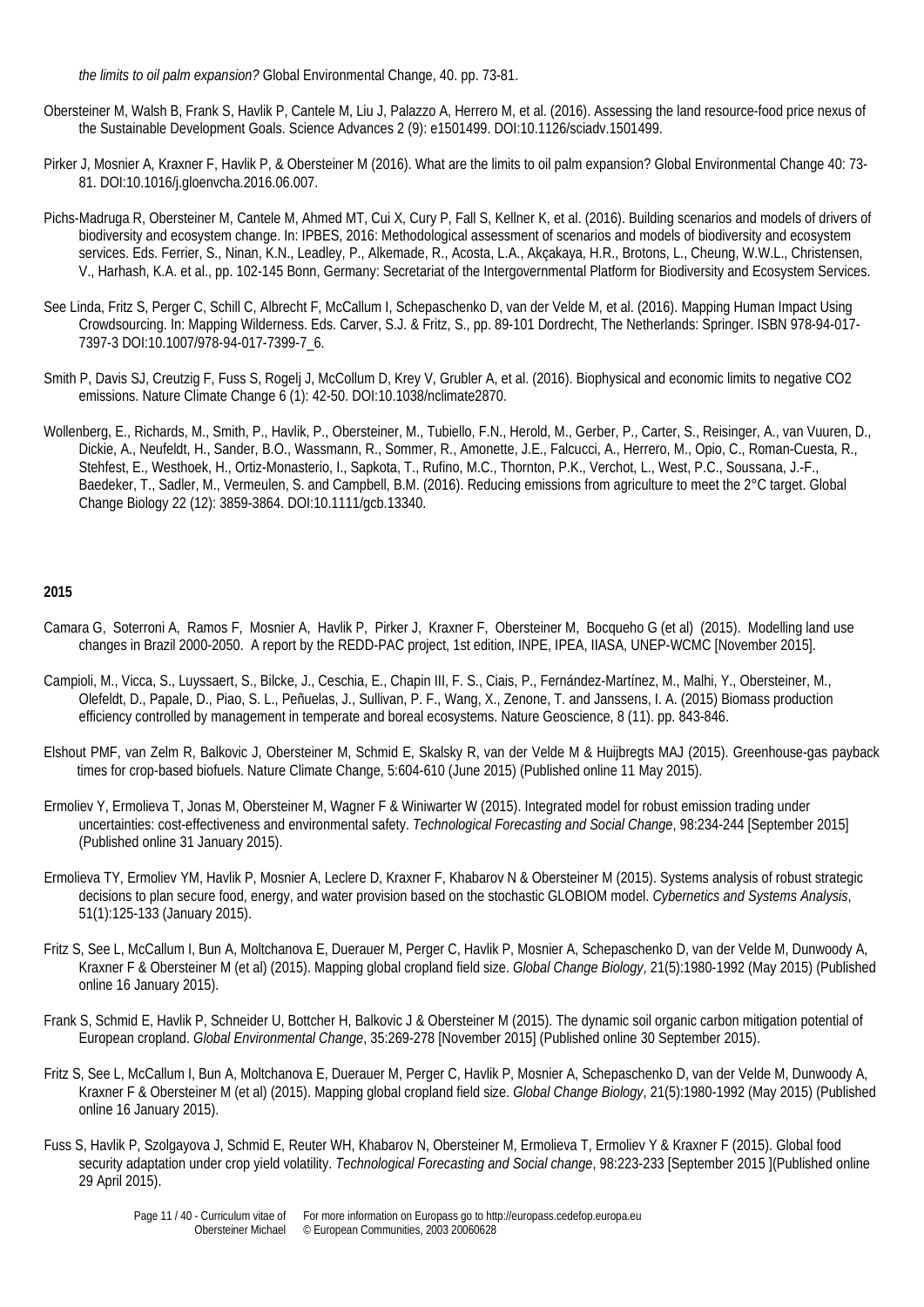Klimek, P., Obersteiner, M. and Thurner, S. (2015) Systemic trade risk of critical resources. Science Advances, 1 (10). e1500522.

- Ovalle-Rivera, O., Läderach, P., Bunn, C., Obersteiner, M. & Schroth, G. 2015. Projected Shifts in *Coffea arabica* Suitability among Major Global Producing Regions Due to Climate Change R. D. Loyola, ed. PLOS ONE, DOI: 10.1371/journal.pone.0124155. Published: April 14, 2015
- Schepaschenko D, See L, Lesiv M, McCallum I, Fritz S, Salk C, Perger C, Shvidenko A, Albrecht F, Kraxner F, Duerauer M & Obersteiner M et al (2015). Development of a global hybrid forest mask through the synergy of remote sensing, crowdsourcing and FAO statistics. *Remote Sensing of Environment*, 162:208-220 (June 2015) (Published online 13 March 2015).
- See L, Fritz S, Perger C, Schill C, McCallum I, Schepaschenko D, Duerauer M, Sturn T, Karne M, Kraxner F & Obersteiner M (2015). Harnessing the power of volunteers, the internet and Google Earth to collect and validate global spatial information using Geo-Wiki. *Technological Forecasting and Social Change*, 98:324-335 [September 2015](Published online 6 April 2015).
- See L, Fritz S, You L, Ramankutty N, Herrero M, Justice C, Becker-Reshef I, Thornton P, Erb K, Gong P, Tang H, van der Velde M, Ericksen P, McCallum I, Kraxner F & Obersteiner M (2015). Improved global cropland data as an essential ingredient for food security. *Global Food Security*, 4:37-45 (March 2015)(Published online 27 October 2014).
- See L, Schepaschenko D, Lesiv M, McCallum I, Fritz S, Perger C, Vakolyuk M, Schepaschenko M, van der Velde M, Kraxner F, Obersteiner M, et al. (2015). Building a hybrid land cover map with crowdsourcing and geographically weighted regression. *ISPRS Journal of Photogrammetry and Remote Sensing*, 103:48-56(May 2015) (Published online 19 July 2014).
- Turkovska, O., Gusti, M., Lauri, P., Forsell, N., Havlik, P. and Obersteiner, M. (2015) Linear optimization of forest management for dynamic recursive model. Eastern-European Journal of Enterprise Technologies, 5 (4). pp. 12-18.
- van Zelm R, Muchada PAN, van der Velde M, Kindermann G, Obersteiner M & Huijbregts MAJ (2015). Impacts of biogenic CO2 emissions on human health and terrestrial ecosystems: The case of increased wood extraction for bioenergy production on a global scale. *GCB Bioenergy*, 7(4):608-617 (July 2015) (Published online 8 March 2014).
- Walsh, B.J., Rydzak, F., Palazzo, A., Kraxner, F., Herrero, M., Schenk, P., Ciais, P., Janssens, I.A., Penuelas, J., Niederl-Schmidinger, A. and Obersteiner, M. (2015) New feed sources key to ambitious climate targets. *Carbon Balance and Management*, 10 (1). pp. 1-8. DOI:10.1186/s13021-015-0040-7.

- Balkovic J, van der Velde M, Skalsky R, Xiong W, Folberth C, Khabarov N, Smirnov A, Mueller ND & Obersteiner M (2014). Global wheat production potentials and management flexibility under the representative concentration pathways. *Global and Planetary Change*, 122:107-121 (November 2014)(Published online 20 August 2014).
- Ciais P, Dolman AJ, Bombelli A, Kinderman G, Obersteiner M, et al. (2014). Current systematic carbon-cycle observations and the need for implementing a policy-relevant carbon observing system. *Biogeosciences*, 11(13):3547-3602 (3 July 2014).
- Cohn AS, Mosnier A, Havlik P, Valin H, Herrero M, Schmid E, O'Hare M & Obersteiner M (2014). Cattle ranching intensification in Brazil can reduce global greenhouse gas emissions by sparing land from deforestation. PNAS, 111(20):7236-7241 (20 May 2014) (Published online 28 April 2014).
- Ermolieva T, Ermoliev Y, Jonas M, Obersteiner M, Wagner F, Winiwarter W (2014). Uncertainty, cost-effectiveness and environmental safety of robust carbon trading: Integrated approach. *Climatic Change*, 124(3):633-646.
- Fernandez-Martinez M, Vicca S, Janssens IA, Sardans J, Luyssaert S, Campioli M, Chapin III FS, Ciais P, Obersteiner M, et al. (2014). Nutrient availability as the key regulator of global forest carbon balance. Nature Climate Change, 4(6):471-476 (June 2014) (Published online 6 April 2014).
- Havlik P, Valin H, Herrero M, Obersteiner M, Schmid E, Rufino MC, Mosnier A, Thornton PK, Bottcher H, Conant RT, Frank S, Fritz S, Fuss S, Kraxner F & Notenbaert A (2014). Climate change mitigation through livestock system transitions. PNAS, 111(10):3709-3714 (11 March 2014) (Published online 24 February 2014).
- Khabarov N, Krasovskii AA, Obersteiner M, Swart R, Dosio A, San-Miguel-Ayanz J, Durrant T, Camia A & Migliavacca M (2014). Forest fires and adaptation options in Europe. *Regional Environmental Change*, (Published online 7 September 2014).
- Krasovskii AA, Khabarov N & Obersteiner M (2014). Impacts of the fairly priced REDD-based CO2 offset options on the electricity producers and consumers. *Economy of Region*, 3(2014):273-288.
- Kraxner F, Aoki K, Leduc S, Kindermann G, Fuss S, Yang J, Yamagata Y, Tak K & Obersteiner M (2014). BECCS in South Korea Analyzing the negative emissions potential of bioenergy as a mitigation tool. *Renewable Energy*, 61:102-108 (January 2014) (Published online 25 December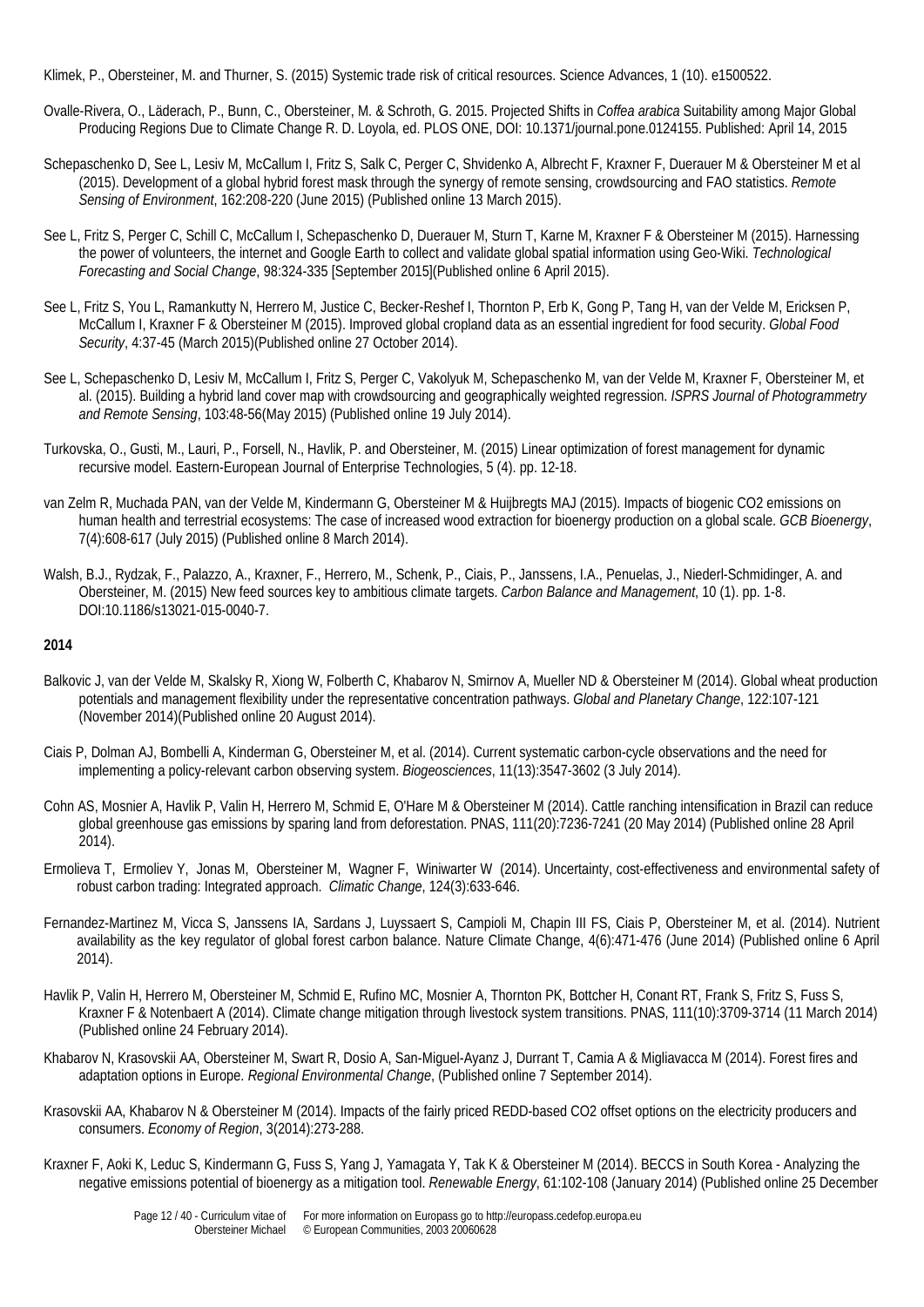2012).

- Lauri P, Havlik P, Kindermann G, Forsell N, Bottcher H & Obersteiner M (2014). Woody biomass energy potential in 2050. *Energy Policy*, 66:19-31 (March 2014) (Published online 12 December 2013).
- Leclere D, Havlik P, Fuss S, Schmid E, Mosnier A, Walsh B, Valin H, Herrero M, Khabarov N & Obersteiner M (2014). Climate change induced transformations of agricultural systems: insights from a global model. *Environmental Research Letters*, 9(12):124018 (December 2014).
- Mosnier A, Havlik P, Obersteiner M, Aoki K, Schmid E, Fritz S, McCallum I, Leduc S (2014). Modeling impact of development trajectories and a global agreement on reducing emissions from deforestation on Congo Basin forests by 2030. *Environmental and Resource Economics*, 57(4):505-525.
- Mosnier A, Obersteiner M, Havlik P, Schmid E, Khabarov N, Westphal M, Valin H, Frank S & Albrecht F (2014). Global food markets, trade and the cost of climate change adaptation. *Food Security*, 6(1):29-44 (February 2014) (Published online 26 January 2014).
- van der Velde M, Folberth C, Balkovic J, Ciais P, Fritz S, Janssens IA, Obersteiner M, See L, Skalsky R, Xiong W & Penuelas J (2014). African crop yield reductions due to increasingly unbalanced Nitrogen and Phosphorus consumption. *Global Change Biology*, 20(4):1278-1288 (April 2014) (Published online 28 January 2014).
- Xiong W, Balkovic J, van der Velde M, Zhang X, Izaurralde RC, Skalsky R, Lin E, Mueller N & Obersteiner M (2014). A calibration procedure to improve global rice yield simulations with EPIC. *Ecological Modelling*, 273:128-139 (10 February 2014)(Published online 30 November 2013).
- Xiong W, van der Velde M, Holman IP, Balkovic J, Lin E, Skalsky R, Porter C, Jones J, Khabarov N & Obersteiner M (2014). Can climate-smart agriculture reverse the recent slowing of rice yield growth in China? *Agriculture, Ecosystems & Environment*, 196:125-136 (15 October 2014)(Published online 12 July 2014).
- Zhao Q, Liu J, Khabarov N, Obersteiner M & Westphal M (2014). Impacts of climate change on virtual water content of crops in China. *Ecological Informatics*, 19(1):26-34 (January 2014) (Published online 14 December 2013).

- Balcovic J, van der Velde M, Schmid E, Skalsky R, Khabarov N, Obersteiner M, Sturmer B, Xiong W (2013). Pan-European crop modelling with EPIC: Implementation, up-scaling and regional crop yield validation. *Agricultural Systems*, 120:61-75 (September 2013) (Published online 3 July 2013).
- Frank S, Bottcher H, Havlik P, Valin H, Mosnier A, Obersteiner M, Schmid E, Elbersen B (2013). How effective are the sustainability criteria accompanying the European Union 2020 biofuel targets? *GCB Bioenergy*, 5(3):306-314 (May 2013) (Published online 9 July 2012).
- Fritz S, See L, van der Velde M, Nalelpa RA, Perger C, Schill C, McCallum I, Schepaschenko D, Kraxner F, Vakolyuk M, Albrecht F, Shaw B, Obersteiner M et al. (2013). Downgrading recent estimates of land available for biofuel production. *Environmental Science & Technology*, 47(3):1688-1694 (5 February 2013) (Published online 24 December 2012).
- Fritz S, See L, You L, Justice C, Becker-Reshef I, Bydekerke L, Cumani R, Defourny P, Erb K, Foley J, Gilliams S, McCallum I, Obersteiner M, Ramankutty N, van der Velde M (et al) (2013). The need for improved maps of global cropland. Eos, *Transactions American Geophysical Union*, 94(3):31-32 (January 2013).
- Fuss S, Reuter WH, Szolgayova J, Obersteiner M (2013). Optimal mitigation strategies with negative emission technologies and carbon sinks under uncertainty. *Climatic Change*, 118(1):73-87 (May 2013) (Published online 25 January 2013).
- Kraxner F, Aoki K, Leduc S, Kindermann G, Fuss S, Yang J, Yamagata Y, Tak K, Obersteiner M (2014). BECCS in South Korea Analyzing the negative emissions potential of bioenergy as a mitigation tool. *Renewable Energy*, 61:102-108 (January 2013) (Published online 25 December 2012).
- Havlik P, Valin H, Mosnier A, Obersteiner M, Baker JS, Herrero M, Rufino MC, Schmid E (2013). Crop productivity and the global livestock sector: Implications for land use change and greenhouse gas emissions. *American Journal of Agricultural Economics*, 95(2):442-448 (January 2013) (Published online 6 December 2012).
- Herrero M, Havlik P, Valin H, Notenbaert A, Rufino MC, Thornton PK, Bluemmel M, Weiss F, Grace D, Obersteiner M (2013). Biomass use, production, feed efficiencies, and greenhouse gas emissions from global livestock systems. PNAS, 110(52):20888-20893 (24 December 2013) (Published online 16 December 2013).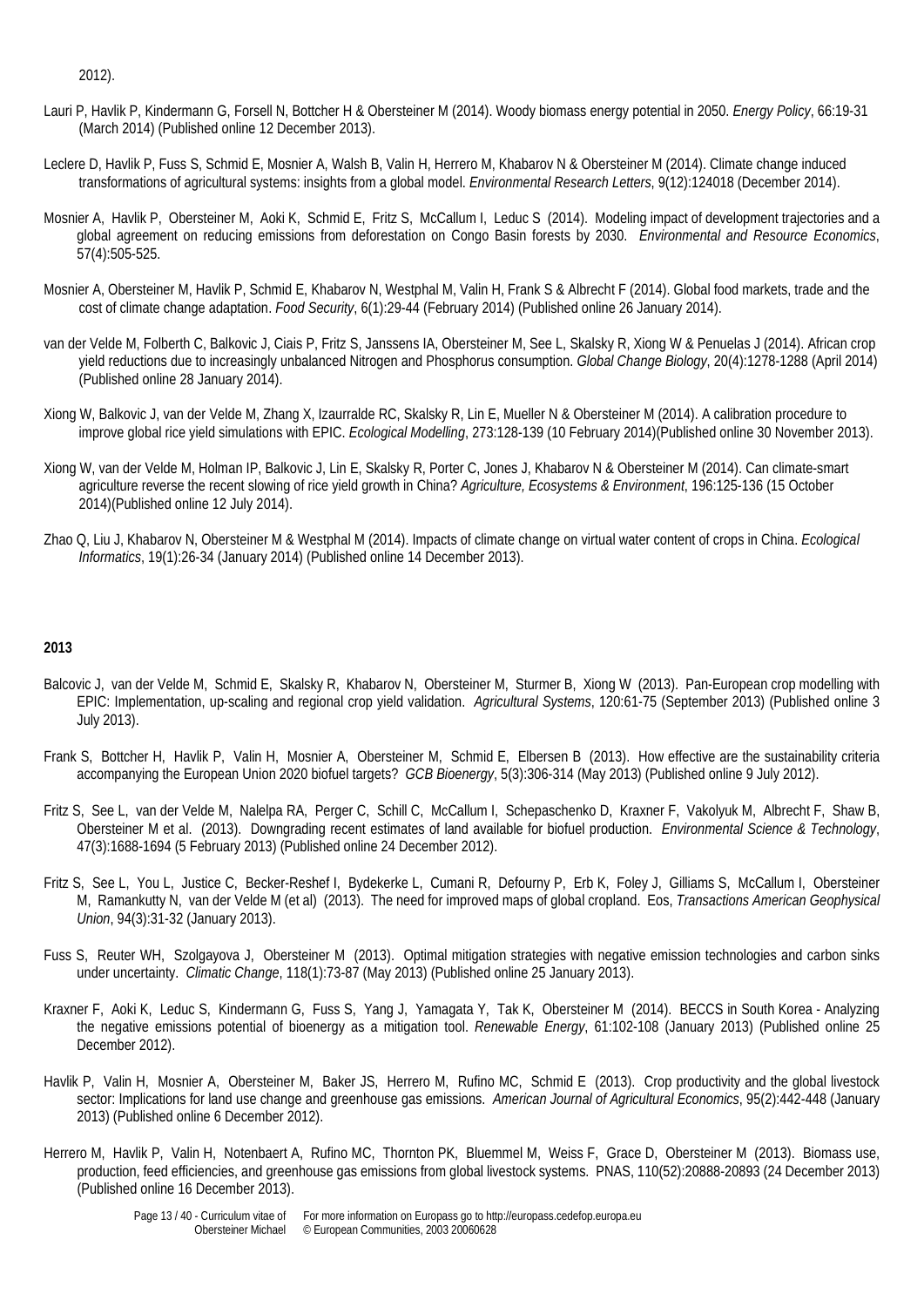- Kraxner F, Nordstrom E-M, Havlik P, Gusti M, Mosnier A, Frank S, Valin H, Fritz S, Fuss S, Kindermann G, McCallum I, Khabarov N, Bottcher H, See L, Aoki K, Schmid E, Mathe L, Obersteiner M (2013).\* Global bioenergy scenarios - Future forest development, land-use implications, and trade-offs. *Biomass and Bioenergy*, 57:86-96.
- Mosnier A, Havlik P, Valin H, Baker J, Murray B, Feng S, Obersteiner M, McCarl BA, Rose SK, Schneider UA (2013). Alternative U.S. biofuel mandates and global GHG emissions: The role of land use change, crop management and yield growth. *Energy Policy*, 57:602-614 (June 2013) (Published online 19 March 2013).
- Obersteiner M, Penuelas J, Ciais P, van der Velde M, Janssens IA (2013). The phosphorus trilemma. Nature Geoscience, 6(11):897-898 (November 2013) (Published online 30 October 2013).
- Penuelas J, Poulter B, Sardans J, Ciais P, van der Velde M, Bopp L, Boucher O, Godderis Y, Hinsinger P, Llusia J, Nardin E, Vicca S, Obersteiner M, Janssens IA (2013). Human-induced nitrogen-phosphorus imbalances alter natural and managed ecosystems across the globe. Nature Communications, 4:2934 (17 December 2013).
- Reisinger A, Havlik P, Riahi K, van Vliet O, Obersteiner M, Herrero M (2013). Implications of alternative metrics for global mitigation costs and greenhouse gas emissions from agriculture. *Climatic Change*, 117(4):677-690 (April 2013) (Published online 6 October 2012).
- See L, Comber A, Salk C, Fritz S, van der Velde M, Perger C, Schill C, McCallum I, Kraxner F, Obersteiner M (2013). Comparing the quality of crowdsourced data contributed by expert and non-experts. *PLOS ONE*, 8(7):e69958 (July 2013).
- Swart R, Fuss S, Obersteiner M, Ruti P, Teichmann C, Vautard R (2013). Beyond vulnerability assessment. Nature Climate Change, 3(11):942- 943 (November 2013) (Published online 29 October 2013).
- Valin H, Havlik P, Mosnier A, Herrero M, Schmid E, Obersteiner M (2013). Agricultural productivity and greenhouse gas emissions: trade-offs or synergies between mitigation and food security? *Environmental Research Letters*, 8:035019 (July 2013).
- van der Velde M, See L, You L, Balkovic J, Fritz S, Khabarov N, Obersteiner M, Wood S (2013). Affordable nutrient solutions for improved food security as evidenced by crop trials. *PLOS ONE*, 8(4):e60075 (2 April 2013).

- Franklin O, Moltchanova E, Kraxner F, Seidl R, Bottcher H, Rokityiansky D, Obersteiner M (2012). Large-scale forest modeling: Deducing stand density from inventory data. *International Journal of Forestry Research*, 2012:934974 (2012).
- Fritz S, McCallum I, Schill C, Perger C, See L, Schepaschenko D, van der Velde M, Kraxner F, Obersteiner M (2012). Geo-Wiki: An online platform for improving global land cover. *Environmental Modelling & Software*, 31:110-123 (May 2012) (Published online 28 December 2011).
- Fuss S, Szolgayova J, Khabarov N, Obersteiner M (2012). Renewables and climate change mitigation: Irreversible energy investment under uncertainty and portfolio effects. *Energy Policy*, 40:59-68 (January 2012) (Published online 24 July 2010).
- Heumesser C, Fritz S, Obersteiner M, Pearlman J, Singh Khalsa SJ (2012). Benefits and challenges of voluntary contribution to GEOSS. Space Policy, 28(4):244-252 (November 2012) (Published online 15 October 2012).
- Lemoine D, Fuss S, Szolgayova J, Obersteiner M, Kammen DM (2012). The influence of negative emission technologies and technology policies on the optimal climate mitigation portfolio. *Climatic Change*, 113(2):141-162 (July 2012) (Published online 15 October 2011).
- Reuter WH, Fuss S, Szolgayova J, Obersteiner M (2012). Investment in wind power and pumped storage in a real options model. *Renewable and Sustainable Energy Reviews*, 16(4):2242-2248 (May 2012) (Published online 18 February 2012).
- Reuter WH, Szolgayova J, Fuss S, & Obersteiner M (2012). Renewable energy investment: Policy and market impacts. Applied Energy 97: 249-254. DOI:10.1016/j.apenergy.2012.01.021.
- Schepaschenko D, Fritz S, McCallum I, Shvidenko A, Perger C, Schill C, See L, Kraxner F, Obersteiner M (2012). A platform to visualize, analyze and improve biomass datasets: http://biomass.geo-wiki.org. Folia Forestalia Polonica, Series A - Forestry, 54(2):137-139.
- Schepaschenko D, See L, Fritz S, McCallum I, Schill C, Perger C, Baccini A, Gallaun H, Kindermann G, Kraxner F, Saatchi S, Obersteiner M, Santoro M, Schmullius C, Shvidenko A, Schepaschenko M (2012). Observing forest biomass globally. Earthzine; posted on 9 June 2012 in *Earth Observation*, Featured Article, Forest Resources Information.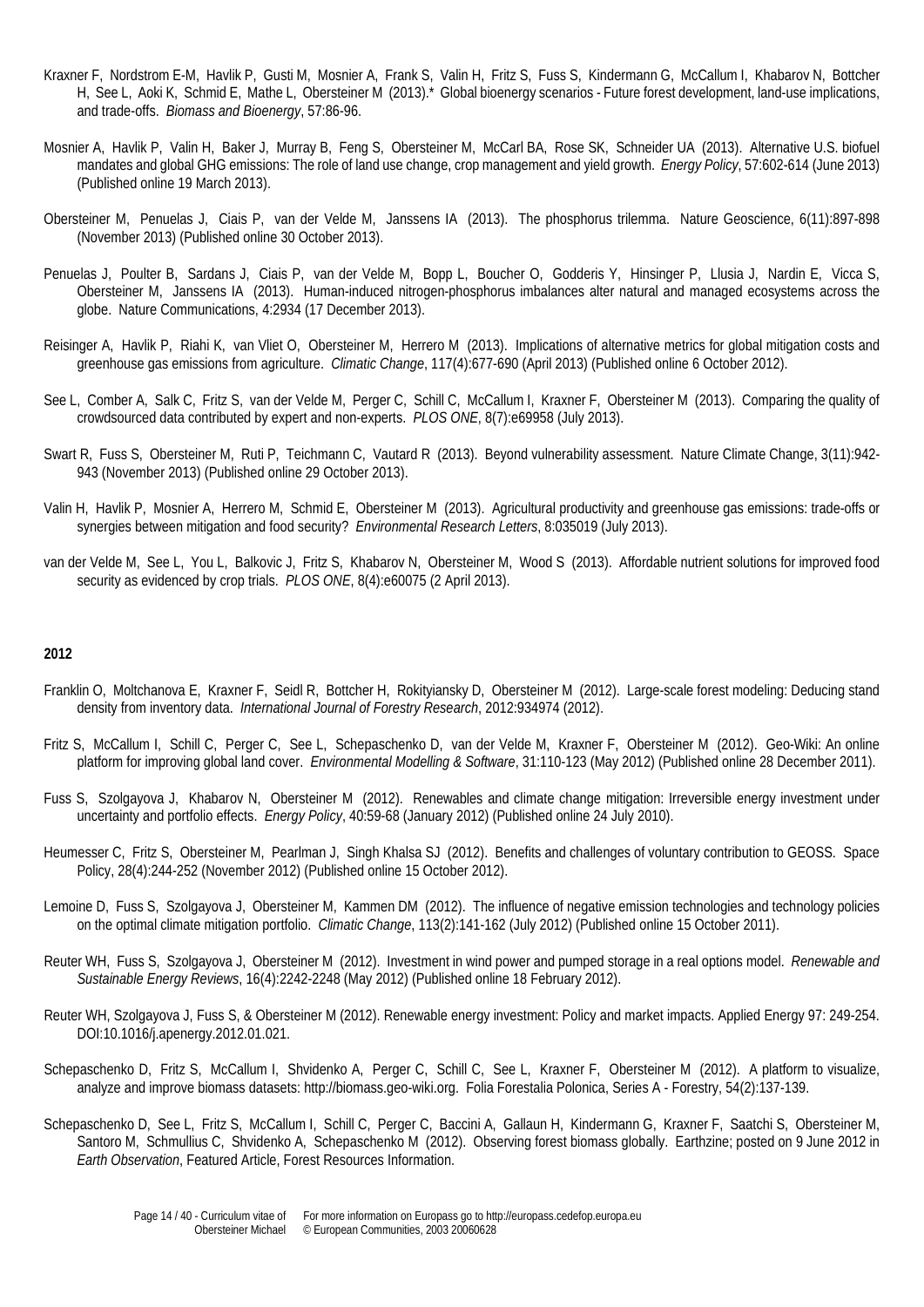- Strassburg BNB, Rodrigues ASL, Gusti M, Balmford A, Fritz S, Obersteiner M, Turner RK, Brooks TM (2012). Impacts of incentives to reduce emissions from deforestation on global species extinctions. Nature Climate Change, 2(5):350-355 (May 2012) (Published online 5 February 2012).
- Szolgayova J, Fuss S, Khabarov N, Obersteiner M (2012). Robust energy portfolios under climate policy and socioeconomic uncertainty. *Environmental Modeling and Assessment*, 17(1-2):39-49 (March 2012) (Published online 5 July 2011).
- van der Velde M, See L, Fritz S, Verheijen FGA, Khabarov N, Obersteiner M (2012). Generating crop calendars with Web search data. *Environmental Research Letters*, 7(2):024022 (April-June 2012).

- Fritz S, See L, McCallum I, Schill C, Obersteiner M, van der Velde M, Bottcher H, Havlik P, Achard F (2011). Highlighting continued uncertainty in global land cover maps for the user community. *Environmental Research Letters*, 6(4):044005 (October-December 2011) (Published online 21 October 2011).
- Fritz S, You L, Bun A, See L, McCallum I, Schill C, Perger C, Liu J, Hansen M, Obersteiner M (2011). Cropland for sub-Saharan Africa: A synergistic approach using five land cover data sets. *Geophysical Research Letters*, 38:L04404 (23 February 2011).
- Fuss S, Szolgayova J, Golub A, Obersteiner M (2011). Options on low-cost abatement and investment in the energy sector: New perspectives on REDD. *Environment and Development Economics*, 16(4):507-525 (August 2011) (Published online 26 October 2010).
- Grainger A, Obersteiner M (2011). A framework for structuring the global forest monitoring landscape in the REDD-plus era. *Environmental Science & Policy*, 14(2):127-139 (March 2011) (Published online 20 November 2010).
- Havlik P, Schneider UA, Schmid E, Bottcher H, Fritz S, Skalsky R, Aoki K, De Cara S, Kindermann G, Kraxner F, Leduc S, McCallum I, Mosnier A, Sauer T, Obersteiner M (2011). Global land-use implications of first and second generation biofuel targets. *Energy Policy*, 39(10):5690- 5702 (October 2011) (Published online 7 April 2010).
- Khabarov N, Huggel C, Obersteiner M, Ramirez JM (2011). Adaptation capacity of a landslide early warning system to climate change: Numerical modeling for the Combeima region in Colombia. *Journal of Integrated Disaster Risk Management*, 1(2) (December 2011).
- Moltchanova E, Khabarov N, Obersteiner M, Ehrlich D, Moula M (2011). The value of rapid damage assessment for efficient earthquake response. *Safety Science*, 49(8-9):1164-1171 (October 2011) (Published online 22 April 2011).
- Schepaschenko D, McCallum I, Shvidenko A, Fritz S, Obersteiner M (2011). A new hybrid land cover dataset for Russia: A methodology for integrating statistics, remote sensing and in situ information. *Land Use Science*, 6(4):245-259 (December 2011) (Published online 22 December 2010).
- Schneider UA, Havlik P, Schmid E, Valin H, Mosnier A, Obersteiner M, Bottcher H, Skalsky R, Balkovic J, Sauer T, Fritz S (2011). Impacts of population growth, economic development, and technical change on global food production and consumption. *Agricultural Systems*, 104920:204-215 (February 2011) (Published online 24 December 2010).
- Szolgayova J, Fuss S, Khabarov N, Obersteiner M (2011). A dynamic CVaR-portfolio approach using real options: An application to energy investments. *European Transactions on Electrical Power*, 21(6):1825-1841 (September 2011) (Published online 27 May 2010).
- Winiwarter W, Obersteiner M, Smith KA, Sutton MA (2011). The European nitrogen cycle: Commentary on Schulze et al., Global Change Biology (2010) 16, pp. 1451-1469. *Global Change Biology*, 17(8):2754-2757 (August 2011) (Published online 21 November 2010).

# **2010 and earlier**

- Azar C, Lindgren K, Obersteiner M, Riahi K, van Vuuren DP, den Elzen KMG, Moellersten K, Larson ED (2010). The feasibility of low CO2 concentration targets and the role of bio-energy with carbon capture and storage (BECCS). *Climatic Change*, 100(1):195-202 (May 2010) (Published online 19 May 2010).
- Fritz S, McCallum I, Williams M, Kraxner F, Obersteiner M (2010). Global Earth Observation System of Systems (GEOSS). In: *Encyclopedia of Remote Sensing*, E. Njoku (ed.), Springer-Verlag, New York, USA.
- Huggel C, Khabarov N, Obersteiner M, Ramirez JM (2010). Implementation and integrated numerical modeling of a landslide early warning system: A pilot study in Colombia. *Natural Hazards*, 52(2):501-518 (February 2010) (Published online 22 April 2009).
- Leduc S, Starfelt F, Dotzauer E, Kindermann G, McCallum I, Obersteiner M, Lundgren J (2010). Optimal location of lignocellulosic ethanol refineries with polygeneration in Sweden. *Energy*, 35(6):2709-2716 (June 2010) (Published online 12 August 2009).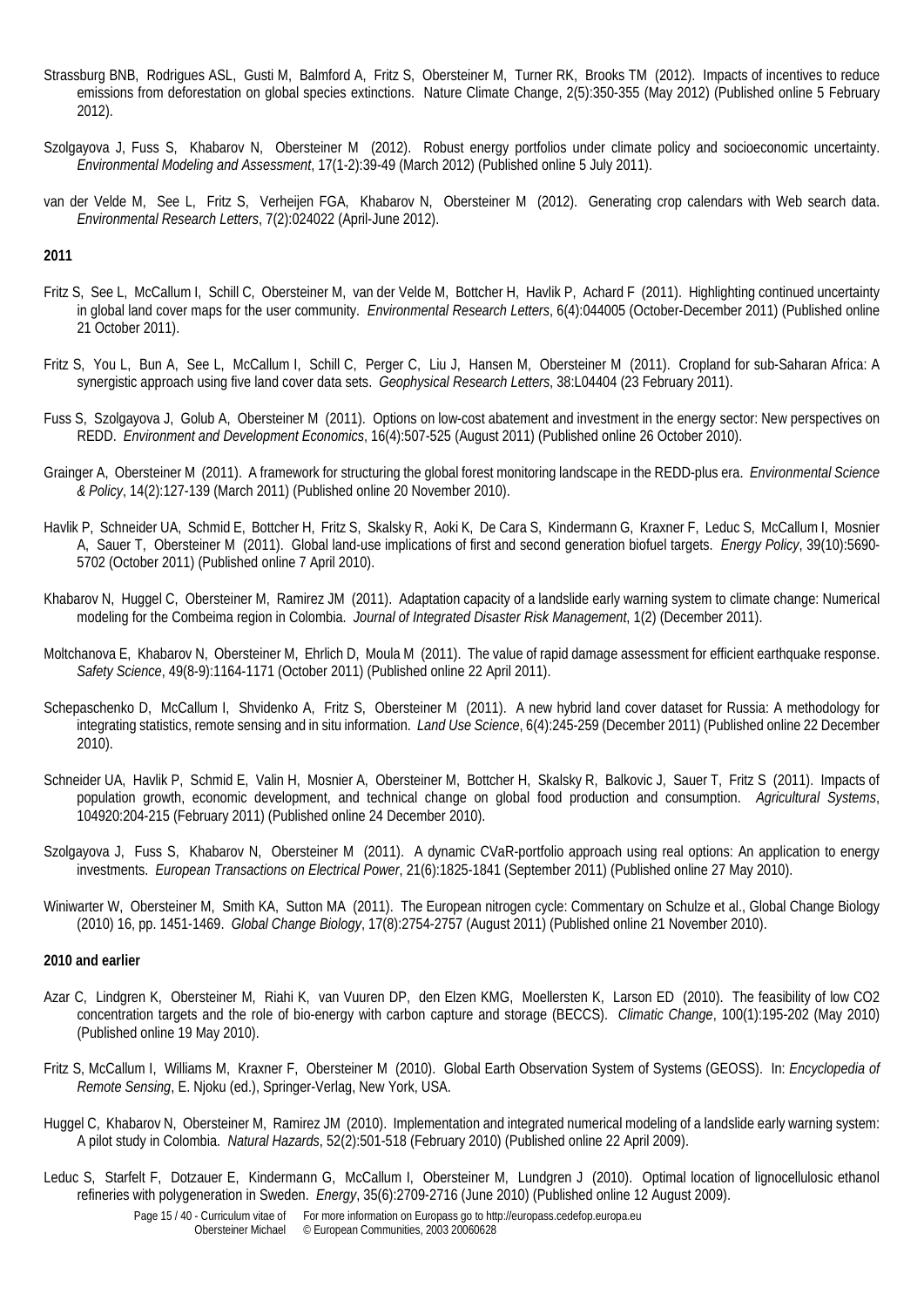- Limaei SM, Lohmander P, Obersteiner M (2010). Decision making in forest management with consideration of stochastic prices. *Iranian Journal of Operations Research*, 2(1):32-40 (Spring 2010).
- Liu J., L. You, M. Amini, M. Obersteiner, M. Herrero, A.J.B. Zehnder, and H. Yang, (2010) "A high-resolution assessment on global nitrogen flows in cropland," PNAS, Proceedings of the National Academy of Sciences, 2010.
- McCallum I, Fritz S, Khabarov N, Fuss S, Szolgayova J, Rydzak F, Havlik P, Kraxner F, Obersteiner M, Aoki K et al. (2010). Identifying and quantifying the benefits Of GEOSS. *Earthzine*, posted 12 July 2010 in Articles, Earth Observation, Economy, GEOSS/ICEO News.
- McCallum I, Fritz S, Schill C, Perger C, Achard F, Grillmayer R, Koch B, Kraxner F, Obersteiner M, Quinten M (2010). Geo-Wiki.org: Harnessing the power of volunteers, the Internet and Google Earth to collect and validate global spatial information. *Earthzine*, posted on 1 February 2010 in Articles, Earth Observation, Technology.
- McCallum I, Wagner W, Schmullius C, Shvidenko A, Obersteiner M, Fritz S, Nilsson S (2010). Comparison of four global FAPAR datasets over Northern Eurasia for the year 2000. *Remote Sensing of Environment*, 114(5):941-949 (17 May 2010) (Published online 25 January 2010).
- Obersteiner M, Bottcher H, Yamagata Y (2010). Terrestrial ecosystem management for climate change mitigation. *Current Opinion in Environmental Sustainability*, 2(4):271-276 (October 2010) (Published online 18 June 2010).
- Rydzak F, Obersteiner M, Kraxner F (2010). Impact of Global Earth Observation Systemic view across GEOSS societal benefit area. *International Journal of Spatial Data Infrastructures Research*, 5:216-243 (2010).
- Sauer T, Havlik P, Schneider UA, Schmid E, Kindermann G, Obersteiner M (2010). Agriculture and resource availability in a changing world: The role of irrigation. *Water Resources Research*, 46(W06503) (8 June 2010).
- Searchinger TD, Hamburg SP, Melillo J, Chamaides W, Havlik P, Kammen DM, Likens GE, Obersteiner M, Oppenheimer M, Robertson GP, Schlesinger WH, Lubowski R, Tilman GD (2010). Bioenergy: Counting on incentives -- Response (Letters). SCIENCE, 327(5970):1200-12001 (5 March 2010).
- Searchinger TD, Hamburg SP, Melillo J, Chameides W, Havlik P, Kammen DM, Likens GE, Obersteiner M, Oppenheimer M, Robertson GP, Schlesinger WH, Tilman GD, Lubowski R (2010). Carbon calculations to consider -- Response (Letters). SCIENCE, 327(5967):781 (12 February 2010).
- Smith P, Gregory PJ, van Vuuren DP, Obersteiner M, Havlik P, Rounsevell M, Woods J, Stehfest E, Bellarby J (2010). Competition for land. Philosophical Transactions of the Royal Society B: *Biological Sciences*, 365(1554):2941-2957 (27 September 2010).
- Zhou W, Zhu B, Fuss S, Szolgayova J, Obersteiner M, Fei W (2010). Uncertainty modeling of CCS investment strategy in China's power sector. *Applied Energy*, 87(7):2392-2400 (July 2010) (Published online 13 February 2010).
- Fuss S, Johansson D, Szolgayova J, Obersteiner M (2009). Impact of climate policy uncertainty on the adoption of electricity generating technologies. *Energy Policy*, 37(2):733-743.
- Fritz S, McCallum I, Williams M, Kraxner F, Obersteiner M (2009). Global Earth Observation System of Systems (GEOSS). In: *Encyclopedia of Remote Sensing*, E. Njoku (ed), Springer US, New York, USA.
- Leduc S, Schmid E, Obersteiner M, Riahi K (2009). Methanol production by gasification using a geographically explicit model. *Biomass and Bioenergy*, 33(5):745-751.
- Obersteiner M, Huettner M, Kraxner F, McCallum I, Aoki K, Böttcher H, Fritz S, Gusti M, Havlik P, Kindermann G, Rametsteiner E, Reyers B (2009) : On fair, effective and efficient REDD mechanism design. *Carbon Balance and Management*, 4:11 [2009].
- Szolgayova J, Fuss S, Obersteiner M (2008). Assessing the effects of CO2 price caps on electricity investments A real options analysis. *Energy Policy*, 36(10):3974-3981.
- Tanaka K, O'Neill BC, Rokityanskiy D, Obersteiner M, Tol RSJ (2009). Evaluating Global Warming Potentials with historical temperature. *Climatic Change*.
- Boettcher H, Freibauer A, Obersteiner M, Schulze E-D (2008). Uncertainty analysis of climate change mitigation options in the forestry sector using a generic carbon budget model. *Ecological Modelling.*
- Dercole F., U. Dieckmann, M. Obersteiner, Sergio Rinaldi (2008) Adaptive dynamics and technological change. *Technovation* 28, 335–348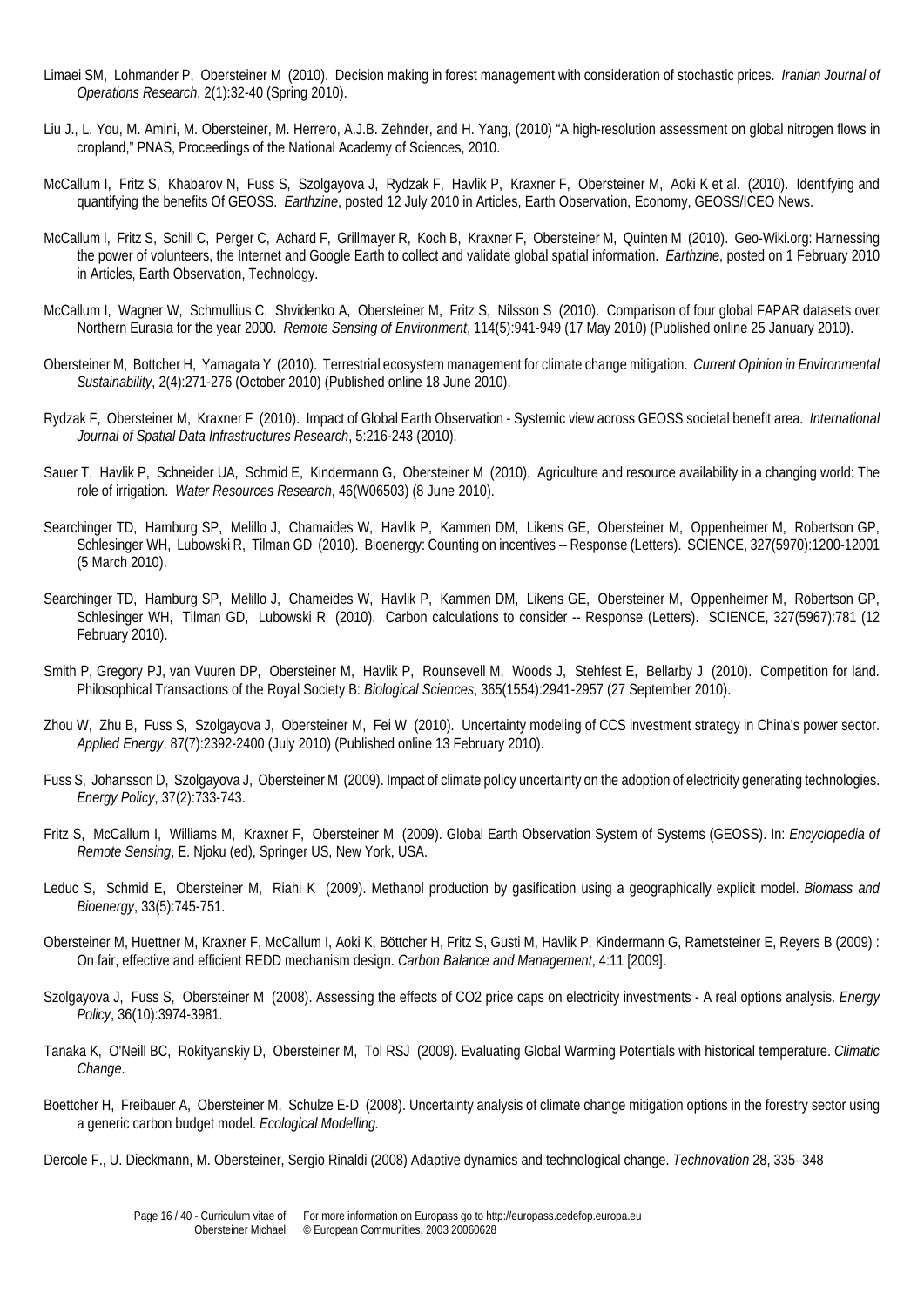- Fortin I, Fuss S, Hlouskova J, Khabarov N, Obersteiner M, Szolgayova J (2008). An integrated CVaR and real options approach to investments in the energy sector. *The Journal of Energy Markets, 1(2):61-85*
- Fritz S., R. J. Scholes, M. Obersteiner, J. Bouma and B. Reyers (2008) A conceptual framework for assessment of the benefits of a Global Earth Observation System of Systems. *IEEE SYSTEMS JOURNAL*, Special issue on "Creating a Global Earth Observations System of Systems"
- Fuss S, Szolgayova J, Obersteiner M, Gusti M (2008). Investment under market and climate policy uncertainty. *Applied Energy*, 85(8):708-721
- Fuss S, J. Szolgayova, M. Obersteiner, 2008. A Real Options Approach to Satellite Mission Planning. *Space Policy*.
- Khabarov N., El. Moltchanova, and M. Obersteiner, (2008). Valuing Weather Observation Systems for Forest Fire Management. *IEEE SYSTEMS JOURNAL*, Special issue on "Creating a Global Earth Observations System of Systems"
- Kindermann G., I. McCallum, S. Fritz and M.Obersteiner, 2008. A Global Forest Growing Stock, Biomass and Carbon Map Based on FAO Statistics*. Silva Fennica* 42(3) .
- Kindermann G., M. Obersteiner, B. Sohngen, J. Sathaye, K. Andrasko, E. Rametsteiner, B. Schlamadinger, S. Wunder, and R. Beach (2008) Global cost estimates of reducing carbon emissions through avoided deforestation. PNAS, July 29, vol. 105, no. 30, pp. 10302–10307
- Kryazhimskiy A, Obersteiner M, Smirnov A (2008). Infinite-horizon dynamic programming and application to management of economies effected by random natural hazards. *Applied Mathematics and Computation.*
- Liu J, Fritz S, van Wesenbeeck CFA, Fuchs M, You L, Obersteiner M, Yang H (2008). A spatially explicit assessment of current and future hotspots of hunger in Sub-Saharan Africa in the context of global change. *Global and Planetary Change*, 64(3-4):222-235.
- Leduc, S.; Schwab, D.; Dotzauer, E.; Schmid, E.; Obersteiner, M. (2008) Optimal Location of Wood Gasification plants for methanol production with heat recovery. *International Journal of Energy Research*. 32:1080-1091
- Leduc, S., Dotzauer, E., Schmid, E., Obersteiner, M. (2008) Methanol from Gasification: A Facility location problem –*Energy Economics*.
- Marland, G., and M. Obersteiner, 2008. Large-scale biomass for energy, with considerations and cautions: an editorial comment, *Climatic Change*, Volume 87, Numbers 3-4 / April, 2008.
- Crespo-Cuaresma J., J. Hlouskova and M. Obersteiner (2007) Natural disasters and Long-term Economic Growth: Evidence from developing countries. *Economic Inquiry. 46(2):214-226*
- Ermoliev Y., T. Ermolieva, G. Fischer, M. Makowski, S. Nilsson, M. Obersteiner (2007). Discounting, catastrophic risks management and vulnerability modeling. *Mathematics and Computers in Simulation.*
- Gruebler A, Nakicenovic N, Riahi K, Wagner F, Fischer G, Keppo I, Obersteiner M, O'Neill B, Rao S, Tubiello F (2007). Integrated assessment of uncertainties in greenhouse gas emissions and their mitigation: Introduction and overview. *Technological Forecasting & Social Change (Special Issue: Greenhouse Gases – Integrated Assessment)*, 74(7): 873-886.
- Marland G., M. Obersteiner, B. Schlamadinger (2007) The Carbon Benefits of Fuels and Forests. SCIENCE, 16 Nov. 2007 VOL 318 p.1066
- Rokityanskiy, D., P.C. Benítez, F. Kraxner, I. McCallum, M. Obersteiner, E. Rametsteiner and Y. Yamagata (2007) Geographically explicit global modeling of land-use change, carbon sequestration, and biomass supply. *Technological Forecasting & Social Change (Special Issue: Greenhouse Gases – Integrated Assessment)*, 74(7): 1057-1082.
- Benítez, P.C., I. McCallum, M. Obersteiner and Y. Yamagata (2006) Global potential for carbon sequestration: Geographical distribution, country risk and policy implications. *Ecological Economics*, Elsevier, ECOLEC-02456, 12 p. doi: 10.1016/j.ecolecon.2005.12.015
- Benitez, P. C. and M. Obersteiner (2006) Site identification for carbon sequestration in Latin America: A grid-based economic approach. *Forest Policy and Economic,* 8: 636-651*.*doi: 10.1016/j.forpol.2004.12.2003, Elsevier Science.
- Kindermann, G.E., M. Obersteiner, E. Rametsteiner and I. McCallum (2006) Predicting the deforestation-trend under different-carbon prices, *Carbon Balance and Management* 2006, 1:15, 17 p., doi:10.1186/1750-0680-1-15,<http://www.cbmjournal.com/content/1/1/15>
- McCallum, I., M. Obersteiner, S. Nilsson and A. Shvidenko (2006) A spatial comparison of four satellite derived 1 km global land cover datasets. *International Journal of Applied Earth Observation and Geoinformation*, 8(4): 246–255.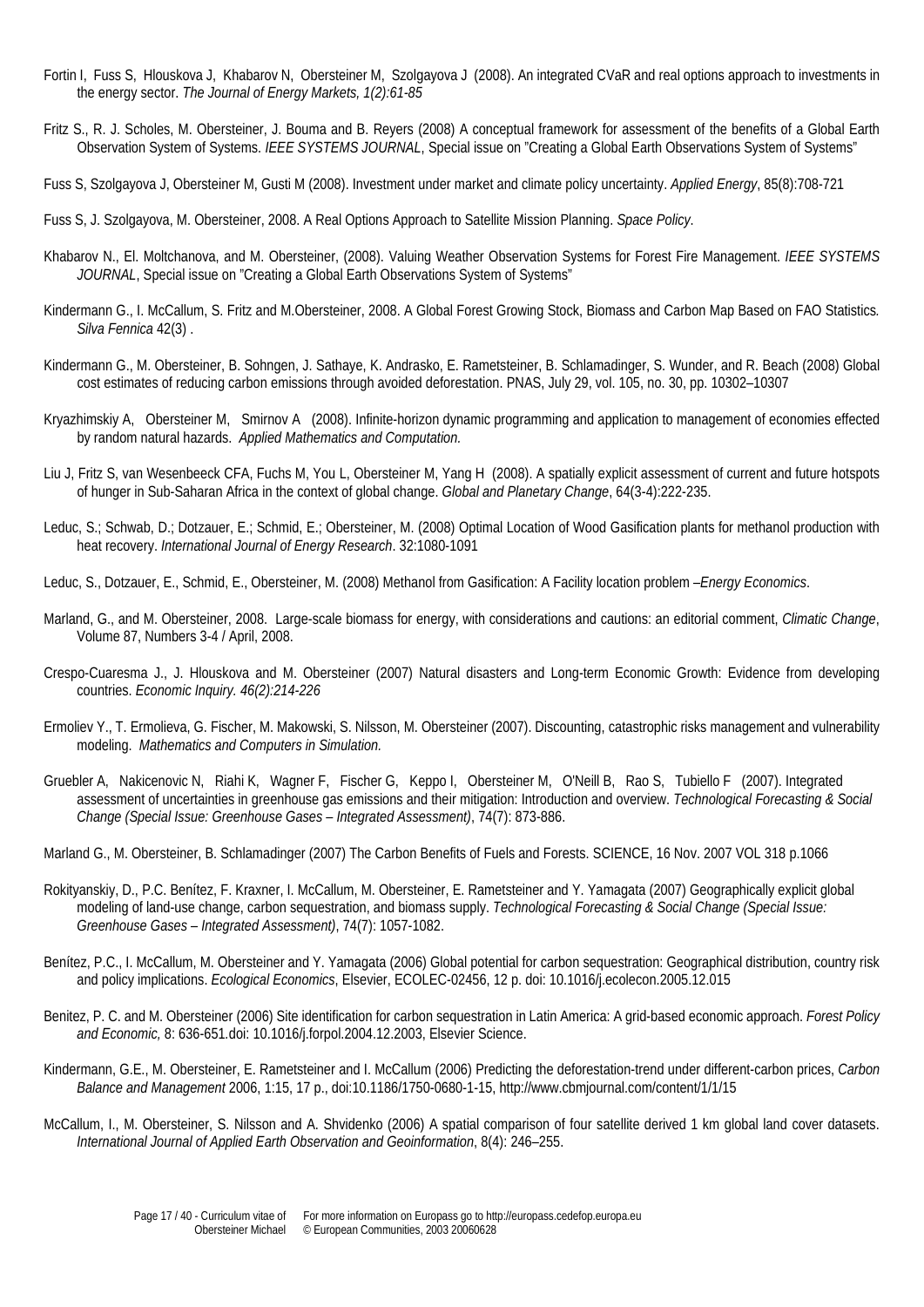- Obersteiner, M. , G. Alexandrov, P. C. Benítez, I. McCallum, F. Kraxner, K. Riahi, D. Rokityanskiy and Y. Yamagata (2006) Global Supply of Biomass for Energy and Carbon Sequestration from Afforestation/Reforestation Activities*, [Mitigation and Adaptation Strategies for Global Change,](http://www.springerlink.com/%28hk3ybtznzfqvqb55nhqse1fc%29/app/home/journal.asp?referrer=searchresults&id=102962&backto=searcharticlesresults,7,11;)* 11: 1– 19, Springer, Netherlands ISSN:1381-2386 (Paper) 1573-1596 (Online) DOI: 10.1007/s11027-006-9031-z
- Ceronsky, M., C. Hepburn, M. Obersteiner and Y. Yamagata (2005) Clashing strategic cultures and climate policy, *Climate Policy* 4(4):347-357. ISSN: 1469-3062[. http://www.earthscan.co.uk](http://www.earthscan.co.uk/)
- Hlouskova J., S. Kossmeier, M. Obersteiner and A. Schnabl (2005) Real options and the value of generation capacity in the German electricity market, *Review of Financial Economics*, Special issue: Real Options SI - Edited by K. Shastri, L. Trigeorgis, Vol. 14/3-4, 2005, pp. 297-310. Internet:<http://authors.elsevier.com/sd/article/S1058330005000042>
- Cuaresma, J.C., J. Hlouskova, S. Kossmeier, M. Obersteiner (2004). Forecasting electricity spot prices using linear univariate time-series models. *Applied Energy* 77: 87–106. [www.elsevier.com/locate/apenergy](http://www.elsevier.com/locate/apenergy) [doi: 10.1016/S0306-2619(03)00096-5].
- Ermolieva, T. and M. Obersteiner (2004) Abrupt Climate Change: Lesson from Integrated Catastrophic Risks Management. *World Resource Review*, Vol. 16, No. 1, pp. 57–82.
- Möllersten, K., Gao, L., Yan, J., Obersteiner, M. (2004) Efficient energy systems with CO<sub>2</sub> capture and storage from renewable biomass in pulp and paper mills. *Renewable Energy* 29(9):1583–1598.
- Bolkesjø, T.F., M. Obersteiner, B. Solberg (2003) Information Technology and the newsprint demand in Western Europe: A Bayesian approach. *Canadian Journal of Forest Research* 33:1644–1652.
- Godal O., Ermoliev Y., Klassen G., Obersteiner M. (2003) Carbon trading with imperfectly observable emissions. *Environmental and Resource Economics.* 25: 151-169.
- Brian O'Neill, Arnulf Grübler, Nebojsa Nakicenovic, Michael Obersteiner, Keywan Riahi, Leo Schrattenholzer, Ferenc Toth (2003) Planning for Future Energy Resources. SCIENCE. Vol. 300 25 APRIL 2003 p. 581.
- Kraxner F., S. Nilsson, M. Obersteiner (2003) Negative emissions from BioEnergy use, Carbon capture and Sequestration (BECS) The case of biomass production by sustainable forest management from semi-natural temperate forests. *Biomass and Bioenergy* Volume 24, Issues 4-5, April -May 2003, Pages 285-296.
- Sten Nilsson, Matthias Jonas, Vladimir Stolbovoi, Anatoly Shvidenko, Michael Obersteiner, and Ian McCallum (2003) The Missing "Missing Sink". *The Forestry Chronicle*, **79** (6): 1071−1074. Abstract available on the Internet[: http://pubs.nrc-cnrc.gc.ca/tfc/tfc791071-6.html.](http://pubs.nrc-cnrc.gc.ca/tfc/tfc791071-6.html)
- Weichselgartner J. and M. Obersteiner. (2003) Knowing sufficient and applying more: Challenges in hazards management*. Global Environmental Change B: Environmental Hazard* 4, 73-77.
- Binkley, C.S., D. Brand, Z. Harkin, G. Bull, N.H. Ravindranath, M. Obersteiner, S. Nilsson, Y. Yamagata and M. Krott. (2002) Carbon sink by the forest sector—options and needs for implementation. *Forest Policy and Economics* 4, Issue 1, (2002): 65–77. Elsevier Science, ISBN PII: S1389-9341 (02) 00005-9.

Nilsson, S., M. Jonas and M. Obersteiner (2002) COP 6: A Healing Shock? *An Editorial Essay, Climatic Change*, Vol. 52: pp. 25–28.

- Obersteiner, M., M. Jonas, and S. Nilsson (2002) Quantifying a fully verifiable Kyoto. *World Resource Review*, Vol. 14, No. 4: 542–554.Schlamadinger, B., Obersteiner, M., Michaelowa, A., Grubb, M., Azar, C., Yamagata, Y., Goldberg, D., Read, P., Kirschbaum, M., Fearnside, P.M., Sugiyama, T., Rametsteiner, E. and Boeswald, K. (2001) Capping the Cost of Compliance with the Kyoto Protocol and Recycling Revenues into Land-Use Projects. *The Scientific World* (2001) 1, pp. 271–280. ISSN 1532-2246.
- Nilsson S., Jonas M., Obersteiner M., and D. Victor (2001) Verification: The Gorilla in the struggle to slow global warming. *The Forestry Chronicle.* Vol. 77 (3):1-4.
- Obersteiner M., Ch. Azar, P. Kauppi, K. Möllersten, J. Moreira, S. Nilsson, P. Read, K. Riahi, B. Schlamadinger, Y. Yamagata, J. Yan, and J.-P. van Ypersele (2001) Managing Climate Risk. SCIENCE; Volume 294, Number 5543, Issue of 26 Oct 2001, pp. 786-787.

# **Book chapters**

- Obersteiner M, Balkovic J, Böttcher H, Bouma J, Fritz S, Fuss S, Havlik P, Heumesser C, et al. (2017). The Value of Global Earth Observations. In: Satellite Earth Observations and Their Impact on Society and Policy. Eds. Onoda, M. & Young, O.R., pp. 137-142 Singapore: Springer. ISBN 978-981-10-3713-9 DOI:10.1007/978-981-10-3713-9\_12.
- See, L.inda, Fritz, S., Perger, C., Schill, C., Albrecht, F., McCallum, I., Schepaschenko, D., van der Velde, M., Kraxner, F., Baruah, U., Saikia, A., Singh, K., de Miguel, S., Hazarika, R., Sarkar, A., Marcarini, A., Baruah, M., Sahariah, D., Changkakati, T. and Obersteiner, M. (2016) Mapping Human Impact Using Crowdsourcing. In: Mapping Wilderness. Springer, Dordrecht, The Netherlands, pp. 89-101. ISBN 978-94-017-7
- Havlik, P., Leclère, D., Valin, H., Herrero, M., Schmid, E., Soussana, J.F., Mueller, C. and Obersteiner, M. (2015) Chapter 6: Global climate change, food supply and livestock production systems: A bioeconomic analysis. In: Climate Change and Food Systems: Global assessments and implications for food security and trade. FAO, Rome, pp. 178-197. ISBN 978-92-5-108699-5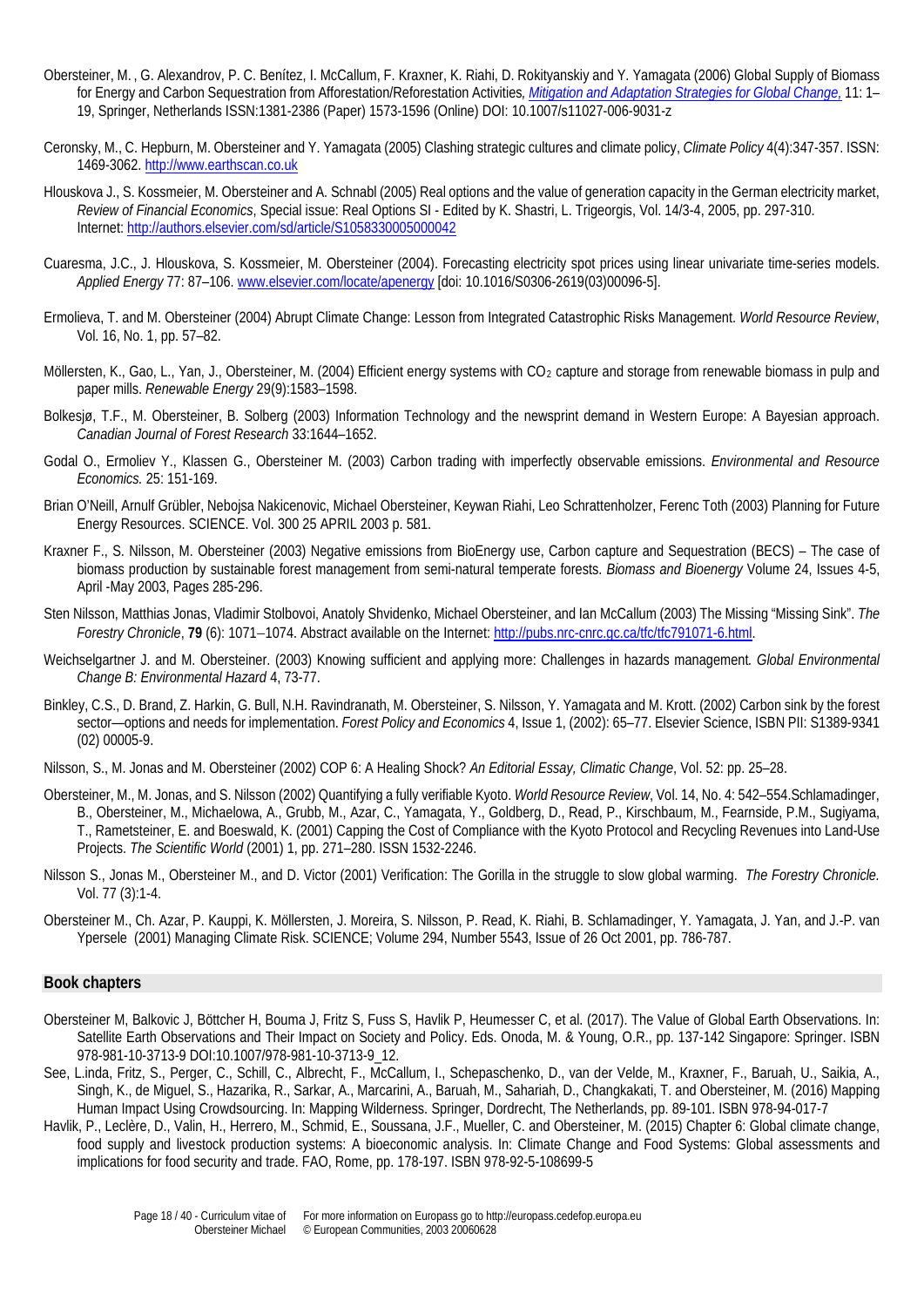- Ermolieva, T., Ermoliev, Y., Jonas, M., Obersteiner, M., Wagner, F. and Winiwarter, W. (2015) Uncertainty, cost-effectiveness and environmental safety of robust carbon trading: integrated approach. In: Uncertainties in Greenhouse Gas Inventories. Expanding Our Perspectives. Springer International, Cham, Switzerland, pp. 183-196. ISBN 98-3-319-15900-3
- Krasovskii, A., Khabarov, N. and Obersteiner, M. (2015) Modeling financial instruments supporting REDD. In: Proceedings, International Conference on Systems Dynamics and Control Processes (SDCP 2014). Ural Federal University, Ekaterinburg, Russia, pp. 42-49. ISBN 978-5-8295-0364- 2
- Ermoliev, Y., Ermolieva, T., Havlik, P., Mosnier, A., Leclère, D., Obersteiner, M. and Kostyuchenko, Y. (2014) Estimating global-local dynamics of land use systems by downscaling from GLOBIOM model. In: Integrated Management, Security and Robustness. NASU & Innovation Center of the NASU. ISBN 978-966-02-7376-4
- Ermolieva, T., Ermoliev, Y., Havlik, P., Mosnier, A., Fuss, S., Leclère, D., Khabarov, N. and Obersteiner, M. (2014) Systems analysis of strategic decisions for planning secure food, energy, water provision based on stochastic GLOBIOM. In: Integrated Management, Security and Robustness. NASU & Innovation Center of the NASU. ISBN 978-966-02-7376-4
- Khabarov, N., Fuss, S., Szolgayova, J. and Obersteiner, M. (2014) REDD options as a risk management instrument under policy uncertainty and market volatility. In: Sustaining Forests, Sustaining People: The Role of Research. Proceedings of the XXIV IUFRO World Congress, 5-11 October 2014, Salt Lake City, p. 199.
- Khabarov, N., San-Miguel-Ayanz, J., Obersteiner, M., Krasovskii, A., Swart, R., Dosio, A., Durrant, T., Camia, A. and Migliavacca, M. (2014) Forest fires and adaptation options in Europe. In: Sustaining Forests, Sustaining People: The Role of Research. Proceedings of the XXIV IUFRO World Congress, 5-11 October 2014, Salt Lake City, p. 184.
- Krasovskii, A., Khabarov, N. and Obersteiner, M. (2014) Discount options as a financial instrument supporting REDD +. In: Sustaining Forests, Sustaining People: The Role of Research. Proceedings of the XXIV IUFRO World Congress, 5-11 October 2014, Salt Lake City, p. 541.
- Fritz, S., McCallum, I., Williams, M., Kraxner, F. and Obersteiner, M. (2014) Global Earth Observation System of Systems (GEOSS). In: Encyclopedia of Remote Sensing. Springer-Verlag, New York. ISBN 978-0-387-36699-9
- See, L., Fritz, S., Perger, C., van der Velde, M., Albrecht, F., Schill, C., McCallum, I., Schepaschenko, D. and Obersteiner, M. (2013) Urban Geo-Wiki: A crowdsourcing tool for improving urban land cover. In: Citizen E-Participation in Urban Governance: Crowdsourcing and Collaborative Creativity. IGI Global, Hershey. ISBN 9781466641709
- Ermolieva, T., Ermoliev, Y., Obersteiner, M., Makowski, M. and Fischer, G. (2013) Dams and catastrophe risk: Discounting in long term planning. In: Integrated Catastrophe Risk Modeling: Supporting Policy Processes. Springer, Dordrecht.
- Gordov, E.P., Bryant, K., Bulygina, O.N., Fritz, S., Kraxner, F., McCallum, I., Obersteiner, M., Schepaschenko, D.G. and Shvidenko, A.Z. (2013) Development of information-computational infrastructure for environmental research in Siberia as a baseline component of NEESPI studies. In: Regional Environmental Changes in Siberia and their Global Consequences. Springer, pp. 19-55.
- Ermolieva, T., Ermoliev, Y., Fischer, G., Makowski, M. and Obersteiner, M. (2012) Discounting and catastrophic risk management. In: Risk Assessment and Management. Academy Publish, Wyoming. ISBN 978-0-9835850-0-8
- Huggel, C., Khabarov, N., Korup, O. and Obersteiner, M. (2012) Physical impacts of climate change on landslide occurrence and related adaptation. In: Landslides: Types, Mechanisms and Modeling. Cambridge University Press, Cambridge. ISBN 9781107002067
- Fritz, S., Fuss, S., Havlik, P., Szolgayova, J., McCallum, I., Obersteiner, M. and See, L. (2012) The value of determining global land cover for assessing climate change mitigation options. In: The Value of Information: Methodological Frontiers and New Applications in Environment and Health. Springer, Dordrecht.
- Obersteiner, M., Rydzak, F., Fritz, S. and McCallum, I. (2012) Valuing the potential impacts of GEOSS: A systems dynamics approach. In: The Value of Information: Methodological Frontiers and New Applications in Environment and Health. Springer, Dordrecht.
- Fritz, S., See, L., McCallum, I., Schill, C., Perger, C. and Obersteiner, M. (2011) Building a crowd-sourcing tool for the validation of urban extent and gridded population. In: Computational Science and Its Applications - ICCSA 2011. Springer, Heidelberg.
- Obersteiner, M., Smith, M.S., Hiepe, C., Brklacich, M. and Rudder, W. (2010) Green food systems for 9 billion. In: Food Security and Global Environmental Change. Earthscan, London. ISBN 9781849711289
- Obersteiner, M., Rametsteiner, E., Kraxner, F., McCallum, I., Aoki, K., Bottcher, H., Fritz, S., Gusti, M., Havlik, P., Kindermann, G. and Reyers, B. (2010) Towards a sound REDD. In: Deforestation and Climate Change: Reducing Carbon Emissions from Deforestation and Forest Degradation. Edward Elgar, Cheltenham. ISBN 9781848448247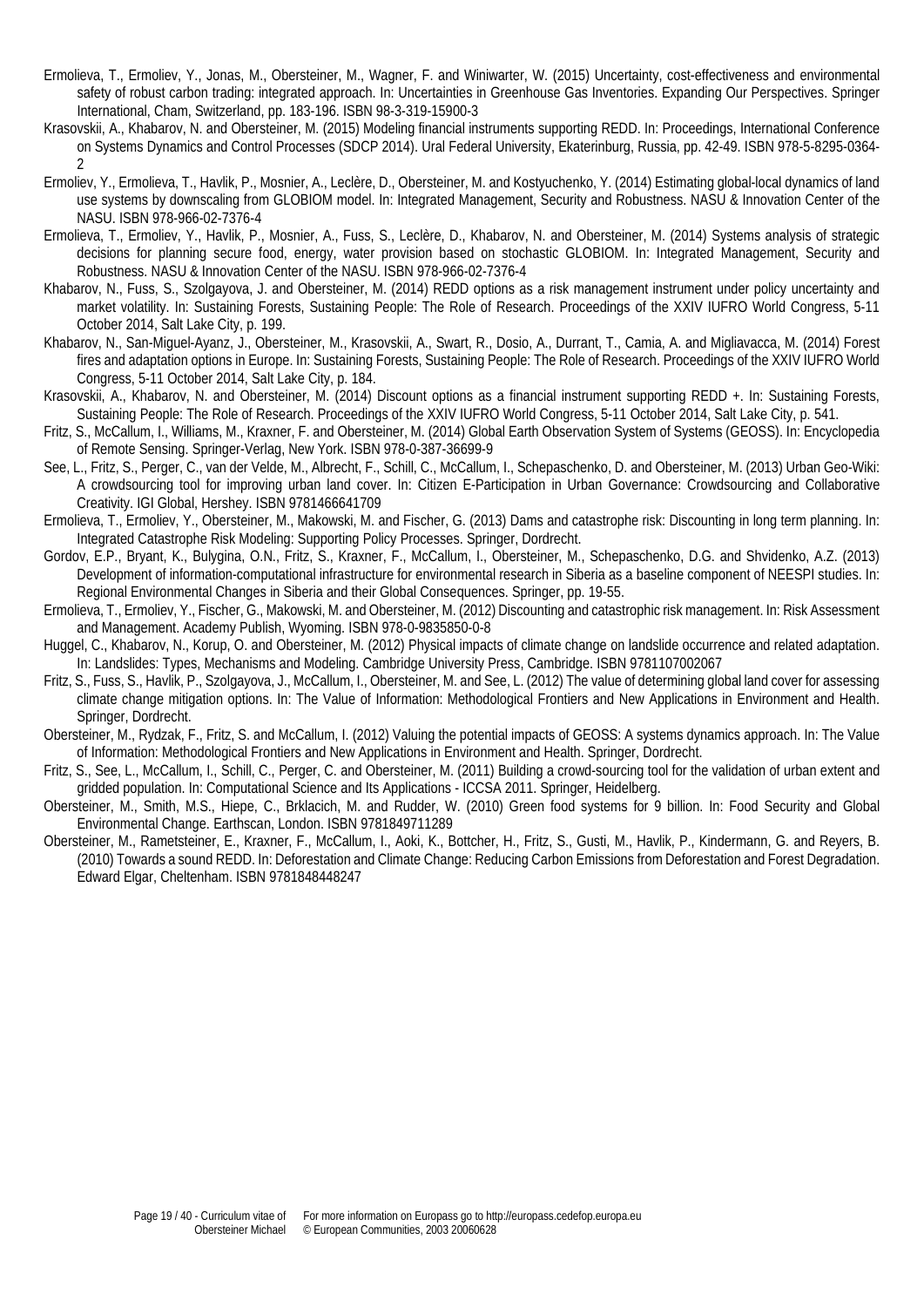# **Other publications**

Deppermann A, Valin H, Gusti M, Sperling F, Batka M, Chang J, Frank S, Havlik P, et al. (2019). Towards sustainable food and land-use systems: Insights from integrated scenarios of the Global Biosphere Management Model (GLOBIOM). IIASA

Eker S, Reese G, & Obersteiner M (2019). Modelling the drivers of a widespread shift to sustainable diets. In: World Resources Forum, 23-24 October 2019, Geneva, Switzerland.

Eker S, Reese G, & Obersteiner M (2019). A widespread shift to sustainable diets requires rapid risk perception. In: Global Sustainable Development Goals in a Mediatized World, 4-5 April 2019, Vienna, Austria.

Eker S, Rovenskaya E, Obersteiner M, & Langan S (2019). Validation of models used for scenario generation. In: Scenarios Forum, March 2019, Denver, Colorado.

Ermoliev Y, Ermolieva T, Rovenskaya E, Obersteiner M, Knopov PS, & Gorbachuk VM (2019). Robustness, iterative stochastic quasigradient procedures, and adaptive artificial intelligence learning for cat risk management. In: Proceedings of the 5th International scientific conference on Computational Intelligence, 15-20 April, 2019. pp. 61-62 Uzgorod, Ukraine: Ministry of Education and Science of Ukraine.

Quilcaille Y, Gasser T, Ciais P, Lecocq F, & Obersteiner M (2019). Carbon budgets based on new climate projections of the SSP scenarios and observations. In: European Geosciences Union (EGU) General Assembly 2019, 7–12 April 2019, Vienna, Austria.

Byers E, Gidden M, Leclere D, Balkovic J, Burek P, Ebi K, Grey D, Greve P, et al. (2018). Global exposure and vulnerability to multi-sector development and climate change hotspots. In: International Energy Workshop, 19-21 June 2018, Gothenburg, Sweden.

Byers E, Parkinson S, Balkovic J, Burek P, Ebi K, Gidden M, Grey D, Greve P, et al. (2018). Global climate and development hotspots assessment: Asia under pressure. In: 5th Asian Energy Modelling Workshop, 10-12 September 2018, Singapore.

Eker S, Reese G, & Obersteiner M (2018). Meat or not? - A model-based analysis of the global diet change dynamics. In: 36th International Conference of the System Dynamics Society, 6-10 August 2018, Reykjavík, Iceland.

Eker S, Reese G, Obersteiner M, & Gao L (2018). Investigating global diet change dynamics by linking models of human behavior to IAMs. In: . The 11th Annual Meeting of the Integrated Assessment Modeling Consortium, 13-15 November 2018, Seville, Spain.

Eker S, Rovenskaya E, Langan S, & Obersteiner M (2018). A bibliometric analysis of the model validation literature. In: . The 11th Annual Meeting of the Integrated Assessment Modeling Consortium, 13-15 November 2018, Seville, Spain.

Eker S, Rovenskaya E, Obersteiner M, & Langan S (2018). Validation of uncertainty-oriented environmental models: A review of the existing approaches. In: European Geosciences Union General Assembly 2018, 9-13 April 2018, Vienna, Austria.

Folberth C, Baklanov A, Balkovic J, Skalsky R, Khabarov N, & Obersteiner M (2018). Supplementary Datasets S1 and S2 for the paper "Spatiotemporal downscaling of gridded crop model yield estimates based on machine learning".

Leclere D, Obersteiner M, Alkemade R, Almond R, Barrett M, Bunting G, Burgess N, Butchart S, et al. (2018). Towards pathways bending the curve terrestrial biodiversity trends within the 21st century. IIASA

Palazzo A, van Dijk M, Willaarts B, Magnuszewski P, Mayor Rodriguez B, Burek P, Kahil T, Tang T, et al. (2018). Integrated solutions for water, energy, and land nexus management the Zambezi Basin: stakeholder engagement and modeling. In: 3rd Zambezi Basin Stakeholders' forum: Water-Energy-Food-Ecosystems (WEFE) Nexus for Socio-Economic Benefits in the Zambezi River Basin, 8-9 October 2018, Lilongwe, Malawi.

TWI2050 - The World in 2050 (2018). Transformations to Achieve the Sustainable Development Goals. Report prepared by The World in 2050 initiative. IIASA Report. International Institute for Applied Systems Analysis (IIASA). Laxenburg, Austria

Khabarov N, Balkovic J, Schmid E, Schwartz A, Azevedo L, & Obersteiner M (2017). Spatial Analysis of Weather-induced Annual and Decadal Average Yield Variability as Modeled by EPIC for Rain-fed Wheat in Europe. In: IIASA Institutional Evaluation 2017, 27 February-1 March 2017, IIASA, Laxenburg, Austria.

Khabarov N, Krasovskii A, Obersteiner M, Swart R, Dosio A, San-Miguel-Ayanz J, Durrant T, Camia A, et al. (2017). Adaptation to Increasing Risk of Forest Fires. In: IIASA Institutional Evaluation 2017, 27 February-1 March 2017, IIASA, Laxenburg, Austria.

Krasovskii A, Khabarov N, & Obersteiner M (2017). Fair pricing of REDD-based emission offsets under risk preferences and benefit-sharing. In: IIASA Institutional Evaluation 2017, 27 February-1 March 2017, IIASA, Laxenburg, Austria.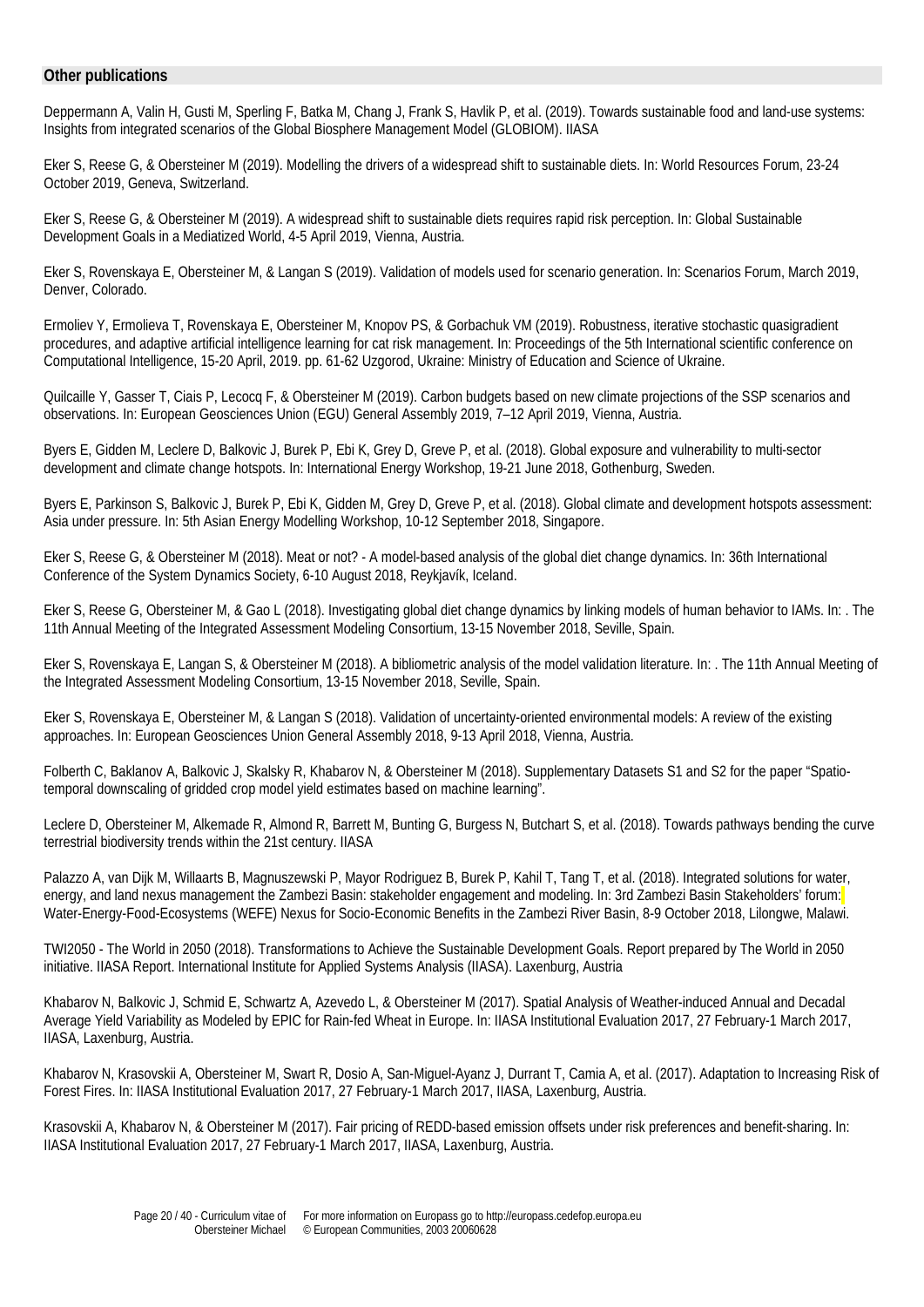Mosnier A, Tonga P, Mant R, Pirker J, Pietsch S, Bocqueho G, Bodin B, Gillet P, et al. (2017). CoForTips Congo basin forests: tipping points for biodiversity conservation and resilience. Final Report (La modélisation des changements d'utilisation des terres dans les pays d'Afrique Centrale 2000-2030). IIASA Contract No. 13-102 , Laxenburg, Austria.

Obersteiner M (2017). Ecosystem Services and Management. In: IIASA Institutional Evaluation 2017, 27 February-1 March 2017, IIASA, Laxenburg, Austria.

Azevedo L, Vadas PA, Balkovič J, Skalsky R, Folberth C, van der Velde M, & Obersteiner M (2016). Potential substitution of mineral P fertilizer by manure: EPIC development and implementation. In: European Geosciences Union (EGU) General Assembly 2016, 17–22 April 2016, Vienna, Austria.

Crespo Cuaresma J, Danylo O, Fritz S, McCallum I, Obersteiner M, & See L (2016). Economic development and forest cover: evidence from satellite data. Working Paper No. 25, Department of Economics, Vienna University of Economics and Business , Vienna, Austria.

Ekins P, Hughes N, Brigenzu S, Arden Clark C, Fischer-Kowalski M, Graedel T, Hajer M, Hashimoto S, et al. (2016). Resource Efficiency: Potential and Economic Implications. Report of the International Resource Panel, United Nations Environment Program (UNEP), Paris

Forsell N, Korosuo A, Havlik P, Valin H, Lauri P, Gusti M, Kindermann G, & Obersteiner M (2016). Study on impacts on resource efficiency of future EU demand for bioenergy. Task 3: Modelling of impacts of an increased EU bioenergy demand on biomass production, use and prices. Publications Office of the European Union, Luxembourg, 109 pp.

Forsell N, Korosuo A, Havlik P, Valin H, Lauri P, Gusti M, Kindermann G, Obersteiner M, et al. (2016). Study on impacts on resource efficiency of future EU demand for bioenergy (ReceBio). Final report. Luxembourg: Publications Office of the European Union. ISBN 978-92-79-58757-3

Khabarov N, Balkovič J, Schmid E, Schwartz A, Azevedo L, & Obersteiner M (2016). Spatial Analysis of Weather-induced Annual and Decadal Average Yield Variability as Modeled by EPIC for Rain-fed Wheat in Europe. In: European Geosciences Union (EGU) General Assembly 2016, 17– 22 April 2016, Vienna, Austria.

Laso-Bayas JC, See L, Fritz S, Sturn T, Karner M, Perger C, Dürauer M, Mondel T, et al. (2016). Assessing the quality of crowdsourced in-situ landuse and land cover data from FotoQuest Austria application. In: European Geosciences Union (EGU) General Assembly 2016, 17–22 April 2016, Vienna, Austria.

Pastor A, Palazzo A, Havlik P, Kabat P, Obersteiner M, & Ludwig F (2016). The future of irrigated agriculture under environmental flow requirements restrictions. In: European Geosciences Union (EGU) General Assembly 2016, 17–22 April 2016, Vienna, Austria.

Ekins, P. , Hughes, N. , Brigenzu, S. , Arden Clark, C. , Fischer-Kowalski, M. , Graedel, T. , Hajer, M. , Hashimoto, S. ,Hatfield-Dodds, S. , Havlik, P., Hertwich, E. , Ingram, J. , Kruit, K. , Miligan, E. , Moriguchi, Y. , Nasr, N. , Newth, D. ,Obersteiner, M. , Ramaswami, A. , Schandl, H. , Suh, S. , Swiling, M. , van der Woet, E. , Walsh, B. , West, J. and Westhowk, H. (2016) Resource Efficiency: Potential and Economic Implications. Report of the International Resource Panel, United Nations Environment Program (UNEP), Paris – Report commissioned by G7.

Capros, P., De Vita, A., Tasios, N., Siskos, P., Kannavou, M., Petropoulos, A., Evangelopoulou, S., Zampara, M., Papadopoulos, D., Nakos, Ch., Paroussos, L., Fragiadakis, K., Tsani, S., Karkatsoulis, P., Fragkos, P., Kouvaritakis, N., Höglund Isaksson, L., Winiwarter, W., Purohit, P., Gomez Sanabria, A., Frank, S., Forsell, N., Gusti, M., Havlik, P., Obersteiner, M., Witzke, H.P. and Kesting, M. (2016) EU Reference Scenario 2016 - Energy, transport and GHG emissions Trends to 2050. EUROPEAN C OMMISSION Directorate - General for Energy, Directorate - General for Climate Action and Directorate - General for Mobility and Transport.

Forsell, N., Korosuo, A., Havlik, P., Valin, H., Lauri, P., Gusti, M., Kindermann, G., Obersteiner, M., Böttcher, H., Hennenberg, K., Hünecke, K., Wiegmann, K., Pekkanen, M., Nuolivirta, P., Bowyer, C., Nanni, S., Allen, B., Poláková, J., Fitzgerald, J. and Lindner, M. (2016) Study on impacts on resource efficiency of future EU demand for bioenergy (ReceBio). Final report. Project: ENV.F.1/ETU/2013/0033. Publications Office of the European Union, Luxembourg, 43 pp.

Câmara, G., Ramos, F., Soterroni, A., Cartaxo, R., Andrade, P., Buurman, M., Affonso, A., Espíndola, G., de Carvalho, A.Y., Pena, M., Mosnier, A., Obersteiner, M., Kraxner, F., Pirker, J., Bocqueho, G., Havlik, P., Mant, R., Kapos, V. and Garcia-Rangel, S. (2016) Using Models to inform Policies that meet multiple Objectives. Assessing the Contribution of Brazil's Forest Code to Biodiversity Conservation. INPE, IPEA, IIASA, UNEP-WCMC

Mant, R., Garcia-Rangel, S., Tadoum, M., Nchoutpouen, C., Tonga, P., Makoudjou, A., Bokelo Bile, D., Ndinga, R.G., Mosnier, A., Obersteiner, M., Kraxner, F., Pirker, J., Bocqueho, G., Havlik, Petr and Valerie, K. (2016) Using models to inform policies to meet multiple objectives. Sustainable development, climate change mitigation and biodiversity conservation in Central Africa. UNEP-WCMC, IIASA, COMIFAC

Crespo Cuaresma, J., Danylo, O., Fritz, S., McCallum, I., Obersteiner, M. and See, L. (2016) Economic development and forest cover: evidence from satellite data. Working Paper No. 25, Department of Economics, Vienna University of Economics and Business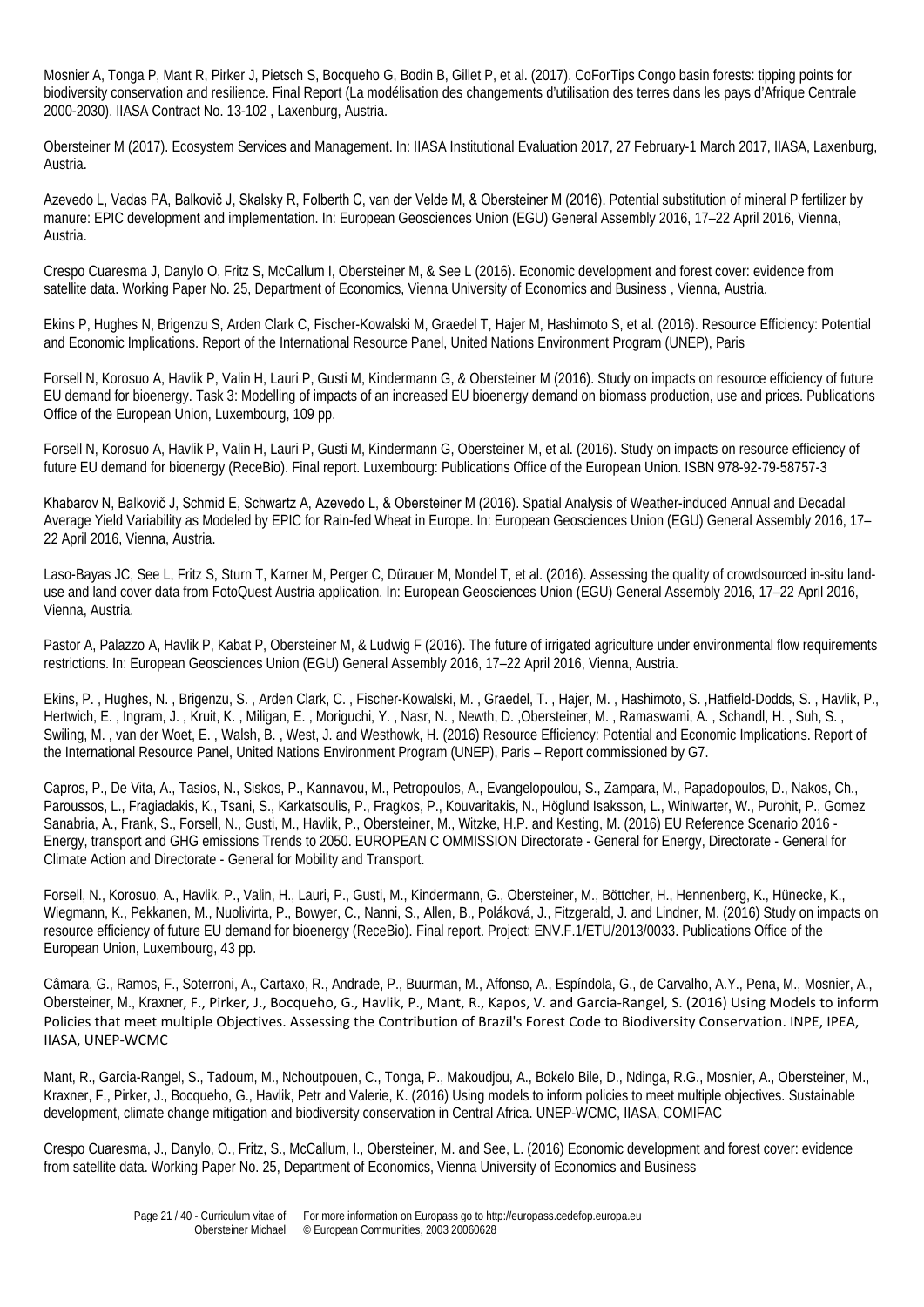Azevedo, L., Vadas, P.A., Balkovič, J., Skalsky, R., Folberth, C., van der Velde, M. and Obersteiner, M. (2016) Potential substitution of mineral P fertilizer by manure: EPIC development and implementation. In: European Geosciences Union (EGU) General Assembly 2016, 17–22 April 2016, Vienna, Austria.

Ekins, P., Hughes, N., Brigenzu, S., Arden Clark, C., Fischer-Kowalski, M., Graedel, T., Hajer, M., Hashimoto, S., Hatfield-Dodds, S., Havlik, P., Hertwich, E., Ingram, J., Kruit, K., Miligan, E., Moriguchi, Y., Nasr, N., Newth, D., Obersteiner, M., Ramaswami, A., Schandl, H., Suh, S., Swiling, M., van der Woet, E., Walsh, B., West, J. and Westhowk, H. (2016) Resource Efficiency: Potential and Economic Implications. Report of the International Resource Panel, United Nations Environment Program (UNEP), Paris

Khabarov, N., Balkovič, J., Schmid, E., Schwartz, A., Azevedo, L. and Obersteiner, M. (2016) Spatial Analysis of Weather-induced Annual and Decadal Average Yield Variability as Modeled by EPIC for Rain-fed Wheat in Europe. In: European Geosciences Union (EGU) General Assembly 2016, 17–22 April 2016, Vienna, Austria.

Laso-Bayas, J.C., See, L., Fritz, S., Sturn, T., Karner, M., Perger, C., Dürauer, M., Mondel, T., Domian, D., Moorthy, I., McCallum, I., Shchepashchenko, D., Kraxner, F. and Obersteiner, M. (2016) Assessing the quality of crowdsourced in-situ land-use and land cover data from FotoQuest Austria application. In: European Geosciences Union (EGU) General Assembly 2016, 17–22 April 2016, Vienna, Austria.

Pastor, A., Palazzo, A., Havlik, P., Kabat, P., Obersteiner, M. and Ludwig, F. (2016) The future of irrigated agriculture under environmental flow requirements restrictions. In: European Geosciences Union (EGU) General Assembly 2016, 17–22 April 2016, Vienna, Austria.

Camara, G., Soterroni, A., Ramos, F., Carvalho, A., Andrade, P., Souza, R.S., Mosnier, A., Mant, R., Buurman, M., Pena, M., Havlik, P., Pirker, J., Kraxner, F., Obersteiner, M., Kapos, V., Affonso, A., Espindola, G. and Bocqueho, G. (2015) Modelling Land Use Change in Brazil: 2000– 2050.NPE, IPEA, IIASA, UNEP-WCMC

Ermolieva, T., Havlik, P., Yermoliev, Y., Mosnier, A., Obersteiner, M., Leclère, D., Khabarov, N., Valin, H. and Reuter, W. (2015) Integrated Management of Land-use Systems under Systemic Risks and Food-(bio)energy-water-environmental Security Targets: A Stochastic Global Biosphere Management Model. In: Systems Analysis 2015 - A Conference in Celebration of Howard Raiffa, 11 -13 November, 2015, Laxenburg, Austria.

Fritz, S., See, L., Moorthy, I., McCallum, I., Perger, C., Shchepashchenko, D., Lesiv, M., Shvidenko, A., Salk, C., Dürauer, M., Karner, M., Sturn, T., Dresel, C., Domian, D., Dunwoody, A., Kraxner, F. and Obersteiner, M. (2015) The Role of Citizen Science and Crowdsourcing Tools in Supporting Systems Analysis at IIASA. In: Systems Analysis 2015 - A Conference in Celebration of Howard Raiffa, 11 -13 November, 2015, Laxenburg, Austria.

Havlik, P., Valin, H., Gusti, M., Schmid, E., Leclère, D., Forsell, N., Herrero, M., Khabarov, N., Mosnier, A., Cantele, M. and Obersteiner, M. (2015) Climate change impacts and mitigation in the developing world: An Integrated Assessment of the Agriculture and Forestry Sectors. Policy Research Working Paper No. WPS 7477. The World Bank Group

Havlik, P., Valin, H., Mosnier, A., Forsell, N., Frank, S., Leclère, D., Palazzo, A., Ermolieva, T., Gusti, M., Balkovič, J., Skalsky, R., Schmid, E., Herrero, M., Kraxner, F. and Obersteiner, M. (2015) Integrated Multi-scale Modeling Framework for Assessment of Land-use Related Challenges under Global Change. In: Systems Analysis 2015 - A Conference in Celebration of Howard Raiffa, 11 -13 November, 2015, Laxenburg, Austria.

Khabarov, N., Krasovskii, A., Obersteiner, M., Swart, R., Dosio, A., San-Miguel-Ayanz, J., Durrant, T., Camia, A. and Migliavacca, M. (2015) Adaptation to Increasing Risks of Forest Fires. In: Systems Analysis 2015 - A Conference in Celebration of Howard Raiffa, 11 -13 November, 2015, Laxenburg, Austria.

Krasovskii, A., Khabarov, N. and Obersteiner, M. (2015) Fair pricing of REDD-based emission offsets under risk preferences and benefit sharing. IIASA Interim Report . IIASA, Laxenburg, Austria, IR-15-019

Krasovskii, A., Khabarov, N. and Obersteiner, M. (2015) REDD-based Offsets: Benefit Sharing and Risks. In: Systems Analysis 2015 - A Conference in Celebration of Howard Raiffa, 11 - 13 November, 2015, Laxenburg, Austria.

Leclère, D., Azevedo, L., Skalsky, R., Balkovič, J., Havlik, P. and Obersteiner, M. (2015) Towards Systematic Evaluation of Crop Model Outputs for Global Land-use Models. In: Systems Analysis 2015 - A Conference in Celebration of Howard Raiffa, 11 -13 November, 2015, Laxenburg, Austria.

Mosnier, A., Mant, R., Pirker, J., Bodin, B., Makoudjou, A., Awono, E., Bokelo, D., Tonga, P., Ndinga, R., Havlik, P., Bocqueho, G., Maukonen, P., Obersteiner, M., Kapos, V. and Tadoum, M. (2015) Modelling future land use changes in Central Africa 2000-2030. A report by the REDD-PAC project. UNEP-WCMC, IIASA, COMIFAC

Mosnier, A., Mant, R., Pirker, J., Bodin, P., Bokelo, D., Tonga, P., Havlik, P., Bocqueho, G., Maukonen, P., Obersteiner, M., Kapos, V. and Tadoum, M. (2015) Modelling Land Use Changes in the Democratic Republic of Congo 2000-2030 . A report by the REDD-PAC project. UNEP-WCMC, IIASA, COMIFAC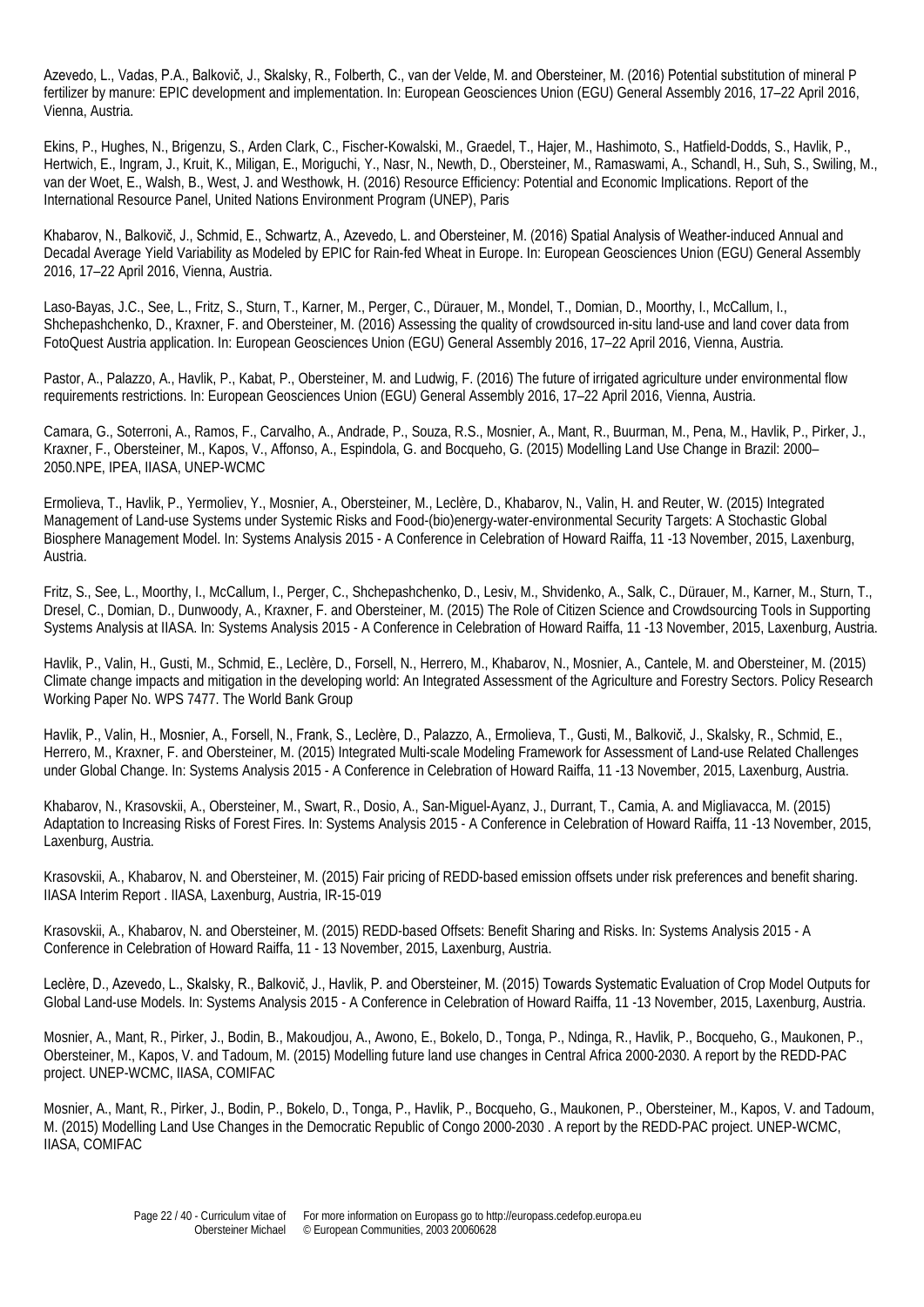Mosnier, A., Mant, R., Pirker, J., Makoudjou, A., Awono, E., Bodin, P., Tonga, P., Havlik, P., Bocqueho, G., Maukonen, P., Obersteiner, M., Kapos, V. and Tadoum, M. (2015) Modelling Land Use Changes in Cameroon 2000-2030 . A report by the REDD-PAC project. UNEP-WCMC, IIASA, COMIFAC

Pastor, A., Palazzo, A., Havlik, P., Ludwig, F., Obersteiner, M. and Kabat, P. (2015) Defining New Global Land-use Map in 2050 by Including Environmental Flow Requirements. In: Systems Analysis 2015 - A Conference in Celebration of Howard Raiffa, 11 -13 November, 2015, Laxenburg, Austria.

Pietsch, S., Bednar, J.E., Mosnier, A. and Obersteiner, M. (2015) Probabilistic Spatial and Temporal Resilience Landscapes for the Congo Basin. In: Systems Analysis 2015 - A Conference in Celebration of Howard Raiffa, 11 -13 November, 2015, Laxenburg, Austria.

Yermoliev, Y., Ermolieva, T., Havlik, P., Mosnier, A., Obersteiner, M., Leclère, D., Fritz, S., Kyryzyuk, S. and Kostyuchenko, Y. (2015) Robust Rescaling Methods for Integrated Water, Food, and Energy Security Management under Systemic Risks and Uncertainty. In: Systems Analysis 2015 - A Conference in Celebration of Howard Raiffa, 11 -13 November, 2015, Laxenburg, Austria.

Shvidenko, A., Shchepashchenko, D., Fuss, S., Kraxner, F. and Obersteiner, M. (2015) Evaluation of carbon sequestration service of forests - A Russian case-study. In: XIV World Forestry Congress, 7-11 September 2015, Durban, South Africa.

Kleinwechter, Ulrich, Levesque, Antoine, Havlik, P., Forsell, N., Zhang, Y.W., Fricko, O. and Obersteiner, M. (2015) Global food efficiency of climate change mitigation in agriculture. In: International Association of Agricultural Economists 2015 Conference, 9-14 August 2015, Milan, Italy.

Forsell, N., Havlik, P., Korosuo, A., Kraxner, F., Frank, S., Valin, H., Gusti, M., Zhang, W., Nordin, A., Lunmark, T. and Obersteiner, M. (2015) Global harvesting of wood under different socio-economic and climate mitigation scenarios. In: 17th IBFRA Conference, Towards A New Era of Forest Science in the Boreal Region, 24-29 May 2015, Rovaniemi, Finland.

Mosnier, A., Mant, R., Pirker, J., Bodin, P., Ndinga, R., Tonga, P., Havlik, P., Bocqueho, G., Maukonen, P., Obersteiner, M., Kapos, V. and Tadoum, M. (2015) Modelling Land Use Changes in the Republic of Congo 2000-2030 . A report by the REDD-PAC project. UNEP-WCMC, IIASA, COMIFAC

Krasovskii, A., Khabarov, N. and Obersteiner, M. (2015) CO2-intensive power generation and REDD-based emission offsets with a benefit sharing mechanism. IIASA Interim Report . IIASA, Laxenburg, Austria, IR-15-018

Fritz, S., Nordling, J., See, L., McCallum, I., Perger, C., Becker-Reshef, I., Mucher, S., Bydekerke, L., Havlik, P., Kraxner, F. and Obersteiner, M. (2014) Towards the development and validation of a global field size and irrigation map using crowdsourcing, mobile apps and Google Earth engine in support of GEOGLAM. Presentation, [[AGU Fall Meeting]], San Francisco, CA, USA (December 2014)

Salk, C., Sturn, T., Fritz, S., See, L., Fuss, S., Perger, C., Dürauer, M., McCallum, I. and Obersteiner, M. (2014) Collecting, analyzing and assessing big land use data: Results from the cropland capture game. Presentation, [[AGU Fall Meeting]], 15-19 December 2014, San Francisco, CA, USA (2014)

Obersteiner, M., Kraxner, F., Mosnier, A., Bocqueho, G., Khabarov, N. and Havlik, P. (2014) Addressing the drivers of deforestation: exploring synergies between REDD(plus) and forest policy. [[The International Forestry Review]], Proceedings (Abstracts), XXIV IUFRO World Congress, 5-11 October 2014, Salt Lake City, USA Vol.16(5):545 (October 2014)

Schepaschenko, D., Kraxner, F., See, L., Lesiv, M., Fritz, S., McCallum, I., Perger, C., Shvidenko, A. and Obersteiner, M. (2014) Towards a global biomass baseline map for the year 2000 to meet REDD(plus) policy requirements. Presentation, [[XXIV IUFRO Congress]], 5-11 October 2014, Salt Lake City, USA (2014)

Shvidenko, A., Shchepashchenko, D., Kraxner, F. and Obersteiner, M. (2014) Future of Russian forests: a need of transformative adaptation? [[The International Forestry Review]], Proceedings (Abstracts), XXIV IUFRO World Congress, "Sustaining Forests, Sustaining People: The Role of Research", 5-11 October 2014, Salt Lake City, USA Vol. 16(5):224 (October 2014)

Fritz, S., Sturm, T., See, L., Perger, C., Schill, C., McCallum, I., Schepaschenko, D., Karner, M., Dueruer, M., Kraxner, F. and Obersteiner, M. (2014) Cropland Capture: A game to improve global cropland through crowdsourcing. [[Geophysical Research Abstracts]], 16:EGU2014-2004

Mosnier, A., Bocqueho, G., Mant, R., Obersteiner, M., Havlik, P., Kapos, V., Fritz, S. and Botrill, L. (2014) REDD-plus projects in the Democratic Republic of Congo: Impacts on future emissions, income and biodiversity. [[Geophysical Research Abstracts]], 16:EGU2014-14713

Skalsky, R., Balkovič, J., Fritz, S., See, L., van der Velde, M. and Obersteiner, M. (2014) SOIL Geo-Wiki: A tool for improving soil information. [[Geophysical Research Abstracts]], 16:EGU2014-2540

van der Velde, M., Folberth, C., Balkovič, J., Ciais, P., Fritz, S., Janssens, I.A., Obersteiner, M., See, L., Skalsky, R., Xiong, W. and Penuelas, J. (2014) African crop yield reductions due to increasingly unbalanced Nitrogen and Phosphorus consumption. [[Geophysical Research Abstracts]], 16:EGU2014-1209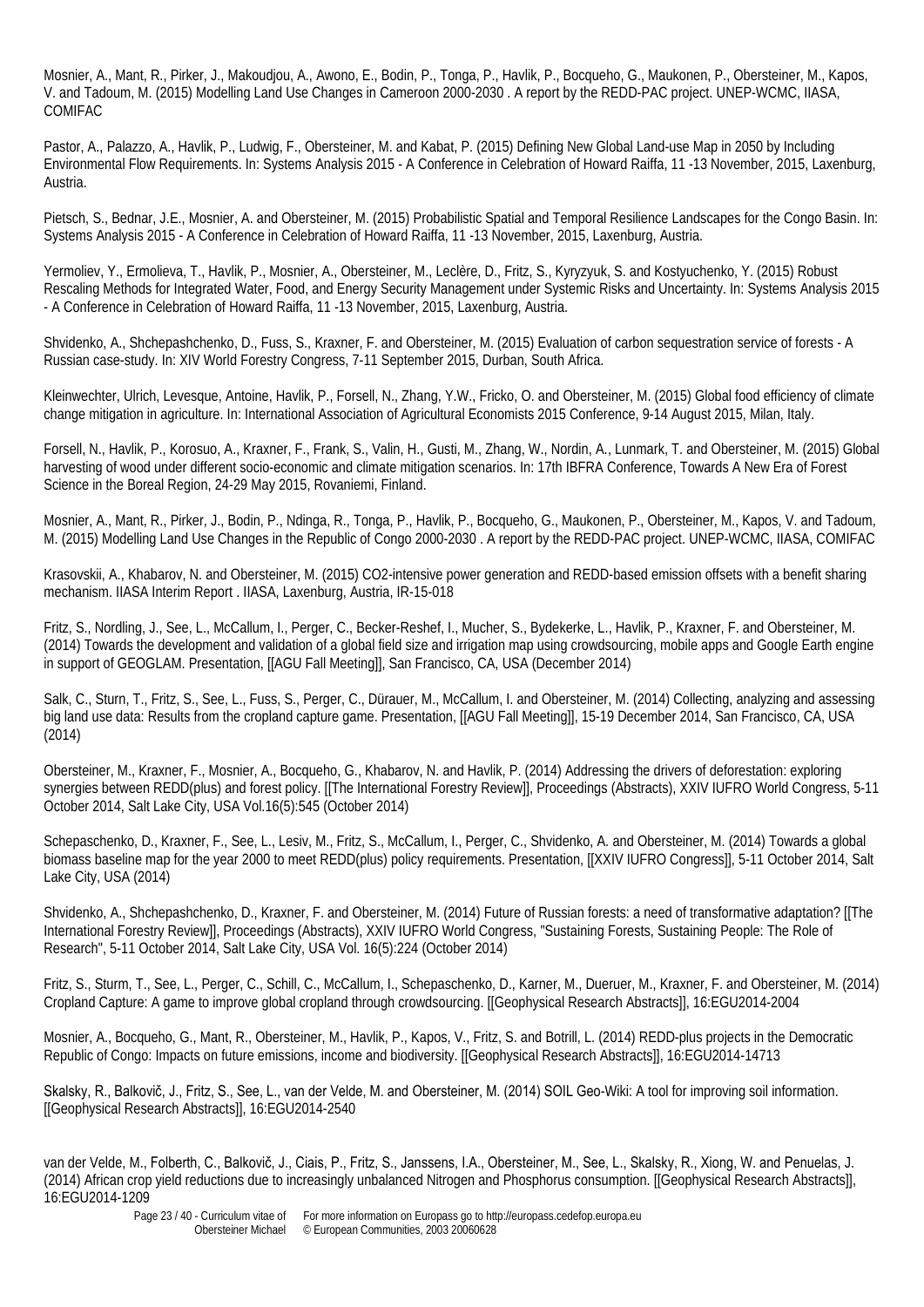Ermolieva, T., Ermoliev, Y., Havlik, P., Mosnier, A. and Obersteiner, M. (2013) Robust rescaling methods for integrated water, food, energy security management under uncertainty. Paper presented at [[XIII International Conference on Stochastic Programming]] (ICSP2013), 8-12 July 2013, Bergamo, Italy

Ermolieva, T., Ermoliev, Y., Jonas, M., Obersteiner, M., Wagner, F. and Winiwarter, W. (2013) Uncertainty, Cost-effectiveness and Environmental Safety of Robust Carbon Trading: Integrated Approach. IIASA Interim Report . IIASA, Laxenburg, Austria, IR-13-003

Ermolieva, T., Filatova, T., de Bruijn, K., Jeuken, A., Obersteiner, M. and Ermoliev, Y. (2013) Integrated Catastrophic Flood Model for Designing Robust Flood Insurance Program. Case Study in Rijnmond-Drechtsteden Area, The Netherlands. IIASA Interim Report . IIASA, Laxenburg, Austria, IR-13-002

Shvidenko, A., Schepaschenko, D., Kraxner, F. and Obersteiner, M. (2012) Adaptation strategies and adaptation potential of Northern Eurasian forests. In: [[Book of Abstracts]], Workshop on the Impact of Climate Change on Forest and Agricultural Ecosystems and Adaptation Strategies, 20- 23 September 2012, Krasnoyarsk, Russia p.12

Gusti, M., Bottcher, H., Kindermann, G., Havlik, P. and Obersteiner, M. (2012) Simulation of REDD-plus options using IIASA model framework. In: iEMSs 2012: Managing Resources of a Limited Planet, 1-5 July 2012.

Perger, C., Fritz, S., See, L., Schill, C., van der Velde, M., McCallum, I. and Obersteiner, M. (2012) A campaign to collect volunteered geographic information and land cover and human impact. In: GI\_Forum 2012: Geovizualisation, Society and Learning.

Schepaschenko, D., See, L., Fritz, S., McCallum, I., Schill, C., Perger, C., Baccini, A., Gallaun, H., Kindermann, G., Kraxner, F., Saatchi, S., Obersteiner, M., Santoro, M., Schmullius, C., Shvidenko, A. and Schepaschenko, M. (2012) Observing forest biomass globally. [[Earthzine]], posted on 9 June 2012 in Articles, Earth Observation, Forest Resources Information

van der Velde, M., See, L., You, L., Fritz, S., Khabarov, N. and Obersteiner, M. (2012) Overcoming Soil Productivity Constraints as Evidenced by Historic FAO Crop Trials to Improve Food Security in Africa, Latin America and SE Asia. Poster presentation, Planet under Pressure, 26-29 March 2012, London, UK

Mosnier, A., Havlik, P., Valin, H., Baker, J.S., Murray, B.C., Feng, S., Obersteiner, M., McCarl, B.A., Rose, S.K. and Schneider, U.A. (2012) The Net Global Effects of Alternative U.S. Biofuel Mandates. Report NI R 12-01, Nicholas Institute for Environmental Policy Solutions, Duke University, Durham, NC, USA (January 2012)

Böttcher, H., Gusti, M., Havlik, P., Mosnier, A. and Obersteiner, M. (2012) Global forestry emission projections and abatement costs. In: Worlds Within Reach: From Science To Policy - IIASA 40th Anniversary Conference, 24-26 October 2012, Hofburg Congress Center, Vienna and IIASA, Laxenburg, Austria.

Ermolieva, T., Ermoliev, Y., Jonas, M., Makowski, M., Obersteiner, M., Wagner, F. and Winiwarter, W. (2012) Cost-effective and environmentally safe GHG emissions trading and abatement under uncertainties. In: Worlds Within Reach: From Science To Policy - IIASA 40th Anniversary Conference, 24-26 October 2012, Hofburg Congress Center, Vienna and IIASA, Laxenburg, Austria.

Frank, S., Hannes, B., Havlik, P., Hugo, V., Aline, M., Obersteiner, M., Schmid, E. and Berien, E. (2012) How effective are the sustainability criteria accompanying the European Union 2020 biofuel targets? In: Worlds Within Reach: From Science To Policy - IIASA 40th Anniversary Conference, 24-26 October 2012, Hofburg Congress Center, Vienna and IIASA, Laxenburg, Austria.

Fritz, S., Perger, C., McCallum, I., Schepaschenko, D., See, L., van der Velde, M., Karner, M., Albrecht, F., Schill, C., Kraxner, F. and Obersteiner, M. (2012) Geo-Wiki.org: Harnessing the power of volunteers, the internet and Google Earth to collect and validate global spatial information. In: Worlds Within Reach: From Science To Policy - IIASA 40th Anniversary Conference, 24-26 October 2012, Hofburg Congress Center, Vienna and IIASA, Laxenburg, Austria.

Havlik, P., Herrero, M., Valin, H., Mosnier, A., Obersteiner, M., Schmid, E., Frank, S., Fuss, S., Notenbaert, A. and Schneider, U.A. (2012) Production system based global livestock sector modeling: Good news for the future. In: Worlds Within Reach: From Science To Policy - IIASA 40th Anniversary Conference, 24-26 October 2012, Hofburg Congress Center, Vienna and IIASA, Laxenburg, Austria.

Kraxner, F., Leduc, S., Kindermann, G., Aoki, K., Fuss, S., Yang, J., Yamagata, Y., Il Tak, K., Schepaschenko, D., Shvidenko, A., Albrecht, F. and Obersteiner, M. (2012) Negative Emissions - BECCS case studies for Europe, Korea, Japan, and Russia. In: Worlds Within Reach: From Science To Policy - IIASA 40th Anniversary Conference, 24-26 October 2012, Hofburg Congress Center, Vienna and IIASA, Laxenburg, Austria.

Kraxner, F., Nordstrom, E.-M., Obersteiner, M., Havlik, P., Gusti, M., Kindermann, G., Fuss, S. and Khabarov, N. (2012) Global Feedstock Scenarios for Bioenergy - Land-Use Change and Trade-Offs. Paper submitted to IEW 2012, the 31st edition of the International Energy Workshop, 19-21 June 2012, University of Cape Town, South Africa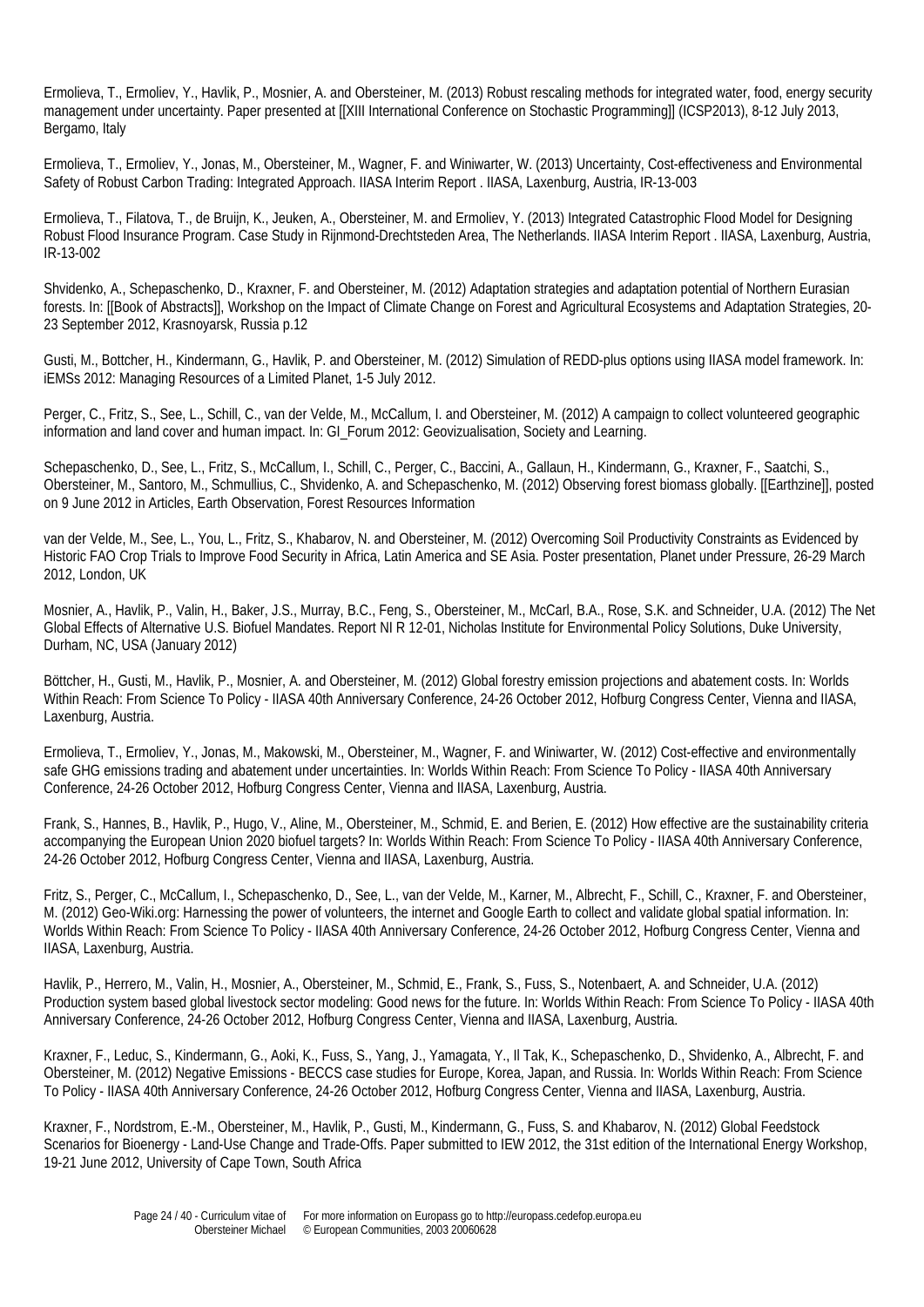Krey, V., Riahi, K., Johnson, N., Kolp, P., Lutz, W., K.C., S., Crespo Cuaresma, J., Havlik, P., Böttcher, H., Gusti, M. and Obersteiner, M. (2012) The new scenarios process – the way toward more integrated assessment of climate change. In: Worlds Within Reach: From Science To Policy - IIASA 40th Anniversary Conference, 24-26 October 2012, Hofburg Congress Center, Vienna and IIASA, Laxenburg, Austria.

Lauri, P., Havlik, P., Kindermann, G. and Obersteiner, M. (2012) Global potential of energy wood. In: Worlds Within Reach: From Science To Policy - IIASA 40th Anniversary Conference, 24-26 October 2012, Hofburg Congress Center, Vienna and IIASA, Laxenburg, Austria.

McCallum, I., Fritz, S., Khabarov, N., Fuss, S., Szolgayova, J., Rydzak, F., Havlik, P., Kraxner, F., Obersteiner, M., Aoki, K., Schill, C., Quinten, M., Heumesser, C., Bouma, J., Reyers, B., Schneider, U., Pignatelli, F., Pavanello, L., Borzacchiello, M.T., Craglia, M. and Albrecht, F. (2012)Identifying And Quantifying The Benefits Of GEOSS. In: Worlds Within Reach: From Science To Policy - IIASA 40th Anniversary Conference, 24-26 October 2012, Hofburg Congress Center, Vienna and IIASA, Laxenburg, Austria.

Mosnier, A., Havlik, P., Valin, H., Baker, J.S., Murray, B.C., Feng, S., Obersteiner, M., McCarl, B.A., Rose, S.K. and Schneider, U.A. (2012) The net global effects of alternative U.S. biofuel mandates. In: Worlds Within Reach: From Science To Policy - IIASA 40th Anniversary Conference, 24-26 October 2012, Hofburg Congress Center, Vienna and IIASA, Laxenburg, Austria.

Obersteiner, M. (2012) From Noble Global Goals to Confused Local Strategies: Solutions to a Wicked Development Problem. In: Worlds Within Reach: From Science To Policy - IIASA 40th Anniversary Conference, 24-26 October 2012, Hofburg Congress Center, Vienna and IIASA, Laxenburg, Austria.

Obersteiner, M., Kraxner, F., Bocqueho, G. and Mosnier, A. (2012) A spatial assessment of REDD+ policies in Brazil and the Congo Basin: the REDD-Pac project. In: Worlds Within Reach: From Science To Policy - IIASA 40th Anniversary Conference, 24-26 October 2012, Hofburg Congress Center, Vienna and IIASA, Laxenburg, Austria.

Reuter, W., Fuss, S., Szolgayova, J. and Obersteiner, M. (2012) The impact of carbon sink uncertainty on mitigation strategies. In: Worlds Within Reach: From Science To Policy - IIASA 40th Anniversary Conference, 24-26 October 2012, Hofburg Congress Center, Vienna and IIASA, Laxenburg, Austria.

Shvidenko, A., Schepaschenko, D., McCallum, I., Kraxner, F. and Obersteiner, M. (2012) System methodology of the terrestrial ecosystems verified full greenhouse gas account. In: Worlds Within Reach: From Science To Policy - IIASA 40th Anniversary Conference, 24-26 October 2012, Hofburg Congress Center, Vienna and IIASA, Laxenburg, Austria.

Valin, H., Havlik, P., Mosnier, A. and Obersteiner, M. (2012) Impact of Climate Change Mitigation Policies on Food Consumption Patterns. In: Worlds Within Reach: From Science To Policy - IIASA 40th Anniversary Conference, 24-26 October 2012, Hofburg Congress Center, Vienna and IIASA, Laxenburg, Austria.

van der Velde, M., See, L., You, L., Balkovič, J., Fritz, S., Khabarov, N., Obersteiner, M. and Wood, S. (2012) Overcoming soil productivity constraints as evidenced by historic FAO crop trials to improve food security in Africa, Latin America and SE Asia. In: Worlds Within Reach: From Science To Policy - IIASA 40th Anniversary Conference, 24-26 October 2012, Hofburg Congress Center, Vienna and IIASA, Laxenburg, Austria.

Fritz, S., Shchepashchenko, D., McCallum, I., Perger, C., Schill, C., Baccini, A., Gallaun, H., Kindermann, G., Obersteiner, M., Santoro, M., Schmullius, C. and Shvidenko, A. (2011) Observing terrestrial biomass globally: http://biomass.geo-wiki.org. AGU Fall Meeting 2011, Abstract B51C-0404 (December 2011)

Obersteiner, M. (2011) Climate Change - Terrestrial adaptation and mitigation in Europe (CCTAME). Final Report to European Commission Research and Innovation DG, Brussels, Belgium (December 2011)

Kraxner, F., Aoki, K., Leduc, S., Kindermann, G., Yang, J., Yamagata, Y., Tak, K. and Obersteiner, M. (2011) BECCS in South Korea - An analysis of negative emissions potential for bioenergy as a mitigation tool. In: World Renewable Energy Congress 2011 - Sweden, 8-13 May 2011.

Reuter, W.H., Fuss, S., Szolgayova, J. and Obersteiner, M. (2011) Investment in wind power & pumped storage in a Real Options Model - A policy analysis. In: World Renewable Energy Congress 2011 - Sweden, 8-13 May 2011.

Schepaschenko, D., Fritz, S., McCallum, I., Perger, C., Schill, C., Shvidenko, A., Kraxner, F. and Obersteiner, M. (2011) A platform to visualize, analyze and improve Biomass datasets: http://biomass.geo-wiki.org. In: CarboForest Conference, 21-23 September 2011.

Shvidenko, A., Schepaschenko, D., Bottcher, H., Gusti, M., Kraxner, F., Obersteiner, M. and Leduc, S. (2011) The Role of ECA's Forest Resources in Climate Change Mitigation. Final Report submitted to The World Bank on Contract #7158909 (September 2011)

Kraxner, F., Obersteiner, M. and Shvidenko, A. (2011) Responsible global integrated forest management strategies. In: Proceedings, IUFRO/APFNet International Conference on Response of Forests and Adaptation Management to Climate Change, 8-10 August 2011.

Page 25 / 40 - Curriculum vitae of For more information on Europass go to http://europass.cedefop.europa.eu Shvidenko, A., Kraxner, F., Obersteiner, M. and Schepaschenko, D. (2011) Adaptation and mitigation strategies in Northern Eurasian boreal forests. In: Proceedings, IUFRO/APFNet International Conference on Response of Forests and Adaptation Management to Climate Change, 8-10 August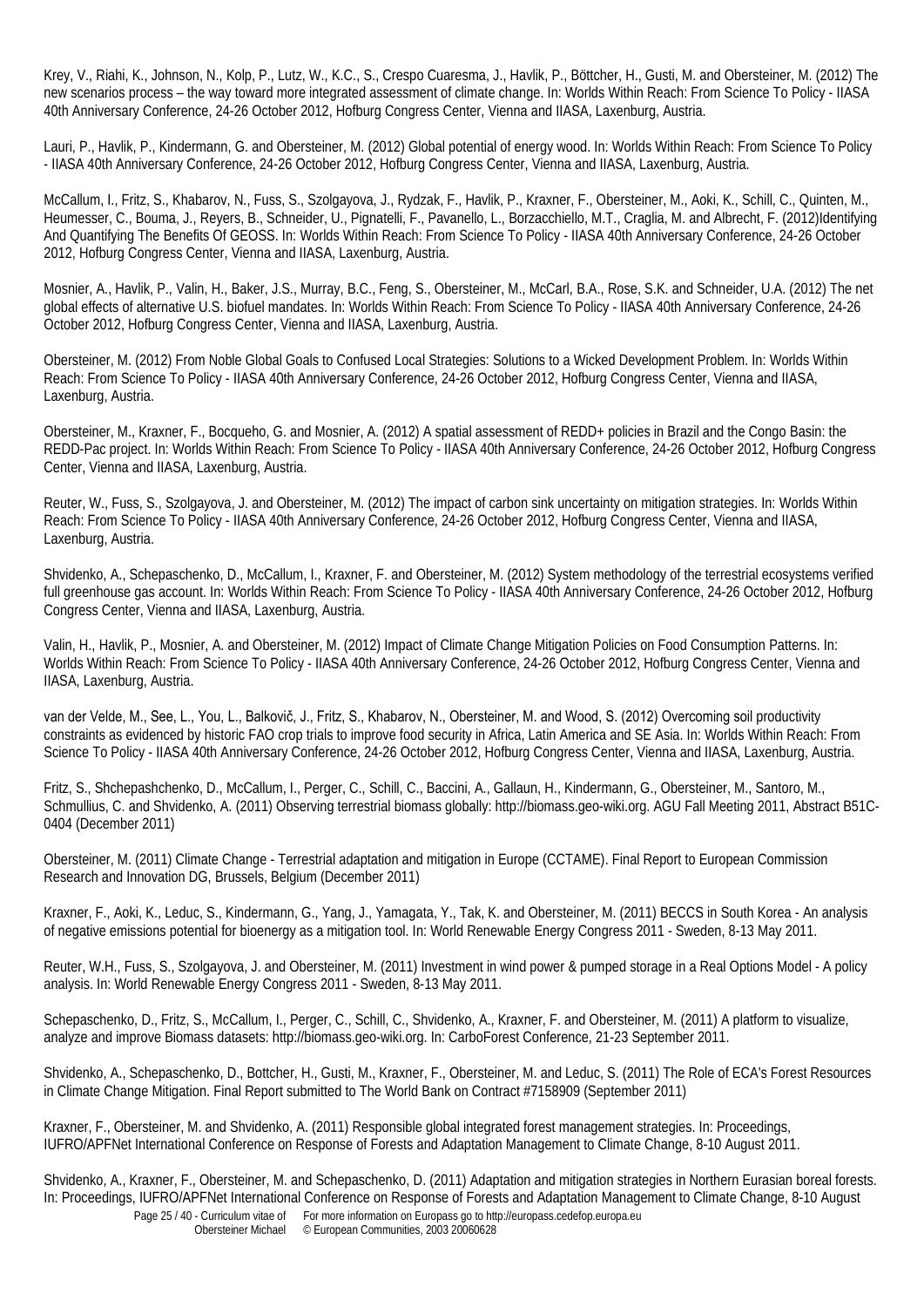2011.

Obersteiner, M. (2011) Value of information from GEOSS: The system's challenge. In: Socio-Economic Benefits from the Use of Earth Observation: Report from the international workshop, 11-13 July 2011.

Fuss, S., Havlik, P., Szolgayova, J. and Obersteiner, M. (2011) A stochastic analysis of biofuel policies. In: Energy Solutions for a Sustainable World - Proceedings of the Third International Conference on Applied Energy (ICEA2011), 16-18 May 2011.

Reuter, W.H., Szolgayova, J., Fuss, S. and Obersteiner, M. (2011) Renewable energy investment: Policy and market impacts. In: Energy Solutions for a Sustainable World - Proceedings of the Third International Conference on Applied Energy (ICAE2011), 16-18 May 2011.

Heumesser, C., Fritz, S. and Obersteiner, M. (2011) Identifying benefits and challenges arising from the voluntary provision of GEOSS. In: 34th International Symposium on Remote Sensing of Environment - The GEOSS Era: Towards Operational Environmental Monitoring, 10-15 April 2011, Sydney, NSW; Australia.

Kraxner, F., Leduc, S., Aoki, K., Fuss, S., Obersteiner, M., Schepaschenko, D. and Shvidenko, A. (2011) Forest-based bioenergy in the Eurasian context. In: Boreal Forests in a Changing World: Challenges and Needs for Action. Proceedings of the international conference IBFRA, 15-21 August 2011.

Tietjen, B., Cramer, W., Bottcher, H., Kindermann, G., Fuss, S., Obersteiner, M., Hunt, A. and Watkiss, P. (2011) WP 2F: Ecosystems and forests. Global report analysis. Final Report to Sponsor: Deliverable 2F3, Full Costs of Climate Change

Mosnier, A., Havlik, P. and Obersteiner, M. (2010) Modelling impacts of development trajectories on forest cover and GHG emissions in the Congo Basin. Final Report (December 2010)

Lemoine, D.M., Fuss, S., Szolgayova, J. and Obersteiner, M. (2010) Abatement, R&D policies, and negative emission technology in climate mitigation strategies. In: Proceedings of the 3rd International Workshop on Uncertainty in Greenhouse Gas Inventories, 22-24 September 2010.

Fritz, S., McCallum, I., See, L., Kraxner, F. and Obersteiner, M. (2010) Comparison of global land cover products: Community remote sensing to validate areas of high disagreement. In: 2010 IEEE International Geoscience and Remote Sensing Symposium (IGARSS): Proceedings, 25-30 July 2010.

McCallum, I., Fritz, S., Khabarov, N., Fuss, S., Szolgayova, J., Rydzak, F., Havlik, P., Kraxner, F., Obersteiner, M. and Aoki, K. (2010) Identifying and quantifying the benefits Of GEOSS. [[Earthzine]], posted on 12 July 2010 in Articles, Earth Observation, Economy, GEOSS/ICEO News

Searchinger, T.D., Hamburg, S.P., Melillo, J., Chamaides, W., Havlik, P., Kammen, D.M., Likens, G.E., Obersteiner, M., Oppenheimer, M., Robertson, G.P., Schlesinger, W.H., Lubowski, R. and Tilman, G.D. (2010) Bioenergy: Counting on incentives -- Response (Letters). [[Science]], 327(5970):1200-12001 (5 March 2010)

McCallum, I., Fritz, S., Schill, C., Perger, C., Achard, F., Grillmayer, R., Koch, B., Kraxner, F., Obersteiner, M. and Quinten, M. (2010) Geo-Wiki.org: Harnessing the power of volunteers, the Internet and Google Earth to collect and validate global spatial information. [[Earthzine]], posted on 1 February 2010 in Articles, Earth Observation, Technology

Searchinger, T.D., Hamburg, S.P., Melillo, J., Chameides, W.L., Havlik, P., Kammen, D.M., Likens, G.E., Obersteiner, M., Oppenheimer, M., Robertson, G.P., Schlesinger, W.H., Tilman, G.D. and Lubowski, R. (2010) Carbon calculations to consider - Response (Letters). [[Science]], 327(5967):781 (12 February 2010)

Szolgayova, J., Fuss, S., Khabarov, N. and Obersteiner, M. (2010) Robust long-term energy portfolios - A climate mitigation analysis. In: Proceedings of the International Conference on Applied Energy (ICAE 2010), 21-23 April 2010.

Deveney, A., Nackoney, J., Purvis, N., Gusti, M., Kopp, R., Myers, E., Stevenson, A., Kindermann, G., Macauley, M. and Obersteiner, M. (2009) Forest Carbon Index: The Geography of Forests in Climate Solutions. Resources for the Future

Obersteiner, M., Huettner, M., Kraxner, F., McCallum, I., Aoki, K., Bottcher, H., Fritz, S., Gusti, M., Havlik, P., Kindermann, G., Rametsteiner, E. and Reyers, B. (2009) Reducing Emissions from Deforestation and Forest Degradation: A Systematic Approach. IIASA Policy Brief #08 (December 2009)

Golub, A., Obersteiner, M., Fuss, S. and Szolgayova, J. (2009) The Threat of Carbon Regulation & Business Hedging Strategy. Final Report to Sponsor: Environmental Defense Fund, New York, NY, USA (October 2009)

Gusti, M., Bottcher, H., Kindermann, G. and Obersteiner, M. (2009) Integrated assessment of global mitigation options in the forestry sector (Abstract). In: [[8th International Carbon Dioxide Conference]], 13-19 September 2009, Jena, Germany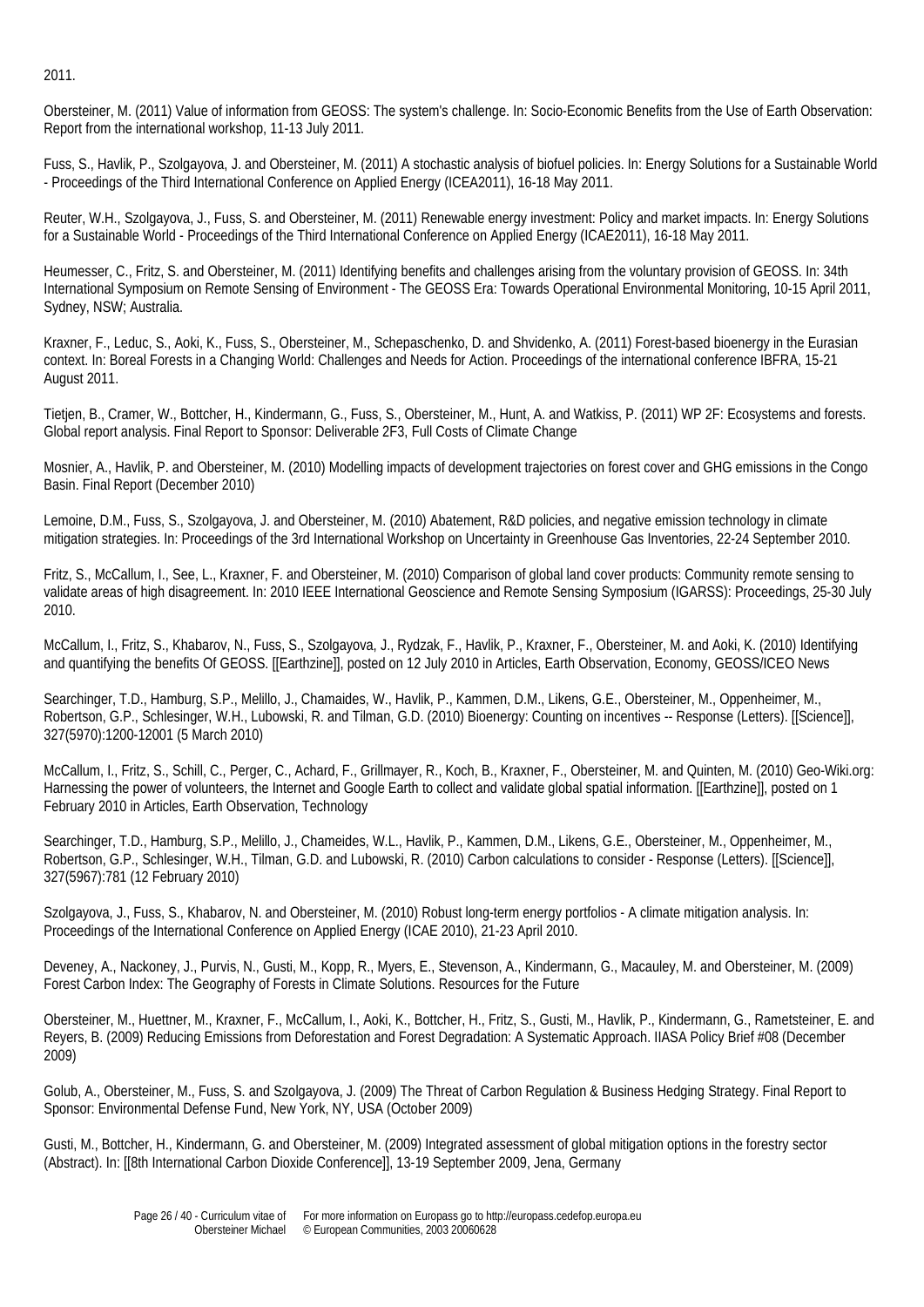Kidd, R., McCallum, I., Fritz, S., Kraxner, F. and Obersteiner, M. (2009) GEO Information For Disaster Recovery -- Case Study: The Use of Orthophotos in Aceh, Indonesia. IIASA Interim Report . IIASA, Laxenburg, Austria, IR-09-011

Szolgayova, J., Fuss, S., Khabarov, N. and Obersteiner, M. (2009) A dynamic CVaR-portfolio approach using real options: An application to energy investments. In: 2009 6th International Conference on the European Energy Market (EEM 2009), 27-29 May 2009.

Heurmesser, C. and Obersteiner, M. (2009) International cooperation on Earth observation in the course of GEOSS An evaluation based on game theoretic and economic concepts. In: 33rd International Symposium on Remote Sensing of Environment, ISRSE 2009, 4th-8th May 2009, Stresa; Italy.

Rydzak, F. and Obersteiner, M. (2009) System dynamics model for analyzing and measuring the benefits of Global Earth Observation. In: 33rd International Symposium on Remote Sensing of Environment, ISRSE 2009, 4th-8th May 2009, Stresa; Italy.

Fritz, S., McCallum, I., Schill, C., Perger, C., Kraxner, F. and Obersteiner, M. (2009) Towards a geospatial Wikipedia (Abstract). [[Geophysical Research Abstracts]], 11:EGU2009-6977

Busch, J., Strassburg, B., Cattaneo, A., Lubowski, R., Boltz, F., Ashton, R., Bruner, A., Creed, A., Obersteiner, M. and Rice, R. (2009) Collaborative modeling initiative on REDD economics (Abstract). [[IOP Conference Series: Earth and Environmental Science]], 6(25):252019 (1 February 2009)

Havlik, P., Schneider, U.A., Schmid, E., Bottcher, H., Kindermann, G., Leduc, S. and Obersteiner, M. (2009) GHG mitigation through bioenergy production versus carbon sinks enhancement: A quantitative analysis (Abstract). [[IOP Conference Series: Earth and Environmental Science]], 6(16):162004 (1 February 2009)

Huggel, C., Eugster, S., Khabarov, N., Obersteiner, M., Ramirez, J.M. and Salzmann, N. (2009) An integrated cross-sector and cross-institution approach to reduce change induced disaster effects in a South American context (Abstract). [[IOP Conference Series: Earth and Environmental Science]], 6(39):392022 (1 February 2009)

Fritz, S., Havlik, P., Schneider, U.A., Schmid, E., Skalsky, R. and Obersteiner, M. (2009) Uncertainties in global land cover data and its implications for climate change mitigation policies assessment. In: Proceedings from the 33rd International Symposium on Remote Sensing of Environment (ISRSE-33) "Sustaining the Millennium Development Goals", 4-8 May 2009.

Fuss, S., Khabarov, N., Szolgayova, J. and Obersteiner, M. (2009) Valuing climate change uncertainty reductions for robust energy portfolios. In: Proceedings from the 33rd International Symposium on Remote Sensing of Environment (ISRSE-33) "Sustaining the Millennium Development Goals", 4-8 May 2009.

Khabarov, N., Bun, A. and Obersteiner, M. (2009) The value of observations for reduction of earthquake-induced loss of life on a global scale. In: Proceedings from the 33rd International Symposium on Remote Remote Sensing of Environment (ISRSE-33) "Sustaining the Millennium Development Goals", 4-8 May 2009.

Khabarov, N., Moltchanova, E. and Obersteiner, M. (2009) Value of weather observations for reduction of forest fire impact on population. In: Proceedings from the 33rd International Symposium on Remote Sensing of Environment (ISRSE-33) "Sustaining the Millennium Development Goals", 4-8 May 2009.

See, L., Fritz, S., McCallum, I., Obersteiner, M. and Bone, S. (2009) A cross-border deforestation index to understand underlying drivers of deforestation. In: XIII World Forestry Congress, 18-23 October 2009.

Smirnov, A. and Obersteiner, M. (2009) Will GEO work? -- An economist view. In: Proceedings from the 33rd International Symposium on Remote Sensing of Environment (ISRSE-33) "Sustaining the Millennium Development Goals", 4-8 May 2009.

Szolgayova, J., Obersteiner, M. and Fuss, S. (2009) Optimal forest management with stochastic prices & endogenous fire risk. In: Proceedings from the 33rd International Symposium on Remote Sensing of Environment (ISRSE-33) "Sustaining the Millennium Development Goals", 4-8 May 2009.

Bottcher, H., Aoki, K., De Cara, S., Gusti, M., Havlik, P., Kindermann, G., Schneider, U.A. and Obersteiner, M. (2008) GHG Mitigation Potentials and Costs from Land-Use, Land-Use Change and Forestry (LULUCF) in Annex 1 Countries. GAINS Methodology Report, IIASA, Laxenburg, Austria (November 2008)

McCallum, I., Kidd, R., Fritz, S., Kraxner, F. and Obersteiner, M. (2008) Banda Aceh-The Value of Earth Observation Data in Disaster Recovery and Reconstruction: A Case Study. IIASA Interim Report . IIASA, Laxenburg, Austria, IR-08-048

Szolgayova, J., Fuss, S. and Obersteiner, M. (2008) Investing in Power Plants: Effects of Volatile CO2 Prices and Price Caps. Science for Environment Policy; [2008]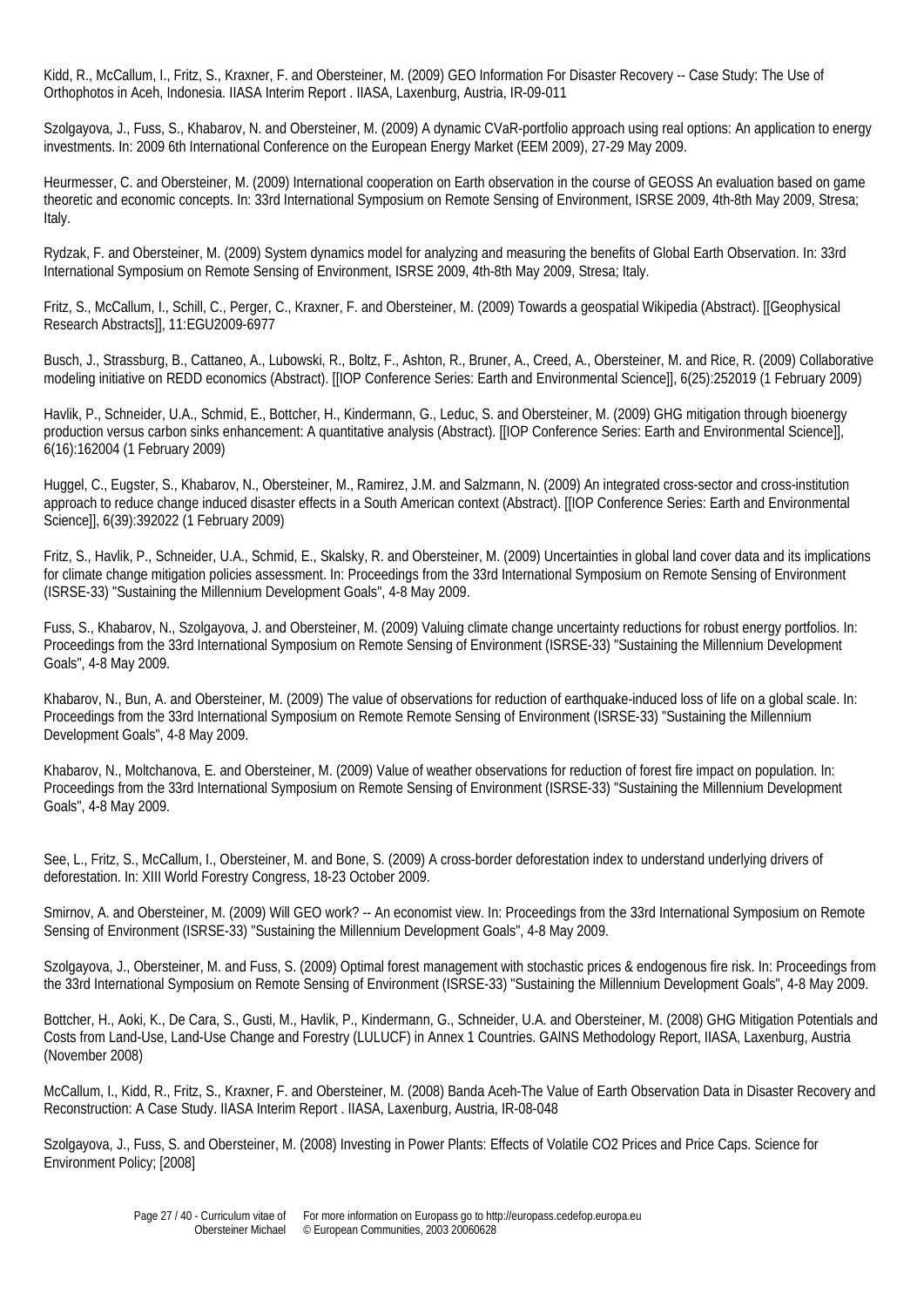Gusti, M., Havlik, P. and Obersteiner, M. (2008) Technical Description of the IIASA Model Cluster. Background Paper, Eliasch Review "Climate Change: Financing Global Forests," Office of Climate Change, UK (August 2008)

Rametsteiner, E., Nilsson, S., Bottcher, H., Havlik, P., Kraxner, F., Leduc, S., Obersteiner, M., Rydzak, F., Schneider, U.A., Schwab, D. and Willmore, L. (2007) Study of the Effects of Globalization on the Economic Viability of EU Forestry. Final Report of the AGRI Tender Project: AGRI-G4-2006-06 (December 2007)

Fortin, I., Fuss, S., Hlouskova, J., Khabarov, N., Obersteiner, M. and Szolgayova, J. (2007) An Integrated CVaR and Real Options Approach to Investments in the Energy Sector. Economic Series #209, Institute for Higher Studies, Vienna, Austria (May 2007)

Tanaka, K., Tol, R.S.J., O'Neill, B.C., Rokityanskiy, D. and Obersteiner, M. (2007) Evaluating Global Warming Potentials with Historical Temperature: an Application of ACC2 Inversion. IIASA Interim Report . IIASA, Laxenburg, Austria, IR-07-035

Leduc, S., Schmid, E., Obersteiner, M. and Riahi, K. (2007) Methanol from gasification: A geographically explicit model of potential production chain. In: 15th European Biomass Conference & Exhibition: From Research to Market Deployment, 7-11 May 2007.

Leduc, S., Schwab, D., Dotzauer, E., Schmid, E. and Obersteiner, M. (2007) Optimal location of wood gasification plants under poly-production. In: Proceedings, 3rd International Green Energy Conference (IGEC III), 18-20 June 2007.

Obersteiner, M., Kraxner, F. and Bottcher, H. (2007) The Global Potential of Sustainable Forestry for Bioenergy Supply and Climate Change Mitigation: Phase I - Definitions, Characterizations. Final Report, for the study "Forest Conservation and Landscapes" submitted to WWF International, Switzerland [2007]

Dercole, F., Dieckmann, U., Obersteiner, M. and Rinaldi, S. (2006) Adaptive Dynamics and Technological Change. IIASA Interim Report . IIASA, Laxenburg, Austria, IR-06-070

Chladna, Z., Chladny, M., Moellersten, K. and Obersteiner, M. (2006) Adoption of new technology: The case of future pulp and paper mills. In: Proceedings 5th MATHMOD Vienna, 5th Vienna Symposium on Mathematical Modelling, February 8-10, 2006.

Ermolieva, T. and Obersteiner, M. (2005) Global Change, Catastrophic Risks and Sustained Economic Growth: Model-based Analysis. IIASA Interim Report . IIASA, Laxenburg, Austria, IR-05-014

Benitez, P.C., McCallum, I., Obersteiner, M. and Yamagata, Y. (2005) Global Potential for Carbon Sequestration: Geographical Distribution, Country Risk and Policy Implications. Working Paper 2005-18; Resource and Evironmental Economics and Policy Analysis (REPA), Dept. of Economics, University of Victoria, Canada (2005)

Obersteiner, M., Benitez, P.C., McCallum, I., Lexer, M.J., Nilsson, S., Schlamadinger, B., Sohngen, B. and Yamagata, Y. (2005) The Role of Forests in Carbon Cycles, Sequestration, and Storage. IUFRO Newsletter No. 3 - 2005, 5 p. [2005]

Schmid, E., De Cara, S., Balkovič, J., Skalsky, R., Blank, D., Schneider, U.A. and Obersteiner, M. (2005) Environmental and Economic Impact Analysis of Alternative Management Practices in Baden-Wuerttemberg. Research Report to the European Commission, DG Environment Unit B.1., Brussels, Belgium p.41 (2005)

Chladna, Z., Chladny, M., Moellersten, K. and Obersteiner, M. (2004) Investment under Multiple Uncertainties: The Case of Future Pulp and Paper Mills. IIASA Interim Report . IIASA, Laxenburg, Austria, IR-04-077

Benitez, P.C., McCallum, I., Obersteiner, M. and Yamagata, Y. (2004) Global Supply for Carbon Sequestration: Identifying Least-Cost Afforestation Sites Under Country Risk Consideration. IIASA Interim Report . IIASA, Laxenburg, Austria, IR-04-022

Shvidenko, A., Nilsson, S. and Obersteiner, M. (2004) Wood for bioenergy in Russia: Potential and reality. In: Wood Energy in the Industrialized World. Proceedings of the International BIOCLIMECO Workshop.

Ermolieva, T.Y., Ermoliev, Y.M., Hepburn, C., Nilsson, S. and Obersteiner, M. (2003) Induced Discounting and Its Implications to Catastrophic Risk Management. IIASA Interim Report . IIASA, Laxenburg, Austria, IR-03-029

Ermolieva, T.Y., Fischer, G. and Obersteiner, M. (2003) Integrated Modeling of Spatial and Temporal Heterogeneities and Decisions Induced by Catastrophic Events. IIASA Interim Report . IIASA, Laxenburg, Austria, IR-03-023

Benitez, P.C. and Obersteiner, M. (2003) The Economics of Including Carbon Sinks in Climate Change Policy- Evaluating the carbon supply curve through afforestation in Latin America. IIASA Interim Report . IIASA, Laxenburg, Austria, IR-03-019

Ermolieva, T.Y. and Obersteiner, M. (2003) Abrupt Climate Change: Lessons from Integrated Catastrophic Risk Management. IIASA Interim Report . IIASA, Laxenburg, Austria, IR-03-017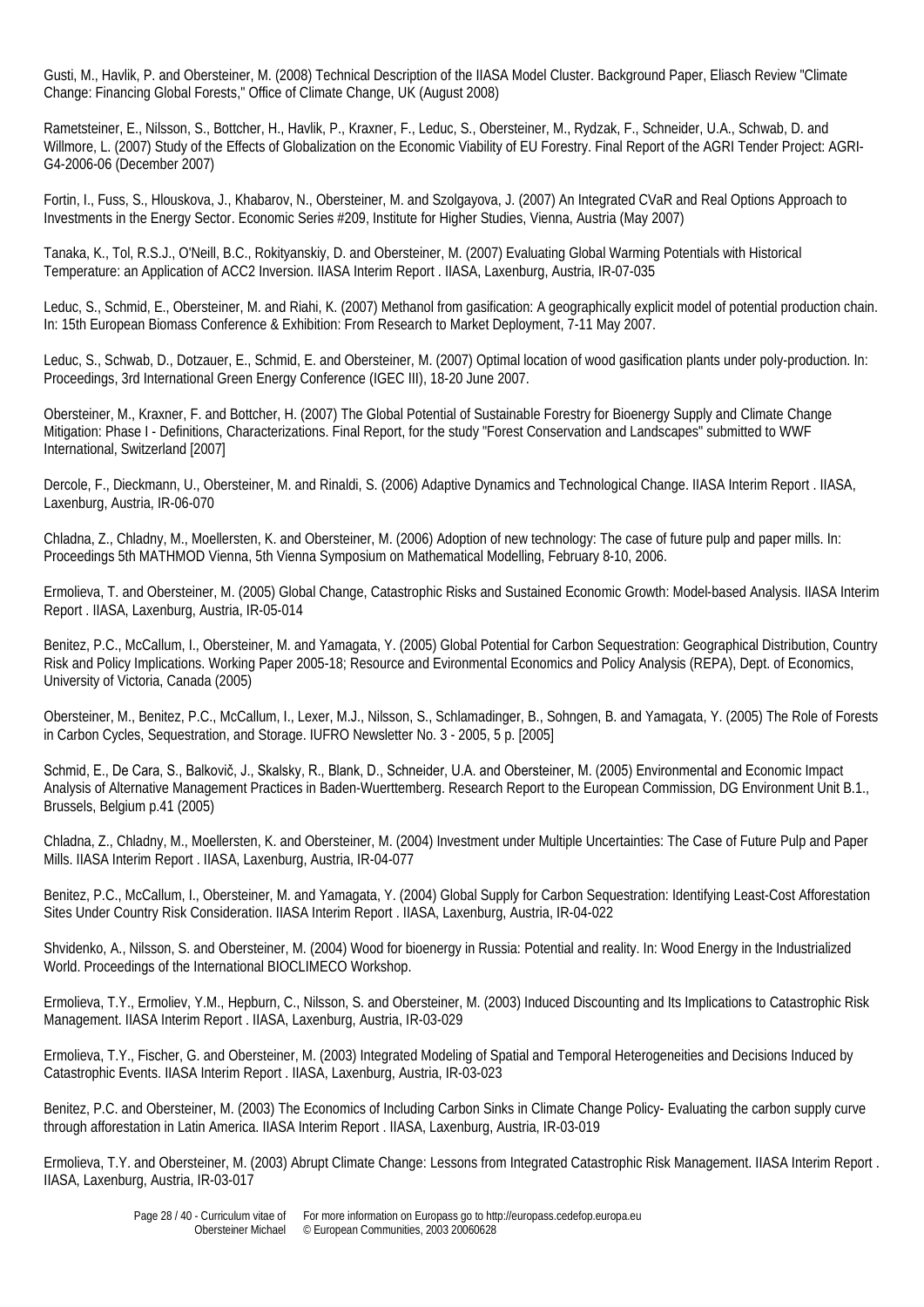Ermolieva, T.Y., Ermoliev, Y.M., Hepburn, C., Nilsson, S. and Obersteiner, M. (2003) Coping with regional vulnerability: Implications of induced discounting. In: Proceedings of the Third DPRI-IIASA International Symposium on Integrated Disaster Risk Management - Coping with Regional Vulnerability, 3-5 July 2003.

Godal, O., Ermoliev, Y.M., Klaassen, G. and Obersteiner, M. (2003) Carbon Trading with Imperfectly Observable Emissions. IIASA Research Report (Reprint). IIASA, Laxenburg, Austria, RR-03-008. Reprinted from Environmental and Resource Economics, 25(2):151-169 [2003].

Obersteiner, M., Azar, C., Moellersten, K., Riahi, K., Moreira, J.R., Nilsson, S., Read, P., Schrattenholzer, L., Yamagata, Y. and Yan, J. (2002) Biomass Energy, Carbon Removal and Permanent Sequestration - A "Real Option" for Managing Climate Risk. IIASA Interim Report . IIASA, Laxenburg, Austria, IR-02-042

Nilsson, S., Obersteiner, M. and Hetemaeki, L. (2002) Information Technology and the Forest Sector. IIASA Policy Report. IIASA, Laxenburg, Austria, XQ-02-803

Hetemaeki, L. and Obersteiner, M. (2001) US Newsprint Demand Forecasts to 2020. IIASA Interim Report . IIASA, Laxenburg, Austria, IR-01-070

Mahlberg, B. and Obersteiner, M. (2001) Remeasuring the HDI by Data Envelopement Analysis. IIASA Interim Report . IIASA, Laxenburg, Austria, IR-01-069

Obersteiner, M., Azar, C., Kossmeier, S., Mechler, R., Moellersten, K., Nilsson, S., Read, P., Yamagata, Y. and Yan, J. (2001) Managing Climate Risk. IIASA Interim Report . IIASA, Laxenburg, Austria, IR-01-051

Nilsson, S., Bull, G.Q., Jonas, M., Obersteiner, M. and Shvidenko, A. (2001) Muddy Greenhouse Gas Accounting Requires Independent Third Party Certification. IIASA Interim Report . IIASA, Laxenburg, Austria, IR-01-055

Obersteiner, M., Rametsteiner, E. and Nilsson, S. (2001) Cap Management for LULUCF Options: An economic mechanism design to preserve the environmental and social integrity of forest related LULUCF activities under the Kyoto Protocol. IIASA Interim Report . IIASA, Laxenburg, Austria, IR-01-011

Obersteiner, M. (2001) An institutional analysis of the Russian economy. In: System Analysis in Economics - Proceedings of the 2nd Inter-university Conference, June 2001.

Jonas, M., Obersteiner, M. and Nilsson, S. (2000) How to Go From Today's Kyoto Protocol to a Post-Kyoto Future that Adheres to the Principles of Full Carbon Accounting and Global-scale Verification? A Discussion Based on Greenhouse Gas Accounting, Uncertainty and Verification.IIASA Interim Report . IIASA, Laxenburg, Austria, IR-00-061

Obersteiner, M., Jonas, M. and Nilsson, S. (2000) The Political and Economic Costs of a Fully Verifiable Kyoto Protocol. IIASA Interim Report . IIASA, Laxenburg, Austria, IR-00-062

Obersteiner, M., Jonas, M., Nilsson, S., Shvidenko, A. and Gluck, M. (2000) If You Act Locally and Compute Globally What Is the Optimal Comprehensiveness of the Reference Carbon System? A Note on Decision Making under Changing Properties of Total System Errors of Full Carbon Accounting (FCA) and Partial Carbon Accounting (PCA). IIASA Interim Report . IIASA, Laxenburg, Austria, IR-00-065

Obersteiner, M., Jonas, M., Nilsson, S., Shvidenko, A. and Gluck, M. (2000) Trading Flexibility for Predictability - Differential Emission Dynamics and the Formation of Common Carbon Markets. IIASA Interim Report . IIASA, Laxenburg, Austria, IR-00-063

Obersteiner, M. and Nilsson, S. (2000) Press-imistic Futures? - Science Based Concepts and Models to Assess the Long-term Competitiveness of Paper Products in the Information Age. IIASA Interim Report . IIASA, Laxenburg, Austria, IR-00-059

Nilsson, S., Shvidenko, A., Stolbovoi, V., Gluck, M., Jonas, M. and Obersteiner, M. (2000) Full Carbon Account for Russia [Revised 18 December 2000]. IIASA Interim Report . IIASA, Laxenburg, Austria, IR-00-021

Obersteiner, M., Ermoliev, Y.M., Gluck, M., Jonas, M., Nilsson, S. and Shvidenko, A. (2000) Avoiding a Lemons Market by Including Uncertainty in the Kyoto Protocol: Same Mechanism - Improved Rules. IIASA Interim Report . IIASA, Laxenburg, Austria, IR-00-043

Obersteiner, M. and Nilsson, S. (2000) Strategic Implications of eCommerce for Papermakers. IIASA Interim Report . IIASA, Laxenburg, Austria, IR-00-016

Nilsson, S., Jonas, M. and Obersteiner, M. (2000) The Forgotten Obligations in the Kyoto Negotiations. IIASA Policy Report. IIASA, Laxenburg, Austria, XQ-00-808

Jonas, M., Nilsson, S., Obersteiner, M., Gluck, M. and Ermoliev, Y.M. (1999) Verification Times Underlying the Kyoto Protocol: Global Benchmark Calculations [Revised February 2000]. IIASA Interim Report . IIASA, Laxenburg, Austria, IR-99-062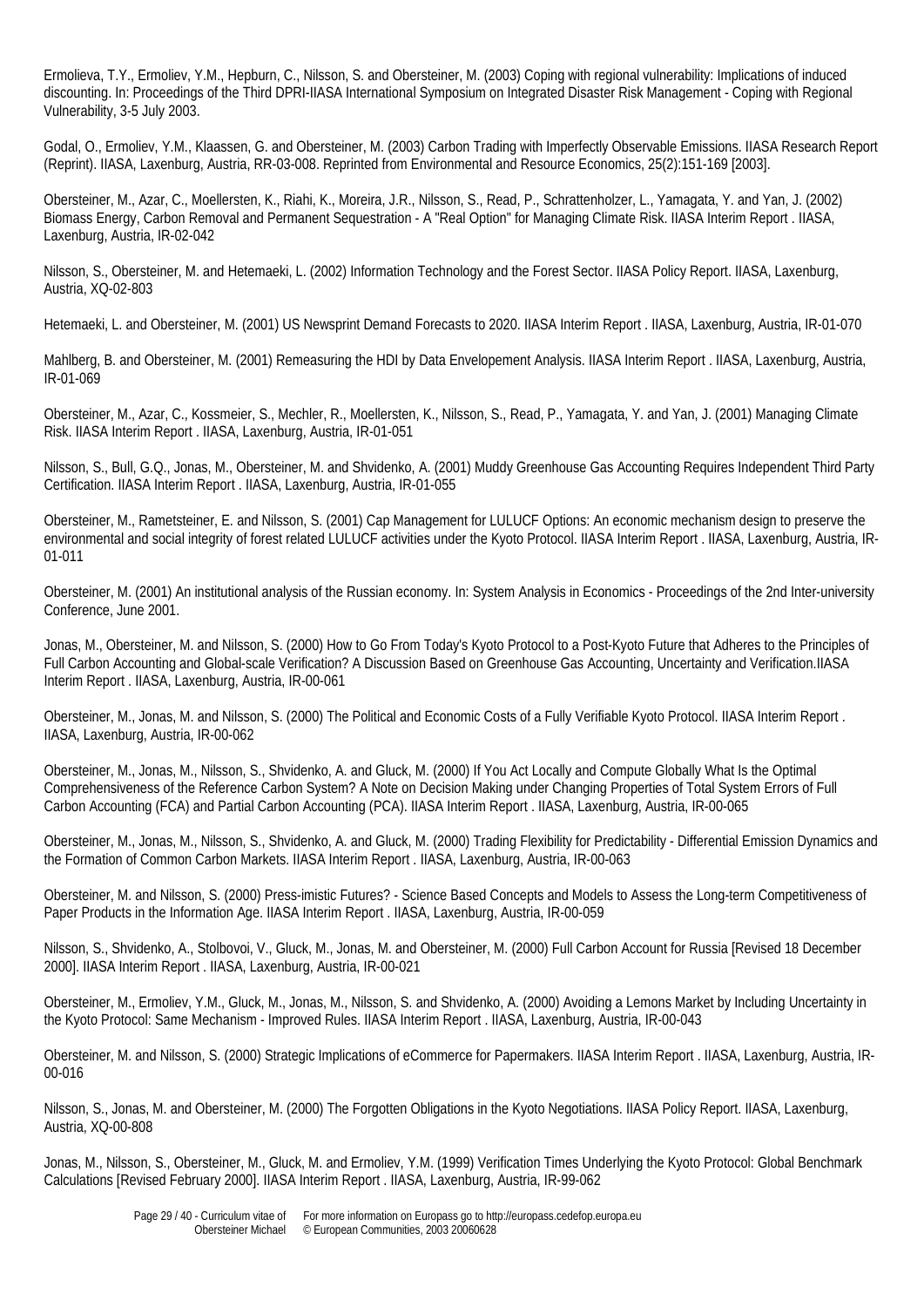Obersteiner, M. (1999) Production Functions and Efficiency Analysis of the Siberian Forest Industry: An Enterprise Survey 1989 and 1992. IIASA Interim Report . IIASA, Laxenburg, Austria, IR-99-060

Obersteiner, M. (1999) Restructuring, Efficiency and Output Decline of Russian Industries and Regions. IIASA Interim Report . IIASA, Laxenburg, Austria, IR-99-066

Obersteiner, M. (1999) Carbon Budget of the Forest Industry of the Russian Federation: 1928-2012. IIASA Interim Report . IIASA, Laxenburg, Austria, IR-99-033

Jonas, M., Nilsson, S., Shvidenko, A., Stolbovoi, V., Gluck, M., Obersteiner, M. and Oeskog, A. (1999) Full Carbon Accounting and the Kyoto Protocol: A Systems- Analytical View. IIASA Interim Report . IIASA, Laxenburg, Austria, IR-99-025

Felderer, B. and Obersteiner, M. (1999) Efficiency and economies of scale in the sciences. In: Proceedings of the 54th Econometric Society European Meeting, 24 August - 1 September 1999.

Obersteiner, M. (1999) Computing geographic equilibria using multiple criteria distance functions and simulated auctions. In: Proceedings of the 11th European Colloquium on Quantitative and Theoretical Geography, 3-7 September 1999.

Obersteiner, M. (1999) Restructuring, efficiency and output decline of Russian industries and regions. In: Proceedings of the Conference "Systems Analysis in Economics 1999", June 1999.

Obersteiner, M. (1999) What makes economically successful regions in Europe successful? Implications for transferring success from West to East. In: Proceedings of the Conference "Systems Analysis in Economics 1999", 3-5 June 1999.

Obersteiner, M. and Wilk, S. (1999) Determinants of long-term economic growth: An empirical cross-country study involving rough set theory and rule induction. In: Proceedings of CIMA'99 Conference on Computational Intelligence and Machine Learning, 22-25 June 1999.

Obersteiner, M. (1998) The Pan Siberian Forest Industry Model (PSFIM): A Theoretical Concept for Forest Industry Analysis. IIASA Interim Report . IIASA, Laxenburg, Austria, IR-98-033

Felderer, B. and Obersteiner, M. (1998) Efficiency and Economies of Scale in Academic Knowledge Production. IIASA Policy Report. IIASA, Laxenburg, Austria, XQ-99-811

Hofer, H., Obersteiner, M. and Woerz, J. (1998) Beschaeftigungswirkungen von Industriefoerderungen in der Steiermark (Employment Effects of Industry Subsidies in Styria). IIASA Policy Report. IIASA, Laxenburg, Austria, XQ-99-812

Nilsson, S., Obersteiner, M. and Woergoetter, A. (1998) Umweltrelevante Auswirkungen von Subventionen in der oesterreichischen Papierindustrie (Environmental and Economic Effects of Support to the Austrian Pulp and Paper Industry), Volume 34. IIASA Policy Report. IIASA, Laxenburg, Austria, XQ-98-835

Obersteiner, M. (1998) A model for the Siberian timber products market: An engineering-Economic approach. In: Proceedings of International Symposium on Global Concerns for Forest Resource Utilization-Sustainable Use and Management, 5-8 October 1998.

Obersteiner, M. and Wilk, S. (1998) Determinants of Long-term Economic Development: An Empirical Cross-country Study Involving Rough Sets Theory and Rule Induction. IIASA Policy Report. IIASA, Laxenburg, Austria, XQ-99-814

Obersteiner, M. (1995) Status and Structure of the Forest Industry in Siberia. IIASA Working Paper. IIASA, Laxenburg, Austria, WP-95-030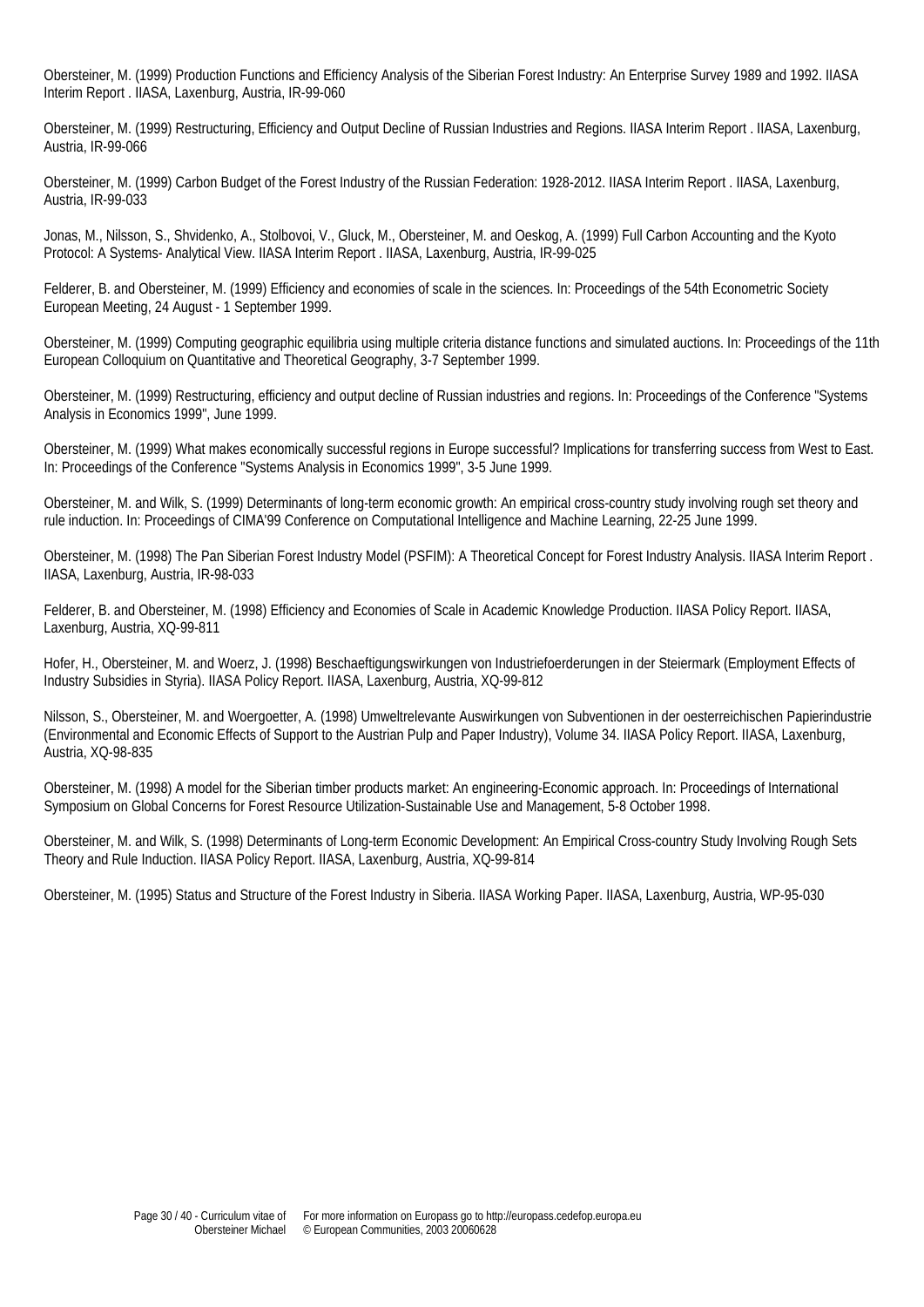# **CONFERENCES AND PRESENTATIONS**

**2019**

25th Meeting of the International Resource Panel and its Steering Committee and CONFERENCE: "CIRCULAR ECONOMY IN THE REGION: CONNECTED FOR GROWTH", Bled, Slovenia, 11/5-8/2019

8th meeting of the Steering Committee of NRP 73, Zurich, Switzerland, 10/30/2019

Forging Resilience Deep Demonstration: Exploratory Exchange workshop, Second workshop of the Forging Resilience Deep Demonstration project in Seville. Seville, Spain, 9/28/2019-10/2/2019

Systems Analysis and the Americas. Keynote speaker at the session on: Achieving sustainable land use: Food, Agriculture, Biodiversity, Land, and Energy. Rio de Janeiro, Brazil, 9/5/2019-9/6/2019

High-level reception Abundant Future: Harnessing the Opportunity in Food and Land Use on the eve of the UN Climate Action Summit and includes the launch of FOLU's Global Synthesis Report that will make the economic case for change. New York City, USA, 9/22/2019-9/23/2019

Joint UNEP/IRP and ESCAP Scenario Modelling Meeting. Bangkok, Thailand, 9/18/2019-9/20/2019

11th International Conference on Applied Energy (ICAE2019). To give a keynote speech on 'What do we know about the global negative emissions energy system – 2050+'. Västerås, 8/13/2019

The Achieving Net Zero Conference, Oxford, United Kingdom, 9/9/2019-9/11/2019

Chatham House Workshop: Regional ambition and negative emissions climate diplomacy workshop. London, United Kingdom, 7/4/2019

Sentinel Economic Benefits Study (SEBS) Final Meeting, Frascati, Italy, 7/1/2019-7/3/2019

FOLU's side-event at EAT Forum "Fixing flawed incentives: how business, civil society and policy makers can collaborate to transform food and land use system settings". Stockholm, Sweden, 6/13/2019-6/14/2019

Symposium: Trading for good Agricultural trade in the context of climate change adaptation and mitigation: synergies, obstacles and possible solutions. Seville, Spain, 6/23/2019-6/25/2019

7th Steering Committee Meeting "NRP 73 ″Sustainable Economy″. Gerzensee, Switzerland, 5/27/2019-5/28/2019

Food, Agriculture, Biodiversity, Land, and Energy (FABLE) Pathways Consortium, The Food and Land-Use Coalition, Fourth meeting of the country teams. Bogota, Colombia, 6/4/2019-6/7/2019

Cambridge Workshop: Gaining consensus on spatial and temporal biodiversity metrics for informed decision-making. Presenting our work on the NatureMap project, specifically the citizen science plant component, the restoration potential and the global priorities for conservation (WP1,2,3)", Cambridge, United Kingdom, 5/20/2019 - 5/24/2019

3rd EAG and final meeting of the Expert Advisory Groupm Vienna, Austria 4/25/2019 - 4/26/2019

OECD Meeting: New Approaches to Economic Challenges (NAEC) conference on New Analytical Tools and Techniques for Economic Policymaking at the OECD. Paris, France, 4/15/2019 - 4/16/2019

Meeting: Exploring Opportunities to Engage China in Reducing Global Deforestation. Washington DC, USA, 4/3/2019 - 4/4/2019

24th Meeting of the International Resource Panel is organized back to back with the fourth session of the UN Environment Assembly (UNEA), Nairobi, Kenya 3/5/2019 - 3/9/2019

Conference: "Scenarios Forum 2019 Forum on Scenarios for Climate and Societal Futures". Denver, USA, 3/11/2019 - 3/13/2019

KSS Project Meeting at NREL. Denver, USA, 3/13/2019 - 3/14/2019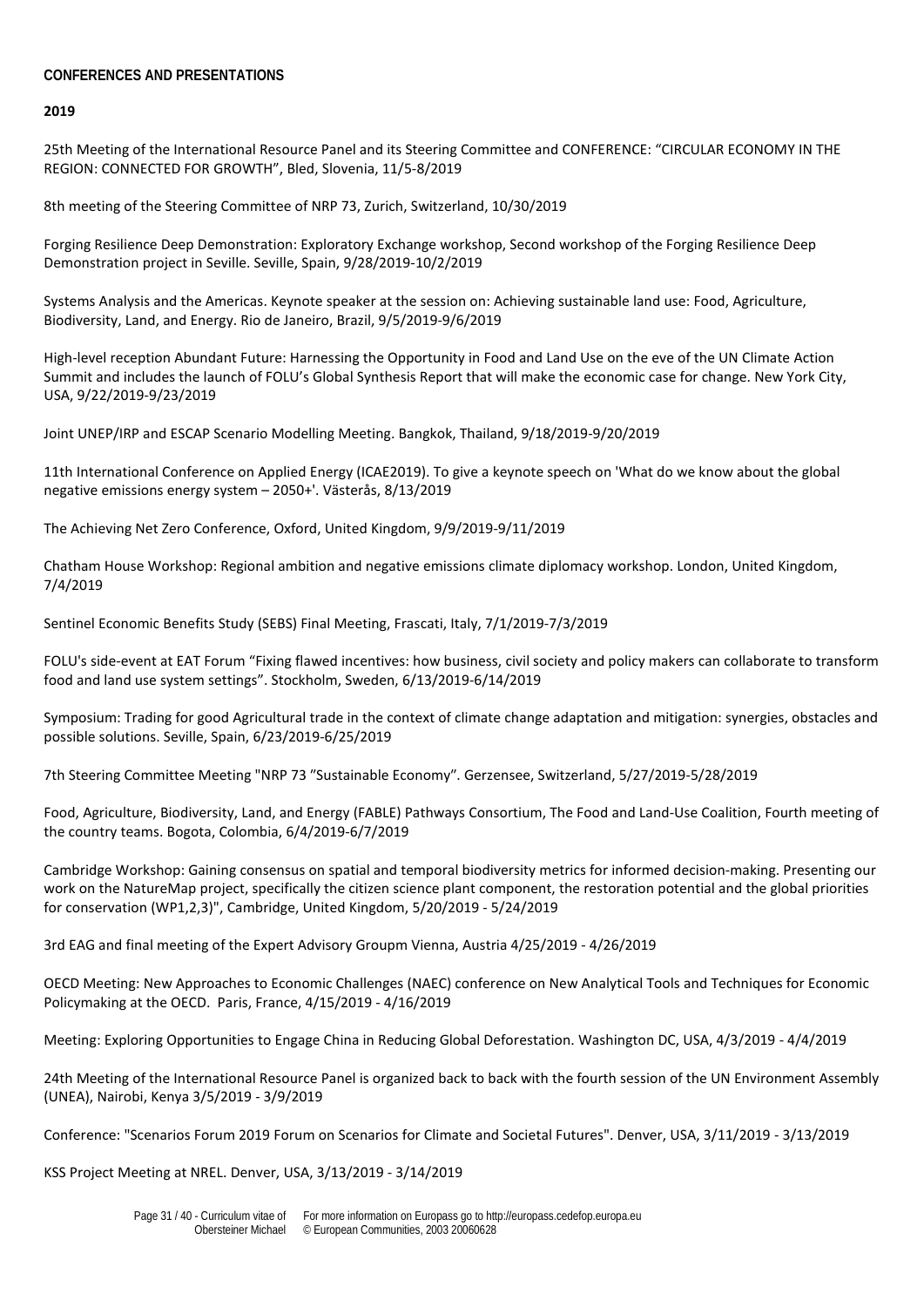2nd Meeting of the Expert Advisory Group hosted by the GEO Secretariat, Geneva, Switzerland, 2/5/2019 - 2/6/2019

Imbalance-P 5th annual meeting, Barcelona, Spain, 2/11/2019 - 2/15/2019

#### **2018**

FWO conference on perfect habitat for our founders of knowledge, Antwerp, Belgium 12/14/2018 - 12/14/2018

Joint-convening by the Earth Institute at Columbia University and UN Environment for a dialogue on the evolving role of environmental knowledge systems (in a changing world), and specifically, the role of contemporary international scientific assessments. New York, NY, USA, 12/6/2018 - 12/7/2018

FABLE Consortium-Third Meeting, Potsdam Germany, 12/3/2018 - 12/6/2018

Meeting on "Bending the curve part 2 Deep Dive - WWF Living Planet Report 2018", Zeist, Netherlands, 11/15/2018 - 11/15/2018

Second Meeting of the Expert Group for the Global Risk Assessment Framework (GRAF), Geneva, Switzerland, 11/7/2018-11/9/2018

GEO Week 2018 - Kyoto, Japan 29.10-2.11, 2018 Organized by the Group on Earth Observations

United Nations Environment Programme (UN Environment) Secretariat of the International Resource Panel (IRP) and the Ministry of the Environment, Japan and Institute for Global Environmental Strategies (IGES): 23rd Meeting of the International Resource Panel in Yokohama, Japan, 23-26 October 2018

2nd World Circular Economy Forum, Yokohama, Japan, 22-23 October 2018

Der Workshop "Ökosysteme und Ökosystemdienstleistungen", St. Pölten, Austria, 10/12/2018 - 10/12/2018

"A Workshop Series Organized by the CLAND Convergence Institute: 'Emerging challenges in large scale soil carbon sequestration' keynote presentation, Paris, France, 10/8/2018 - 10/10/2018

Chatham House and Stiftung Wissenschaft und Politik (SWP) meeting: Integrating negative emissions into EU climate policy-making "To give a presentation at the session 'Paris-consistent emissions-reduction pathways'. Brussels, Belgium, 9/27/2018 - 9/27/2018

Group on Earth Observations- Initial meeting of expert group, Geneva, Switzerland, 9/6/2018 - 9/7/2018

2018 retreat of the Alpbach Laxenburg Group, entitled "Reconciling Biodiversity Protection and Climate Mitigation Efforts", Tyrol, Austria, 26-28 August 2018

Foresight Workshop "Zukunftsbild Digitales Österreich 2040 - 2050", Krems, Austria, 8/22/2018-8/23/2018

Workshop: Sector analysis based on agri benchmark "Develop model for cooperation Sector analysis based on agri benchmark?", Braunschweig, Germany, 8/20/2018 - 8/21/2018

SmILES Mid-Term Review "Smart Integration of Energy Storages in Local Multi Energy Systems for maximising the Share of Renewables in Europe's Energy Mix (SmILES). Brussels, Belgium, 7/16/2018 - 7/16/2018

IRP-10YFP side event at HLPF and presentation for the session entitled "SCP in the SDGs: Scientific evidence of the critical role of SDG 12 and Resource Efficiency ". New York City, USA, 7/16/2018

KSS Meeting: "Navigating systemic risks and opportunities at the land-water-energy-climate-security nexus", Trento, Italy 7/10/2018 - 7/13/2018

UNISDR- Global Risk Assessment Framework (GRAF) Expert Group Meeting, Geneva, Switzerland, 6/13/2018-6/14/2018

OECD IRP Meeting, Paris, France, 6/11/2018

Meeting: The Role of Industrial Ecology in Reaching the Sustainable Development Goals, Les Diablerets, Switzerland 20-25.5.2018

International Workshop on State of Foresight in the CGIAR, Aberdeen, United Kingdom, 5/9/2018-5/10/2018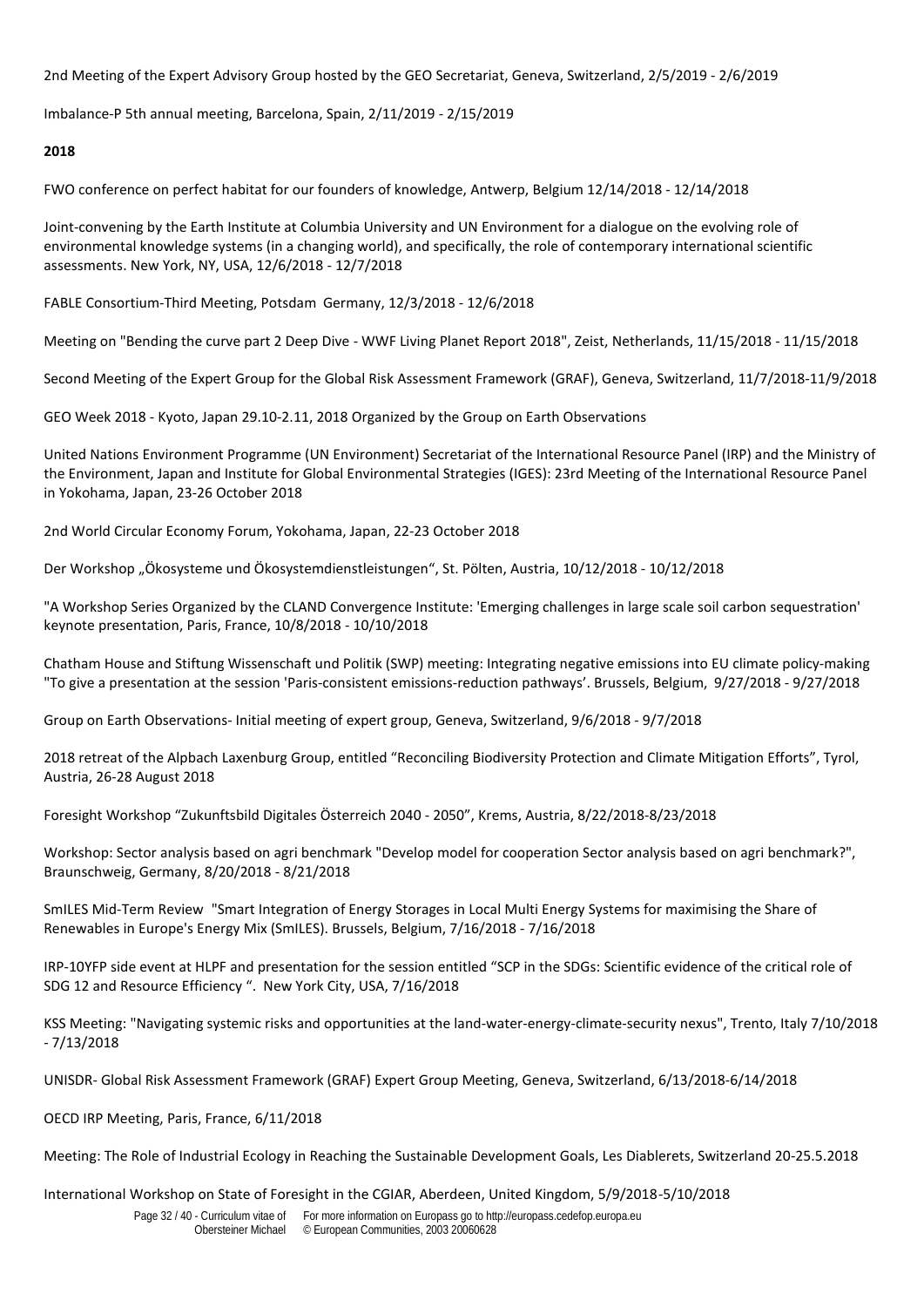Meeting: "Closing event of National Research Programme NRP 68 (Soil as a resource) Steering Committee - Swiss National Science, Bern, Switzerland, 4/27/2018

WBCSD (World Business Council for Sustainable Development) Annual meeting to give a presentation on FABLE in the session: Aligning Retirement Assets with Sustainability, Montreux, Switzerland, 4/18/2018-4/19/2018

Cambridge Conservation Initiative Expert Meeting on Framing the Future for Biodiversity. Cambridge, United Kingdom, 4/10/2018- 4/12/2018

IMBALANCEP Workshop econometric time-series and partial equilibrium land use. Vienna, Austria, 4/4/2018-4/5/2018

4th Meeting of the Steering Committee - Swiss National Science Foundation 73 NRP Sustainable Economy - National Research Programme. Geneva, Switzerland, 3/20/2018

Working group to assess Greenhouse Gas Removal technologies - The Royal Society and Royal Academy of Engineering. London, United Kingdom, 3/9/2018

4th IMBALANCE-P Annual Meeting. Lommel, Belgium 2/5/2018-2/9/2018

OECD-IIASA Strategic Partnership on Systems Approaches - Task Force on Systems Thinking, Anticipation and Resilience. Paris, France, 1/31/2018

SPP 1689 workshop Terrestrial CO2 Removal: Potential and Tradeoffs in the SDG Context. Potsdam, Germany, 1/22/2018-1/23/2018

Chatham House & ISU BECCS meeting. London, United Kingdom, 1/19/2018

Conference: Nature Sustainability International forum on "Re-thinking interdisciplinary research for global sustainability". Beijing, China, 1/14/2018-1/16/2018

#### **2017**

**'First Technical meeting of the Food, Agriculture, Biodiversity, Land, and Energy (FABLE) Initiative'** December 6-8, 2017, IIASA, Austria.

Invited Speaker at '**The high-level conference on financing for development and the means of implementation of the 2030 agenda for sustainable development'** in Doha, Qatar November 2017.

Workshop on **'Modelling in support of EU policies'**, presentation on *"Outsourcing vs. insourcing of modelling capacity: finding the right balance"* 26 Oct 2017, Brussels, Belgium.

Conference on **'Forests of Eastern Europe in a Changing World'** at the National University of Life and Environmental Sciences of Ukraine. *"Fuzzy Estimates of Forest Extent and its Potential to Store Carbon".* 27-30 Sept 2017, Kiev, Ukraine.

**'Bending the curve on biodiversity loss: A modelling workshop**' at IIASA 26-27th September 2017.

Chair and speaker at the **'Workshop of the International Resource Panel on Upcoming Workstreams and National Dialogue'**: 18 - 19 September 2017 and **'The Ministry of Local Affairs and Environment National Dialogue on National Policy for Natural Resource Management'**: 20 September 2017 in Tunisia.

**'AgMIP-IIASA International Workshop: Rapid Assessment of Agriculture in a +1.5°C World'**. June 12-14, 2017, IIASA, Austria.

Meeting of the '**New Food and Land-Use (FOLU) Economy coalition'** joined with '**the 4th Annual EAT Stockholm Food Forum'**. 11 June, 2017 Stockholm, Sweden.

**'The Forests, Agriculture, Biodiversity, Land, and Energy (FABLE) Project Workshop: Pathways for Sustainable Land Use'**, April 2017, IIASA, Austria. A project initiated by the International Institute for Applied Systems Analysis (IIASA) and the UN Sustainable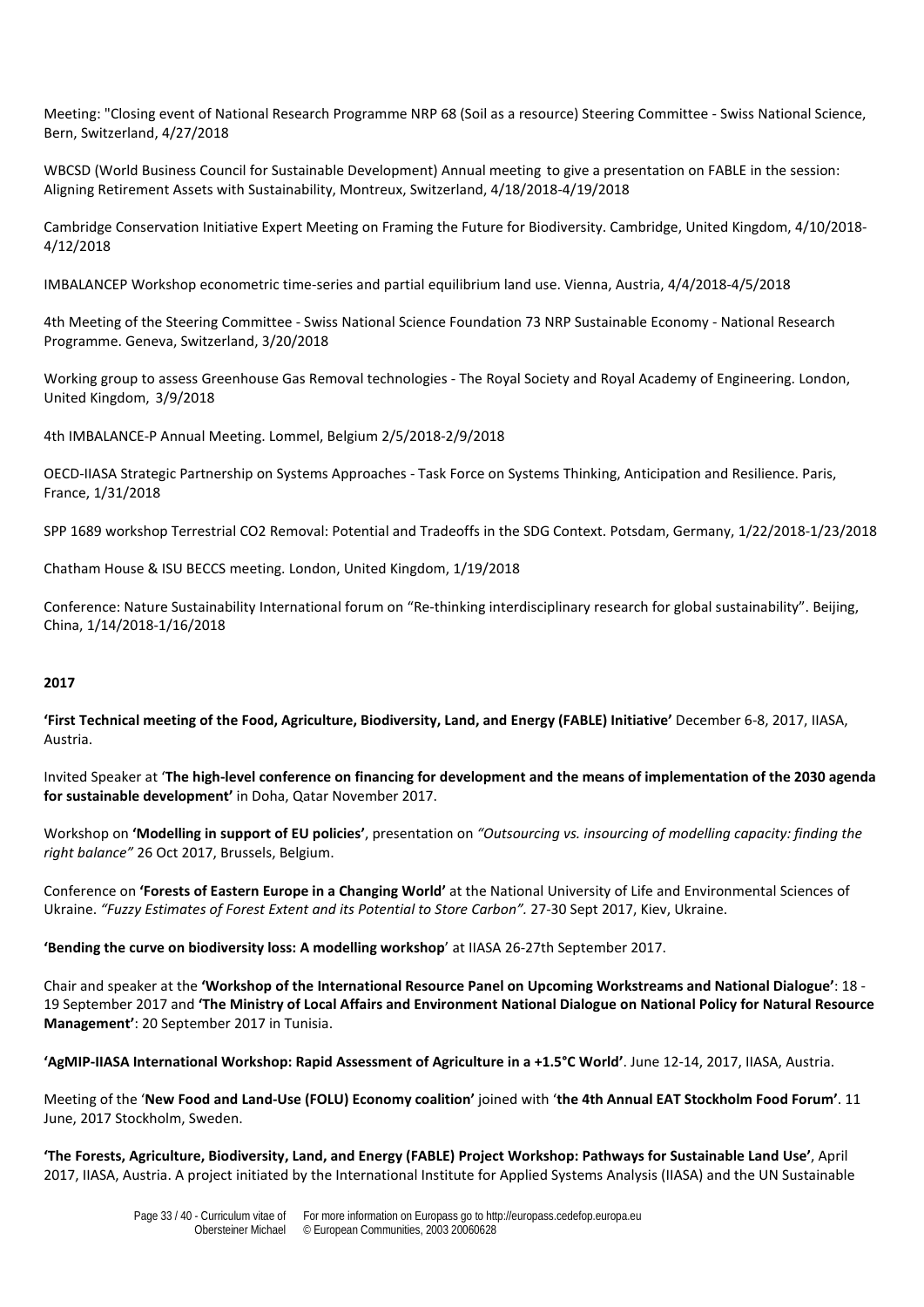Development Solutions Network (SDSN) and implemented with partners around the world under the umbrella of [The World in 2050](http://www.iiasa.ac.at/web/home/research/researchProjects/TWI2050.html)  [Initiative.](http://www.iiasa.ac.at/web/home/research/researchProjects/TWI2050.html)

Conference on **'How will risk modelling shape the future of risk transfer? Extreme Events and Climate Risk Forum'** - Scientific Seminar. Organized by the SCOR Foundation and the Geneva Association on 9-10 March 2017, Paris, France.

**'3rd IMBALANCE-P Annual Meeting'**, *"The SDGs (sustainable development goals) and the C/N/P imbalance.".* 1-3 Feb 2017, Paris, France.

**2016**

**COP22 Low-Emissions Solutions Conference,** *"Deep climate mitigation through sustainable agriculture - a modeling perspective"* **-** 14-16 Nov 2016, Marrakech, Morocco.

**FOREWARN group meeting of the humanitarian START network,** 2-3 Nov 2016, London, United Kingdom.

**ERC Conference 'Frontier Research and Science Diplomacy',** *"Phosphorous: a scarce resource between geopolitical disputes and fostering sustainability",* 27-28 Oct, Brussels, Belgium.

**CIMMYT50 Celebration and Summit 'Food and nutrition security in changing environments: past, present and future',** 26-30 Sept. 2016, Texcoco, Mexico.

**Expert Workshop on the IRP's Response to UNEA-2 and Pilot of a Regular IRP Report,** 19-20 Sept. 2016, Kassel, Germany.

**5th International Sustainable Phosphorus Summit (SPS 2016) in Kunming**, *"Governing P within a wider SDG (Sustainable Development Goals) framework",* China, 16-19th August 2016, 16-19 August 2016. Kunming, China.

**'Agrimonde-Terra: Land Use and Global Food Security in 2050'**, 24 June 2016, Paris, France.

**18th Meeting of International Resource Panel,** *'Decoupling socio-economic development from escalating resource use and environmental degradation'.* 6-10 June 2016, Newlands, South Africa.

**Green Room Session at the Second United Nations Environment Assembly: Implementing the SDGs: Integrated Natural Resource Management for Healthy People and Planet,** Panelist, 27 May 2016, Nairobi, Kenya.

**Workshop: What is a 'good enough' Forest Monitoring System?** 25 May 2016, Bonn, Germany. co-organized by IIASA (Austria), the National Wildlife Federation and the Federal Ministry for Environment, Nature Conservation, Building a Nuclear Safety (Germany).

**UNEA Science-Policy Forum, IRP Session at the UNEP Science-Policy Forum entitled: Sustainable Consumption and Production: Resource Efficiency (SDG Target 12.2),** *Synergies and Trade-Offs of the SDGs: A Natural Resource Perspective"*, 19-20 May 2016, Nairobi, Kenya.

**BMEL/IASS/SEI SDG Conference in Berlin,** speak in the dialogue forum on Resource Efficiency and Planetary Boundaries, 3 May 2016, Berlin, Germany.

**Linking climate and biodiversity scenarios and modeling workshop,** 7-8 April 2016, Paris, France.

**The International Label Conference,** *Managing the Complexity of the SDGs,* 18 March 2016, Zell am See, Austria.

**Workshop: Planetary Boundaries and Resource Efficiency - A Science Policy Dialogue,** *Interlinkages between PBs and Land Use Efficiency – policy relevant results,* 29 February 2016, Potsdam, Germany.

**Workshop: Sector analysis based on agri benchmark,** *Exploring options to generate national crop production and economic data based on agri benchmark data*, 22-23 February 2016, Mardorf, Germany.

**SYMPOSIUM - International Scientific Cooperation for Global Sustainability: 3 Topics**, Co---sponsored by International Institute for Applied Systems Analysis (IIASA),the National Academy of Sciences US Committee for IIASA, and the Embassy of Austria, 10-12 February 2016, Washington DC, USA.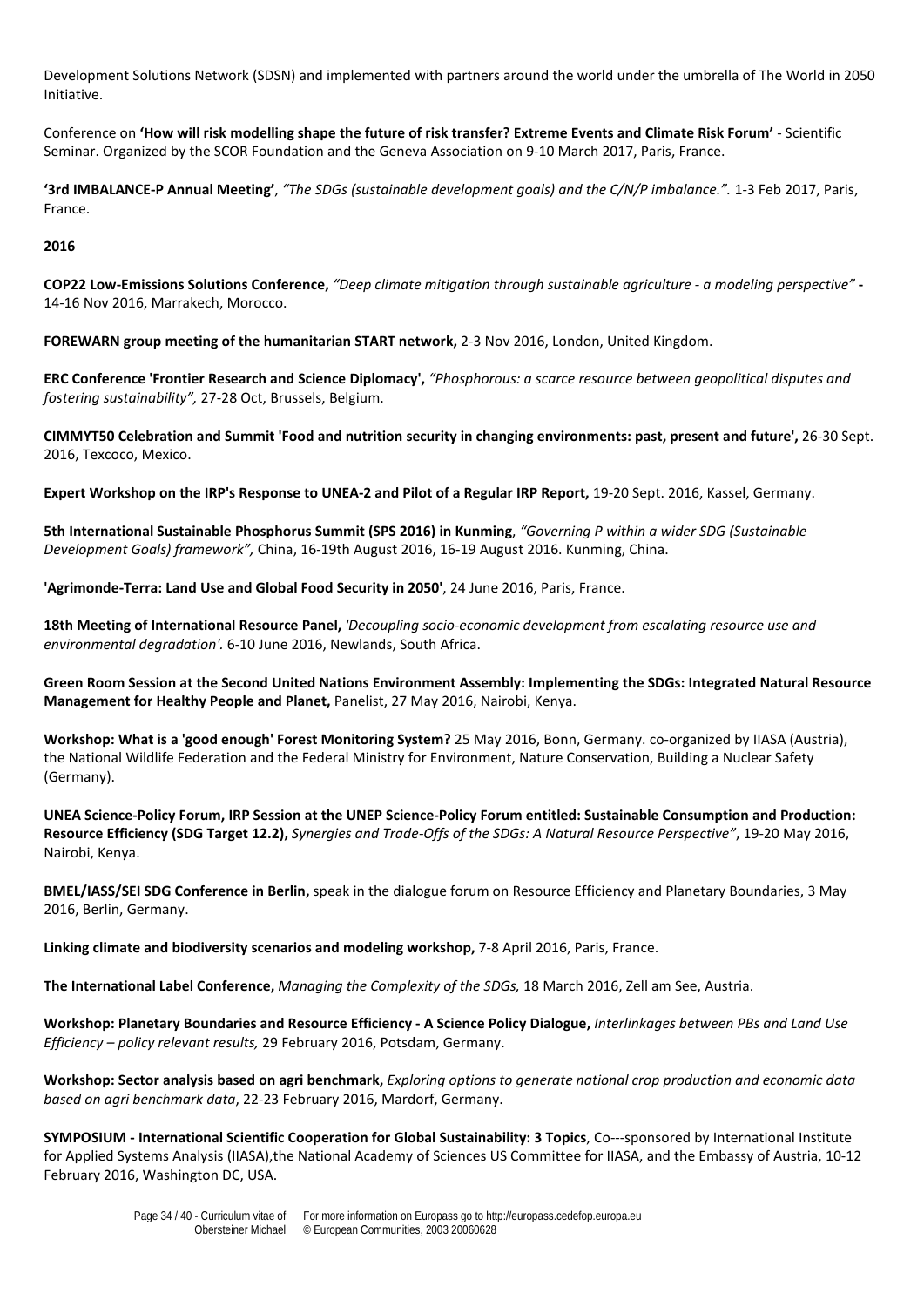**Workshop on analyzing and synthesizing existing literature on 'Scenarios and Modelling of Biodiversity and Ecosystem Services' contributing to the Intergovernmental Platform on Biodiversity and Ecosystem Services (IPBES),** 25-27 January 2016, Bilthoven, Netherlands

**Interlinkages between PBs and Land Use Efficiency – policy relevant results,** Workshop: Planetary Boundaries and Resource Efficiency - A Science Policy Dialogue. Potsdam, Germany.

**Modelling the potential and benefits of resource efficiency as an input to the IRP report to the G7,** IRP Expert's Workshop. Experts' Workshop on the Rapid Assessment on the Prospects and Economic Implications of Resource Efficiency. London, UK, 28- 29 January 2016.

# **2015**

.

**Panel Member -** From INDCs to 2 degrees, bridging the gaps in mitigation & implementation**.** COP21 side event. Paris, France PEOIC2015, International Seminar on Innovative Earth Observation for Society and Policy. Tokyo, Japan.

**Transforming the economy while addressing climate change and its links to alleviating (energy) poverty and reducing inequality.**  Delivering the Sustainable Development Goals in a changing climate. Budapest, Hungary. **Chair of Session - Session 2: Government Policy and Enabling Environment for Improved Social and Environmental Outcomes of Mineral Development.** World Resources Forum 2015, 17th Meeting of the International Resource Panel and its Steering Committee and Expert Workshop on the Resource Governance. Davos, Switzerland.

**Relationship between Energy Systems and Ecosystems,** ICEF 2nd Annual Meeting. Tokyo Japan

**Panel Member - Session on BUSINESS: Competitive and favourable business environment – from ideas to breakthroughs:** KOLIFORUM 2015, Wealth from the Northern Bioeconomy – Joint Opportunities and Challenges for Business and Wellbeing. Koli, Finland

**Conference**: Addressing the Resource Interlinkages and Trade-offs in the Sustainable Development Goals – assessment of the International Resource Panel UN High-Level Political Forum on Sustainable Development. New York, USA.

**The Land Sector in the context of the SDGs and deep mitigation,** 7th Annual Meeting of LCS-RNet, towards an equitable low carbon development: a science policy dialog for COP21. Paris France

**Presentation of the results with GLOBIOM-Brazil to the Ministry of Environment of Brazil,** REDD-PAC Meeting with Brazilian Ministry of Environment. Brasilia, Brazil

**The value of soil information for a more resilient global food system,** Global Soil Week 2015. The Global Soil Week, is a collective process and a knowledge platform for sustainable soil management and responsible land governance worldwide. Berlin, Germany

**Parallel session L3.2: Climate-smart cropping systems,** Climate-smart Agriculture 2015 (CSA2015) Global Science Conference. Montpellier, France

**Quantitative assessment of the land-use nexus of the SDGs,** Possibilities for indicators on sustainable land management for the Global Land Indicators Initiative, Thematic Workshop at the European Environment Agency. Copenhagen, Denmark

**Overview of the REDD-PAC project, methodology and modeling results on future deforestation and related emissions in Congo Rep**. REDD-PAC workshop on national deforestation reference level in the Republic of Congo. Brazzaville, Congo

**The World of Agriculture Commodities in 2030 (Voices of major global figures on the crisis of the food system),** Global Forum for Food and Agriculture (GFFA 2015), Proposal World Bank Working Meeting. Berlin, Germany

# **2014**

**CMP7 Cost Benefit Analysis,** Final Project Meeting & GEOCARBON GEO Workshop. Paris, France

**Existing global modelling initiatives addressing the Nexus of Natural Resources, data, models, methodologies and identified knowledge gaps,** Strategic Workshop of the International Resource Panel: The Nexus between Natural Resources. Co-organized by the Ministry of Ecology, Sustainable Development and Energy of France (MEDDE). Paris, France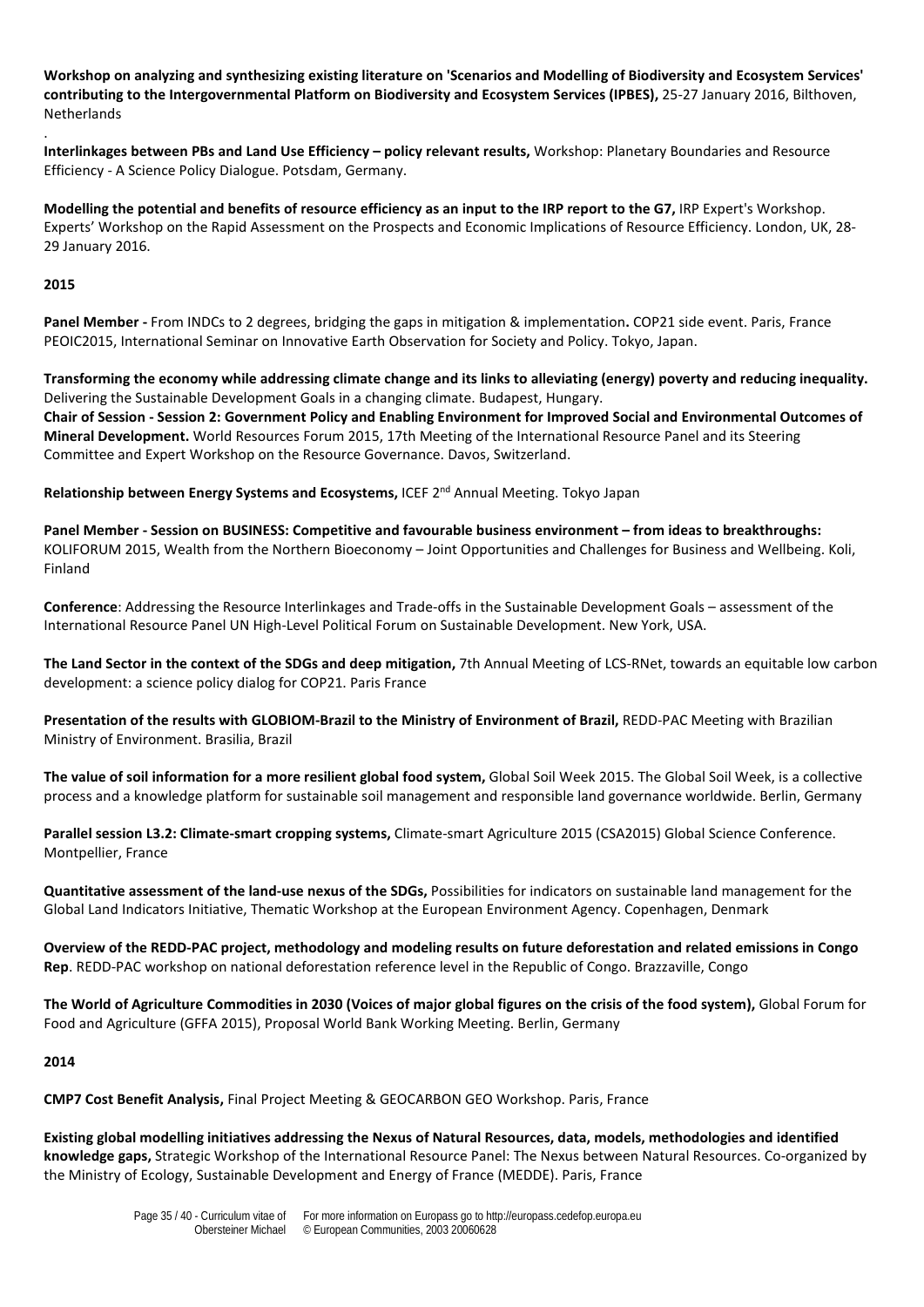Science and Capital: Risk Resilience in Food Systems. Lake Como, Italy

**Managing the Global Phosphorus cycle for long-run sustainability and food security,** SPS 2014 - 4th Sustainable Phosphorus Summit. Montpellier, France

**Der Umbau der Energiesysteme wird gelingen - durch uns oder die Natur**, Energy Talks Ossiach. Ossiach, Austria Workshop on Priority Issues for Agricultural Research. Oxford, UK

**Evolving observational data needs from mitigation and integrated assessments,** Joint GOFC-GOLD/GCOS Workshop on Observations for Climate Change Mitigation. Geneva, Switzerland

The XXIV International Union of Forest Research Organizations (IUFRO) World Congress. Salt Lake City, USA

**REDD-PAC: building an integrated land-use model for assessing REDD+ policies**, Global Land Project 2nd Open Science Meeting. Berlin, Germany

**Towards global long-term scenarios of sustainability in a P-constraint world,** Pre-ERC Grant Workshop: Brainstorming Meeting between UMR ECO&SOL, P-IMBALANCE project teams and colleagues on phosphorus imbalance processes. Montpellier, France **2013**

**Globally consistent national agricultural development assessment using GLOBIOM based on REDD-PAC Results,** Roadmaps for transforming agriculture and food systems. New York City, USA

**Climate risk management using BECCS**, ICA-RUS International Workshop 2013 - Now and Future of Global Climate Risk Management. Tokyo, Japan

**REDD-PAC and Deforestation Drivers,** COP 19 - 19th session of the Conference of the Parties to the UNFCCC. Warsaw, Poland

**Dealing with Complexities of Development: Why are Integrated Approaches Essential?** European Forum Alpbach 2013. Alpbach, Austria

**Addressing planetary challenges through ecosystem-management - An analysis of major synergies and trade-offs**, March 2013 UC Davis Climate-Smart Agriculture Global Science Conference. Davis, USA

# **2012**

**Life on Earth: Preserving, Utilizing, and Sustaining our Ecosystems**, 97th Annual Meeting of the Ecological Society of America. Portland, USA

# **2011**

**Latin America's anticipated contribution to solve the global land use problem - an integrated assessment**, GLP workshop on "Land Use Transitions in South America: framing the present, preparing the future towards regional sustainability, Ilhabela, Brazil "Sustainability Science: Science for moving targets". Biennial Science Forum of the Consultative Group on International Agricultural Research (CGIAR), Beijing, China.

**Natural resources and land use: Matching growing demand with limited resources – what are the solutions?** Resources unlimited?" – Moving to a resource-efficient economy, Brussels, Belgium

**Large-Scale Modelling of Global Food Security and Adaptation under Yield Uncertainty,** EAAE congress organized by ETH Zurich. Congress topic: Change and Uncertainty - Challenges for Agriculture, Food and Natural Resources. Zurich, Switzerland.

**Forests and land use management**, International Workshop on Modeling and Policy of CO2 Removal from the Atmosphere. Venezia, Italy

**Global Land Use Modelling and REDD**, The Yale Chapter of the International Society of Tropical Foresters' 17th Annual Conference "Communities, Commodities, and Carbon: Innovations in Tropical Forest Management. New Haven, USA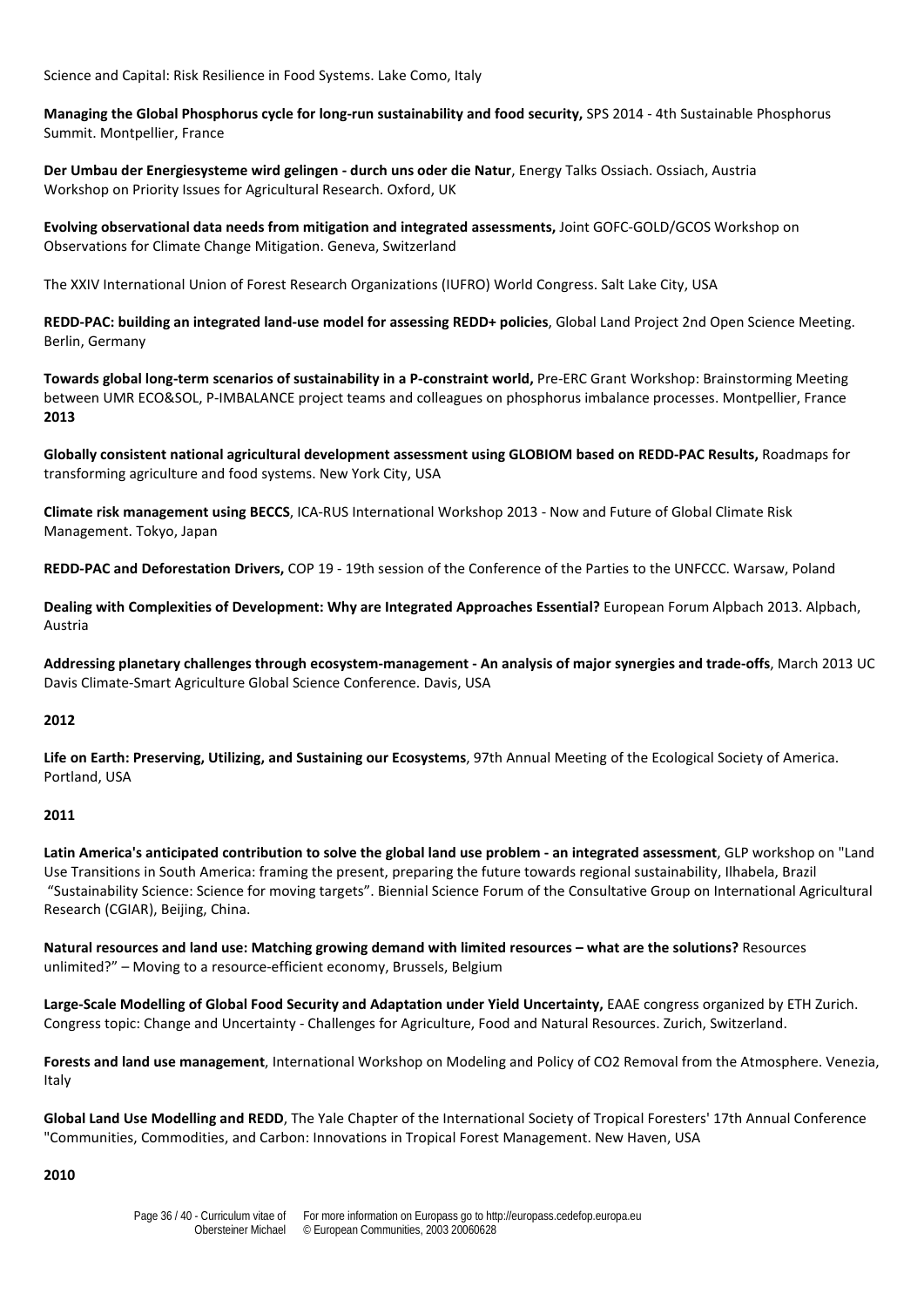**UNFCCCCOP16**in Cancun,Mexico,2010-*Contributingtoover 10SideEvents e.g. the IIASA side event (Bridging Bioenergy with* CCS, *REDD+ and Food Security)* - Cancun Messe, Cancun, Mexico

**ThePrince'sCharities'InternationalSustainabilityUnitandThePrince'sRainforests Project**-SpecialistsWorkshopon"REDD+ Finance andAgriculture:Solutionsfrom the Private Sector".-*REDD+ and Trade* -*The Economics behind Avoiding Deforestation*-RoyalSociety, London,UnitedKingdom

**IIASA Expert and Planning Workshop on "Food and Water Systems: Critical Issues, IIASA Research"**. NWO, Royal Academy of Sciences and Arts, Amsterdam, Nether lands

**Expert Workshop on "Economic Models of Land use and Biofuels" organized by The Energy Sustainability Challenge Grant program, British Petroleum (BP)**, - *The Glob al Biomass Optimization Model (GLOB/OM)* - Energy Biosciences Institute, Institute for Genomic Biology, University of Illinois and University of California, Berkeley. Urbana, Illinois, USA

Pakistan NMO-IIASA Expert Meetingto discuss Food and Water issues. Pakistan Academy of Sciences, Islamabad, Pakistan **IIASAworkshop on"WaterResourceManagementandSustainability"inpartnership withTIFAC**.-*IntegratedGlobalLand Use*

*Modeling* at I/ASA: Strategies for Water Modeling -TIFAC, New Delhi, India Resources for the Future (RFF) - Value of Information Workshop - The value of reducing uncertainty in climate change mitigation *policies*-RFF,WashingtonD.C., USA

**Vespucci Initiative Specialist Meeting on Interfacing Social and Environmental Modelling**, Villa La Pietra, Florence, Italy

**Special experts modeling workshop on "REDD Modeling Criteria" to develop a modeling protocol for REDD activities** hosted by the Heinz Center, The H. John Heinz Ill Center for Science, Economics and the Environment, Washington DC, USA

**Intl. Center for Rural and Agricultural Development, Dept. of Environment and Society (CIRAD) Scenario workshop on the future of the African Forest Sector**.- *Integrated Modeling for Deforestation Baselines for the Congo Basin -,* Yaunde, Cameroon

**FirstmeetingoftheWorking GrouponKnowledgeBaseonClimateChange Impacts, VulnerabilityandAdaptation**,aworkinggroupto strengthen the science/policy interaction on CC adaptation at EU level and will prepare the work for the implementation of the EU Clearinghouse.- *Whitepaper Development on Adapting to Climate Change, by structuring the key knowledge issues, and steer the work of future Commission'scontractorsrelatingtotheimplementation ofPhase 1oftheClearing house*-EuropeanCommission,DG Environment,Brussels,Belgium

**The World Bank Sustainable Development Network Forum 2010**. *Congo Basin: what drives deforestation?* The World Bank - Africa Region, Washington, DC, USA

**Global Biomass Optimization Model (GLOBIUM),** "Economic Models of Land use and Biofuels" The Energy Sustainability Challenge Grant program, British Petroleum, University of Illinois and University of California, Berkeley. Urbana, USA

**The value of reducing uncertainty in climate change mitigation policies**, Value of Information Workshop Resources for the Future. Washington, USA

**Geo and Energy**, ICAE2010 (International Conference on Applied Energy). Singapore, Singapore

#### **2009**

**Tortilla versus Greenfuels: Trade-offs and synergies in the Bioeconomy,** "BIOFUELS - the burning questions. A debate on the sustainability of European bioenergy policy". Brussels, Belgium

**Modeling the impact of infrastructure investment on agriculture**, "OECD International Futures Programmes - Forum on Space Economics - 7th Meeting of the Working Group". Theme: Space Technologies and Global Food Supplies: Production, Transportation, Distribution". Paris, France

**Modelling of Regional Greenhouse Gas Emissions associated with deforestation in the Congo Basin.** COMMISSION CONSULTATIVE DES EXPERTS CEEAC/COMIFAC (Consultative Commission of Experts CEEAC/COMIFAC). Kinshasa, Congo

**Costing Scenarios of Global Carbon Observatory Scenarios,** Washington, USA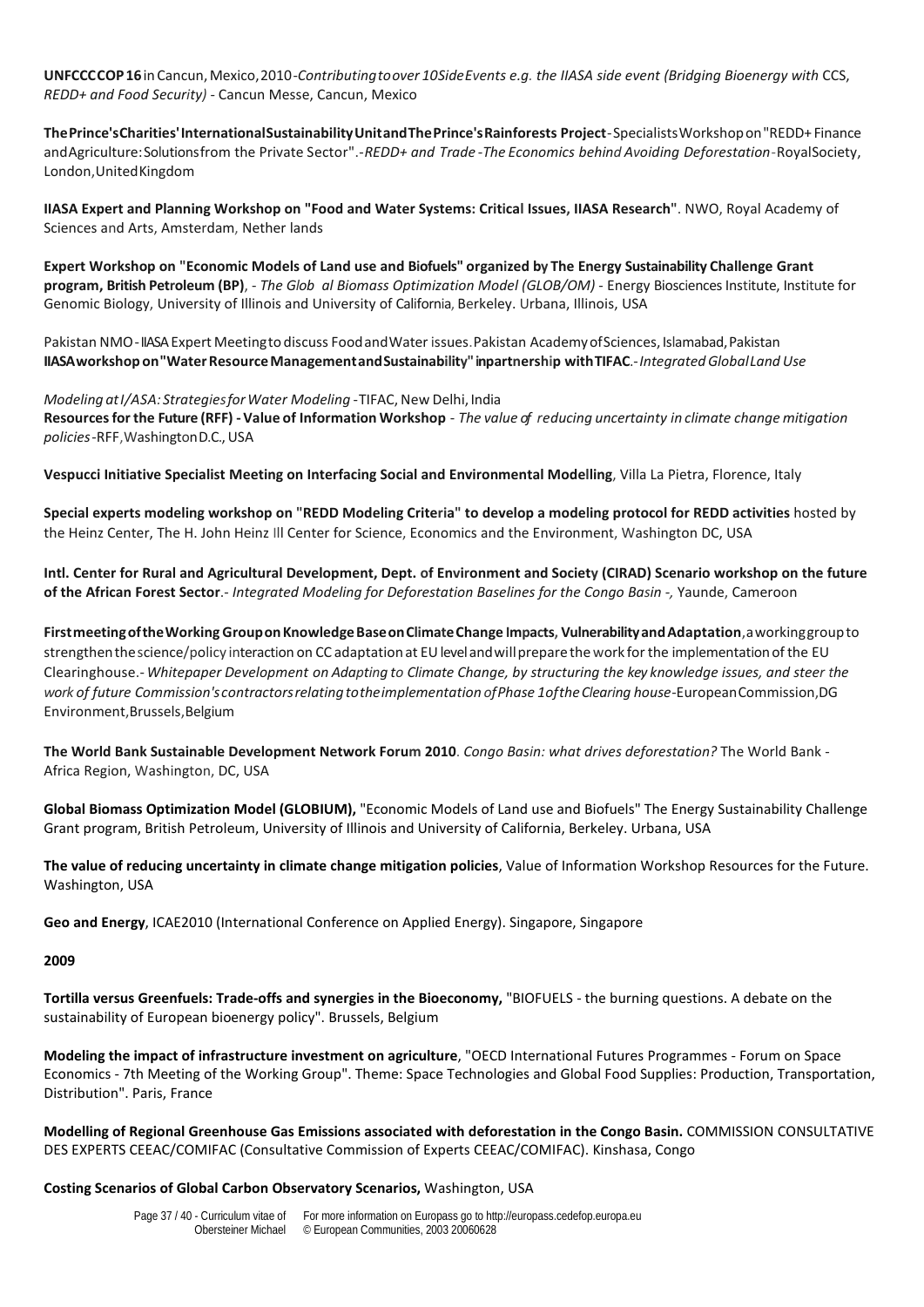**UNFCCCCOP15**,Poznan2009.-*Over 10PresentationsatCOPsideeventsand intheECpavilion,e.g.onCC-TAME,LivestockEconomics, IndirectLand-Use Change and Avoiding Deforestation in the Tropics* - UNFCCC, EC, Bella Center, Copenhagen, Denmark

**Atelier sur la revue a mi-parcours de l'etude regionale sur la modelisation des futures tendances de deforestation dans le Bassin du Congo** (Workshop on the regional study about modeling of future deforestation in the Congo Basin) - *The Interactive Globiom GUI* - *Interface* - COMIFAC, Douala, Cameroon

**BIOFUELS -the burningquestions.AdebateonthesustainabilityofEuropeanbio energy policy"** hosted by the European Parliament. - *Tortilla versus Greenfuels: Trade-offsandsynergies in the Bioeconomy-*EuropeanParliament,Brussels,Belgium

**OECDInternationalFuturesProgrammes-ForumonSpaceEconomics-7thMeeting oftheWorkingGroup.**Theme: SpaceTechnologies andGlobalFoodSupplies: Production,Transportation,Distribution".-*Modelingtheimpactofinfrastructureinvestmentonagriculture*-OECDHeadquarters,Paris,France

**TheBio-EconomyTechnologyPlatformsjoinforcestoaddresssynergiesandgaps betweentheirStrategicResearchAgendas (BECOTEPS)Workshop-"Non-food Chains"**.-*Woodybiomass availability andspecifics,butinlightofrecentandforth comingpolicy developments*-Diegem,Belgium

Global Environmental Change and Food Systems (GESFACS) Synthesis Workshop. *GLOB/OMandFoodSecurityScenarios*-GESFACS InternationalProjectOffice, St.Anne'sCollege,Oxford,UnitedKingdom

**Commission Consultative des Experts CEEAC/COMI FAC (Consultative Commission of Experts CEEAC/COMIFAC).** - *Presentation of*  the study "Modelling of Regional Greenhouse Gas Emissions associated with deforestation in the Congo Basin - Ministry of Environment, Kinshasa, Congo Republic

Meetingwithfocal points(UNFCCC negotiators) of Central African Forest Commission (COMIFAC) Countries on REDD and the World Bank -Congo Basin Project. - *Project Progress*-*onthe WB-1/ASADeforestation Baseline ProjectfortheCongo Basin*-UNFCCCSecretariat,Bonn, Germany

**GEOSS-TASKGroupMeeting.**-*Linking CC-TAMEandGEOIGEOSS-*Bangkok, Thailand

**EnvironmentalDefenseFund(EDF)Meeting**.-*IntegratedModelingandCurrentEnvironmentalChallenges-*EDF,NY/Washington,USA **Global Carbon Project (GCP) Meeting -** *Going beyond* **-** *the I/ASA-FOR Model approach to tackle global problems* - Beijing, China

**UNFCCC SBSTA Meeting** inBonn,The BonnClimateChange Talks-June 2009.- *ClimateChangeandtheI/ASA-FOR Modeling Cluster-*MaritimHotelBonn,Germany

**Roundtable on international support for REDD strategies**. - *Financing REDD strategies and the I/ASA approach* - lnstitut du developpement durable et des relations internationales IDDRI, Paris, France

**Feeding a Hot and Hungry Planet - The Challenge of Making More Food and Fewer Greenhouse Gases**, April 29-May 1, 2009, Bert G. Kerstetter '66 Ethics and the Environment Lecture Series, the Princeton Environmental Institute (PEI). – *Discussion Panel: Out on the Range-The Dilemma Surrounding More Livestock and Pasture* - Princeton University, Princeton, New Jersey, USA

**ExpertMeetingonMethodologicalIssuesrelatingtoReferenceEmissionLevelsand ReferenceLevels**.-*REDDBaselines*-UNFCCC Headquarters,Bonn,Germany

**European Centre for Medium-Range Weather Forecasts (ECMWF)** Director's Meeting - *Special Modeling Round Table Discussions* - Redding, United Kingdom

**First Energy - Meteorology Workshop.-** *Consequences of Weather Uncertainty on theBioenergy Production*-*TheEPICModelandthe EPIC WeatherGenerator*- Garmisch-Partenkirchen, Germany

**Regional workshop on REDD,** Kinshasa, 27-30/01/09 - *Forward looking REDD base lines: Methodology for the Congo basin* - , Kinshasa, Congo Republic of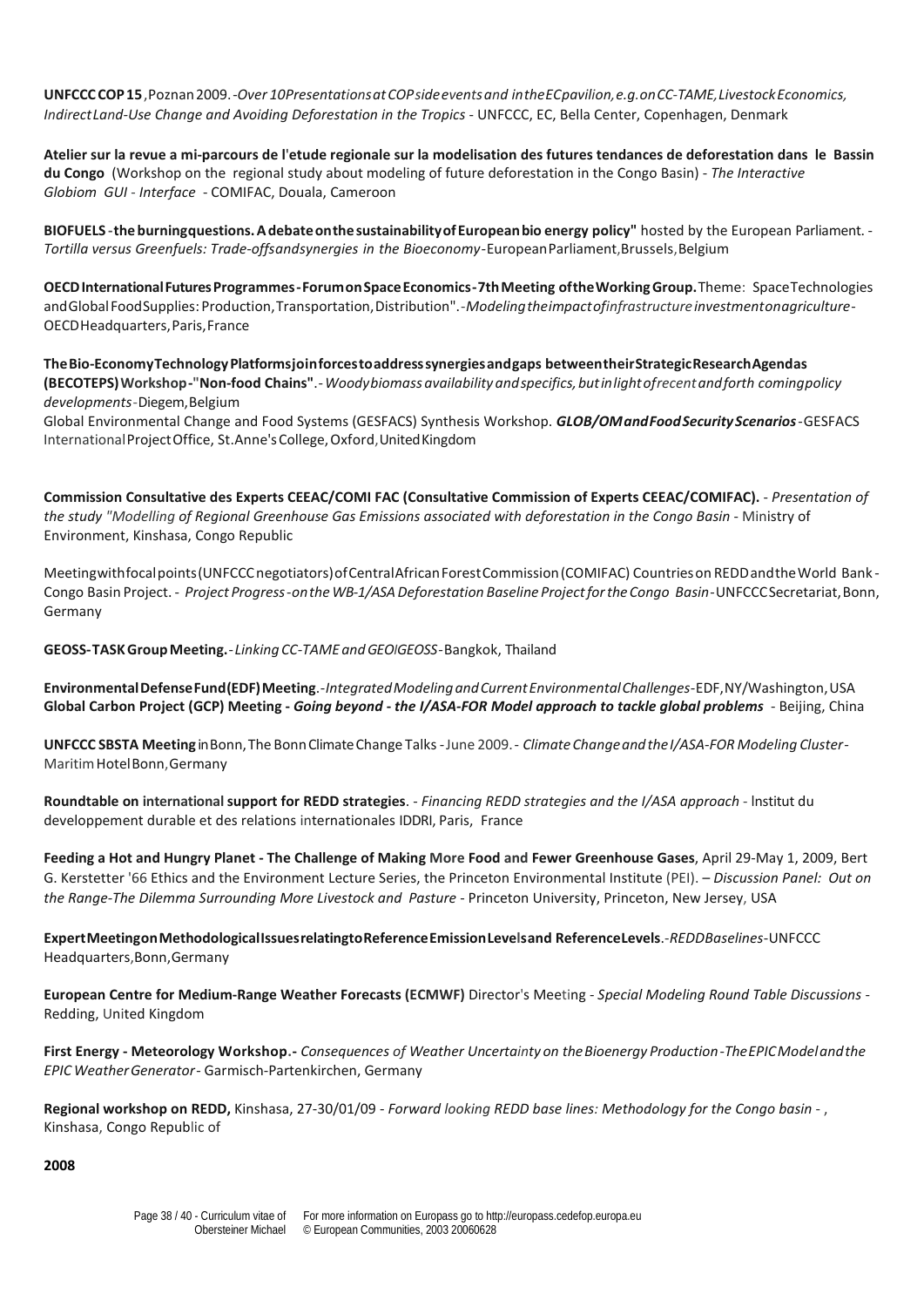**Approaches to global land use modeling / forest-carbon models**, "Informal consultation meeting between OECD, EEA and invited technical experts: Linking economic and bio-physical modelling in relation to bioenergy". Paris, France

**"Workshop on emission reduction potential comparison bottom-up and top-down approaches for the forestry sector".** Utrecht, **Netherlands** 

**Economics of Avoiding Deforestation**, World Bank Workshop on the Costs of Reducing Carbon Emissions from Deforestation and Forest Degradation. Washington, USA

**Food security in Sub-Saharan Africa and biofuels: A quantitative analysis**, International Conference "Impact Assessment of Land Use Changes". Berlin, Germany.

**Socioeconomic Benefits of Global Earth Observations,** the European Association of Remote Sensing Companies "Business Opportunities of GMES". Brussels, Belgium

**UNFCCC COP 14**, Poznan, 2008. - Providing contributions to more than 10 Side events, e.g. IIASA Side event *(Mitigation in LULUCF sector);* IIASA FOR Side event *(Avoiding REDD hot air)* - Poznan International Fair Ltd., Poznan, Poland

**Roundtable on Sustainable Biofuels**. - *GLOB/OM for biofuels and global land use* - Roundtable on Sustainable Biofuels (EPFL), University of Sao Paulo, Sao Paulo, Brazil

**ThePrince'sRainforestsProject"REDD-RefiningaPathtoSuccess"**.-*Ecosystem ServicesfromREDDandAvoidedDeforestation*-The Prince'sRainforestsProject, Kensington Palace, Clarence House, London, United Kingdom

**"ClimateChangeandBioenergyastheChallengesforGlobalFoodSecurity"**,9 October 2008-*ClimateChangeandBioenergy-their ConsequencesontheGlobal FoodSecurity*-EcosocialForumAustria,Vienna, Austria

**UNFCCC Climate Change Talks in Accra/Ghana**. - *I/ASA/GEO-BENE/CC-TAME side event: REDD Policies and Costs* - Accra International Conference Center, Accra, Ghana

**Tallberg Forum 2008**, Tallberg Foundation Invitation, Tallberg, Sweden

Informal consultation meeting between OECD, EEA and invited technical experts: Linkingeconomicandbio-physicalmodelling in relationtobioenergy.-*Approaches togloballandusemodeling forest-carbonmodels*-OECDConferenceCentre,Paris, France

**SeminarattheUnitedStatesDepartmentofAgriculture/EconomicResearchService (USDA/ERS)**.*-Avoided deforestation andbiofuel production:Aglobalanalysis*- USDA,Washington,DC,USA

**World Bank Workshop on The Costs of Reducing Carbon Emissions from Deforestation and Forest Degradation, -** *Economics of Avoiding Deforestation* - The World Bank, Washington, DC, USA

Special lexecutivediscussiononhowthefuturedevelopmentofbiofuelscouldbe guidedtopromotesustainabledevelopmentinboth producingandconsumingnations.SustainabilityScienceProgramatHarvardUniversity'sJohnF.Kennedy School ofGovernmentin cooperationwiththeGlobalBioenergy Partnership.-*Bio fuelsatitsbest? Sustainablebiofuel production options*-SanServolo Island,Ve nice, Italy on May 19 and 20, and hosted by the Venice International University.

The Department of Transport, London, Review of a report commissioned by the UK governmentontheindirecteffectsofbiofuel production.ReportledbytheRenewableFuelsAgency. - *The IIASA biofuelsandbioenergymodelingtoolsapplied-*UK Departmentfor Transport,London,UnitedKingdom

**International Conference "Impact Assessment of Land Use Changes"** - *Food security in Sub-Saharan Africa and biofuels: A quantitative analysis* - Humboldt University, Berlin, Germany

**European Association of Remote Sensing Companies: Business Opportunities of GMES**. - *Socioeconomic Benefits of Global Earth Observations* - Brussels, Belgium

**EU-ChinaWorkshop onEnergyTechnologyandClimateChange Research**.EuropeanCommission(DGEnvironment andDGEnergy)with thecooperation ofthe MinistryofScienceandTechnology (MoST)inChina.-*Bioenergy Potentials and BioenergyModeling-*MoST, MinistryofScienceandTechnology,Guangzhou,China